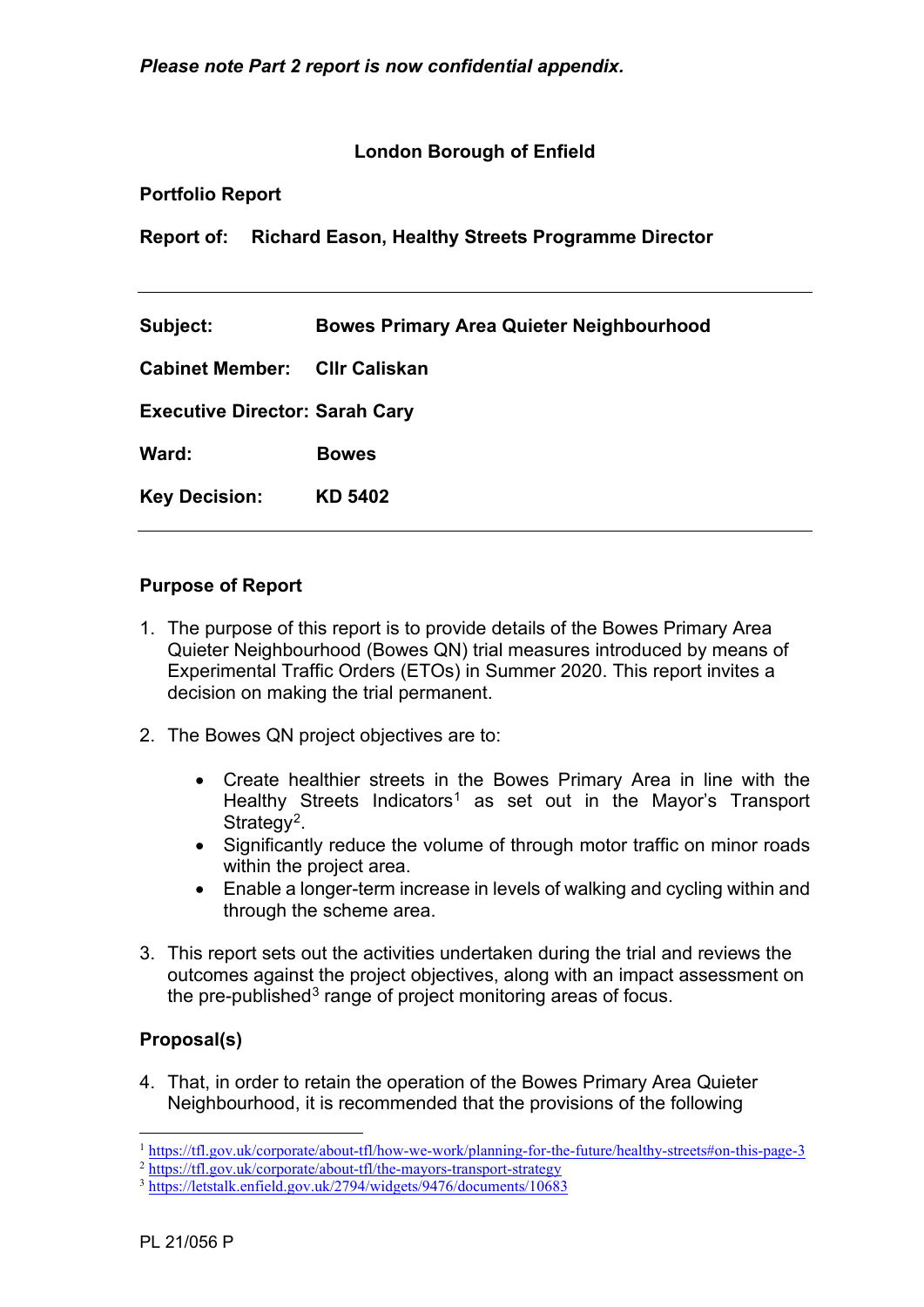experimental traffic orders continue in force by means of permanent orders made under sections 6, 45, 46 and 84(1) of the Road Traffic Regulation Act 1984.

- The Enfield (Prescribed Routes) (No. 4) Experimental Traffic Order 2020,
- The Enfield (Waiting and Loading Restriction) (No. 185) Experimental Traffic Order 2020
- The Enfield (20 m.p.h. Speed Limit) (Amendment No. 1) Experimental Traffic Order 2020
- The Enfield (Waiting and Loading Restriction) (Amendment No. 170) Experimental Traffic Order 2019 (Variation No. 1) Experimental Traffic Order 2020
- The Enfield (Residents' Parking Places) (Bowes Park) (No. 1) Experimental Traffic Order 2019 (Variation No. 1) Experimental Traffic Order 2020
- 5. Taking into account the various matters set out in the body of the report, the factors in favour of making the experimental traffic orders permanent outweighs the disbenefits and/or disadvantages. This report sets out how the volume of local traffic has dropped within the area and the number of people walking and cycling in the area has increased.
- 6. It is further recommended that no Public Inquiry into this project takes place on the basis that there has been significant opportunity for all views to be canvassed during an extended consultation period, including objections to making the orders permanent, and for these views to be presented to the decision-maker for consideration; the proposal does not contain issues which are particularly complex.
- 7. These recommendations should be considered in the knowledge that:
	- A subsequent report is to be produced as soon as possible which explores mitigation measures to improve access for residents with disabilities through potential exemptions and includes consideration of those with caring responsibilities.
	- A subsequent report is produced which recommends the implementation of a School Street at Bowes Primary.
	- The filter on Maidstone Road at its junction with Warwick Road is amended from a bollard to camera controlled filter, increasing permeability for any exemptions, including the emergency services.
	- The filter on Maidstone Road at its junction with Warwick Road is reviewed to determine whether further public realm improvements could be implemented at this location.
	- A review is undertaken of traffic speed and volume on the unclassified roads, monitored as part of this project, that are outside the Bowes QN area. This will inform the potential residential areas of focus for further QN style interventions.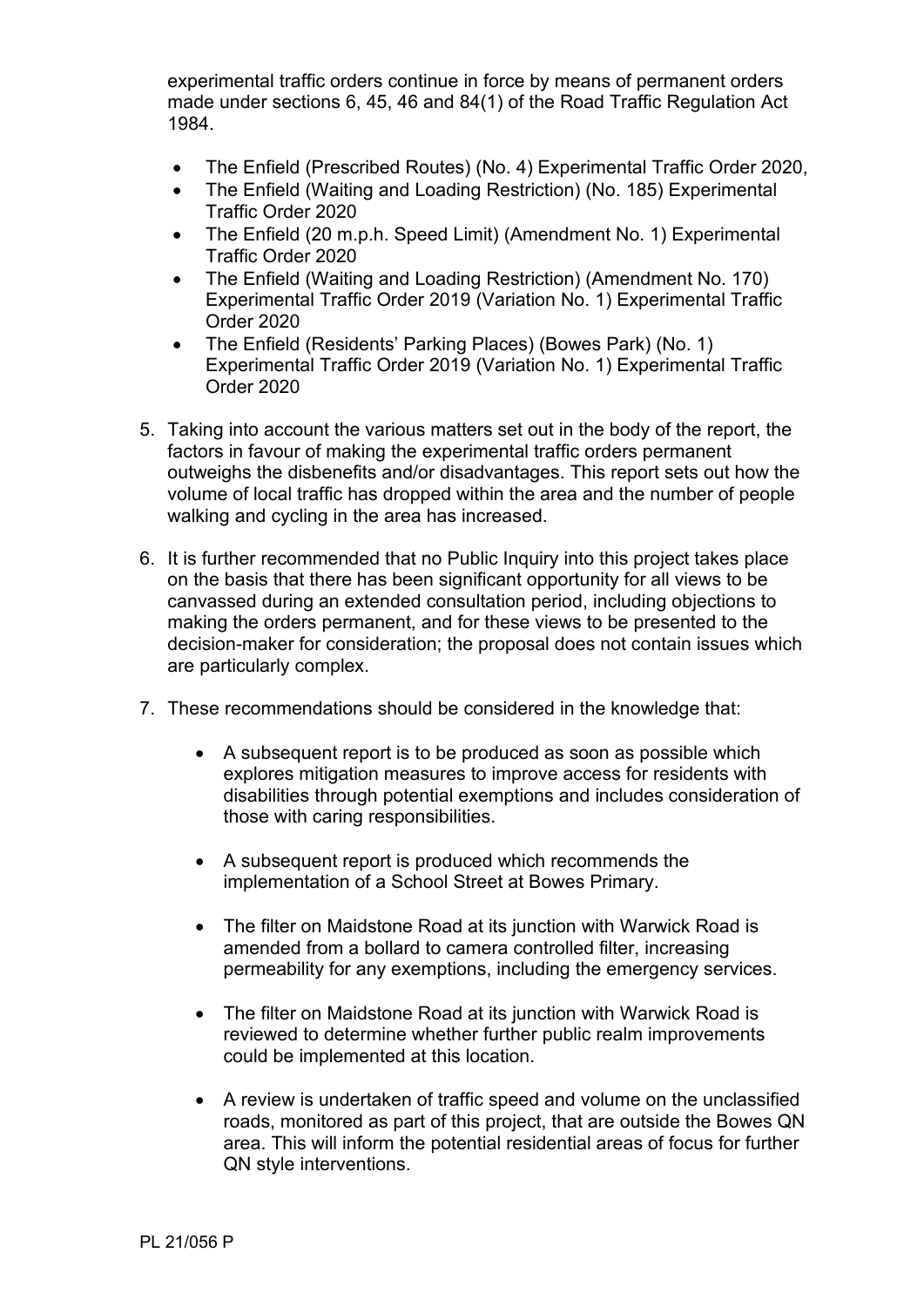- A post-project monitoring plan is developed to continue to carry out some high-level monitoring in this area of the Borough.
- A decision on the implementation of a bus gate on Brownlow Road is taken when further monitoring has occurred following the implementation of Haringey's Bounds Green LTN, enabling a full assessment of network impact.
- Measures to improve an East / West walking and cycling route through the area are investigated.
- 8. Note that the Leader must make the decision in relation to the proposals in this report on the basis that the Council may reject or accept the future proposals set out in this paragraph 7.

## **Reason for Proposal(s)**

- 9. A number of experimental traffic orders were made to bring into operation the trial measures implemented in the Bowes QN. To enable the scheme to be retained, further orders need to be made under sections 6, 45, 46 and 84(1) of the Road Traffic Regulation Act 1984. To help inform the decision, the report sets out the progress against project objectives and objections to the scheme being made permanent, as well as details of the monitoring of this trial.
- 10.The primary objectives of the project were to create healthier streets within the area, significantly reduce the volume of through motor traffic and enable a longer-term increase in walking and cycling levels. With transport accounting for 39% of the Borough emissions, it is essential that this sector plays a key role in moving towards the goal of being a carbon neutral Borough by 2040. In transport terms, no singular project will provide the answer. The Healthy Streets programme consists of a comprehensive range of interventions that collectively will enable more sustainable transport choices. As projects are knitted together and a coherent network of quiet streets and safe walking and cycling infrastructure on primary roads is delivered, longer-term change will be enabled. This report sets out the impacts for consideration of this particular project, considered against this wider context.

### **Relevance to the Council's Corporate Plan**

- 11.Good homes in well-connected neighbourhoods. This project supports the Council's commitment to encourage people to walk and cycle, which improve connectivity of neighbourhoods.
- 12.Sustain strong and healthy communities. The project, and the underlying Enfield Healthy Streets Framework<sup>4</sup>, seeks to create healthier streets. This

<sup>4</sup>

<span id="page-2-0"></span>[https://governance.enfield.gov.uk/documents/s87876/Enfield%20Healthy%20Streets%20Cabinet%20Repor](https://governance.enfield.gov.uk/documents/s87876/Enfield%20Healthy%20Streets%20Cabinet%20Report%20-%20Final_020621.pdf)  $t\frac{9}{20}$ -%20Final\_020621.pdf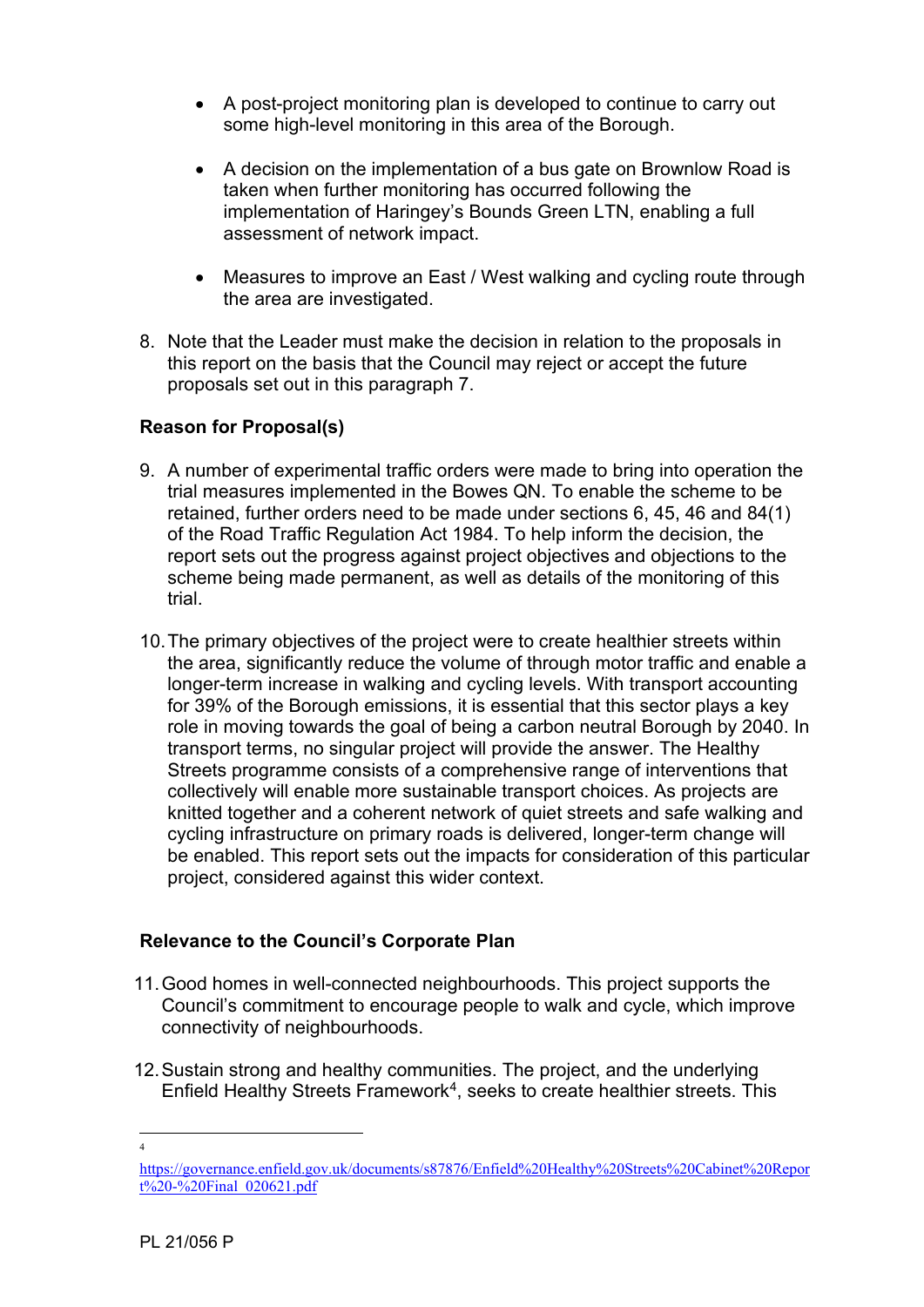approach puts people and their health at the heart of decision making. It is a long-term plan for improving the user experience of streets, enabling everyone to be more active and enjoy the subsequent health benefits.

13.Build our local economy to create a thriving place. Wider investment in the walking & cycling network forms part of the Council's strategy to support our high streets and town centres by providing safe and convenient access to local shops and services.

## **Background**

- 14.Low traffic neighbourhoods (LTNs) have been in use in London since the 1960s. They are increasingly being used in London and other cities in the UK and beyond to reduce through traffic in residential areas and aim to increase levels of walking and cycling. The Enfield Healthy Streets Framework sets out a range of interventions, including Low Traffic Neighbourhoods, which was endorsed by the Council Cabinet. However, prior to the implementation of the more recent projects, there is a range of historic measures that the Borough has taken to 'filter' unclassified roads to address the problem of excessive motor traffic on roads that were not designed with that function.
- 15.The Bowes QN project aims to align with the policy context of local, regional and national policies and strategies that seek to respond to the climate emergency and increase levels of physical activity, and post-pandemic to enable a green recovery. The project objectives are to:
	- Create healthier streets in the Bowes Primary Area in line with the Healthy Streets Indicators<sup>[5](#page-3-0)</sup> as set out in the Mayor's Transport Strategy.
	- Significantly reduce the volume of through motor traffic on minor roads within the project area.
	- Enable a longer-term increase in levels of walking and cycling within and through the scheme area.
- 16.In September 2020, the current trial was implemented with funding provided by the Department for Transport Emergency Active Travel Fund. Restrictions of the funding were that work must start within four weeks of receiving the allocation and be complete within eight weeks of starting. A copy of the Department for Transport letter setting out the timeframe and consequences for not complying is at [Appendix 1.](#page-44-0) The interventions are shown in [Annex 1.](#page-44-1) Restrictions to through motor traffic were introduced at:
	- a. Maidstone Road at its junction with Warwick Road.
	- b. York Road at its junction with Brownlow Road.
	- c. Palmerston Road at its junction with the A406 North Circular Road.
	- d. Warwick Road, near the junction with Maidstone Road. This restriction is enforced via camera which allows unhindered access for emergency vehicles.
	- e. Palmerston Road at the junction with Kelvin Avenue, via a new traffic island restricting right turns from Palmerston Avenue into Kelvin Avenue.

<span id="page-3-0"></span><sup>5</sup> <https://tfl.gov.uk/corporate/about-tfl/how-we-work/planning-for-the-future/healthy-streets#on-this-page-3>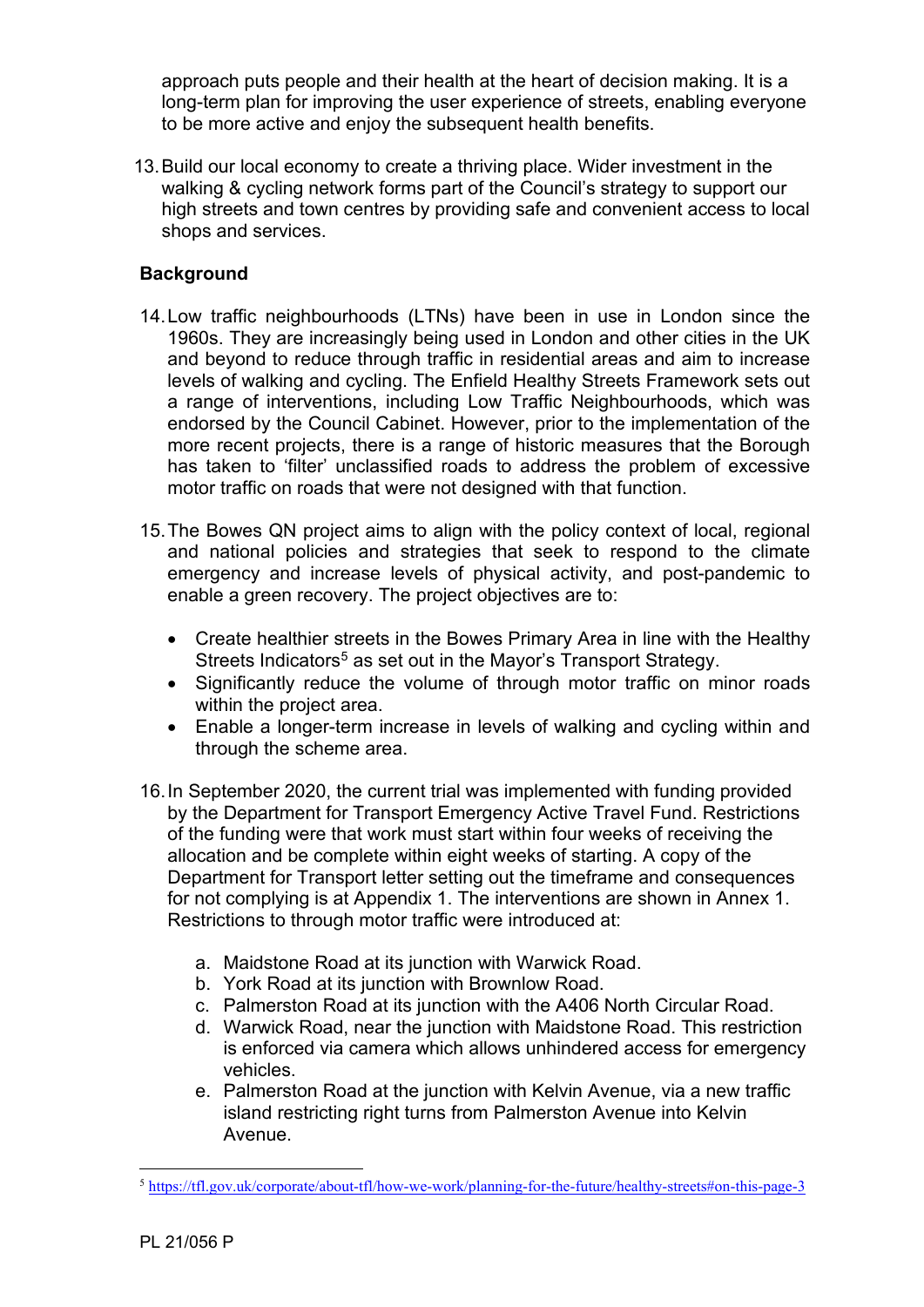Additional to the above restrictions, a 20mph maximum speed limit was implemented on Beech Road, Elvendon Road, Goring Road, Hardwicke Road and Westbury Road, and parts of Brownlow Road and Queens Road within Enfield.

- 17.The current trial was introduced using a number of Experimental Traffic Orders (ETOs), which are valid for a maximum of 18 months. The Orders came into effect on 31<sup>st</sup> July 2020 and expire on 31<sup>st</sup> Jan 2022. The Local Authorities' Traffic Orders (Procedure) (England and Wales) Regulations 1996 make provision for orders to be made giving permanent effect to the experimental orders, subject to a number of requirements being met, including
	- The notice of making containing the required statements;
	- The deposited documents being available for inspection (allowing for the temporary arrangements made during the Covid-19 pandemic);
	- The deposited documents including a statement of the reason for making the experimental order;
	- No variation or modification of the experimental orders was made more than 12 months after the order was made.
- 18. The above requirements have been met in this instance.
- 19. In June 2021, an interim report on the Bowes QN was published $6$  that set out the monitoring that had taken place up to that point. A decision was made that the Bowes QN trial should continue to enable further traffic data collection to take place post the lifting of lockdown. This decision was scrutinised by the Overview and Scrutiny Committee.

# **Main Considerations for the Council**

### *Alignment with strategic context*

- 20.The Bowes Primary Area QN is delivered in the context of local, regional and national policies and strategies that seek to respond to the climate emergency, reduce traffic congestion and increase levels of physical activity, and postpandemic response to enable a green recovery.
- 21.The Climate Change Act, amended in 2019, commits the UK to achieving net zero carbon emissions by 2050. The Government is supporting local authorities to encourage sustainable travel through its Active Travel Fund and the 2020 national walking and cycling strategy, Gear Change. The strategy includes:
	- *"That physical inactivity is responsible for one in six UK deaths (equal to smoking) and is estimated to cost the UK £7.4 billion annually"*
	- *"In order to really deliver a step-change in the UK, we must go further, faster. Millions more journeys need to be walked or cycled."*
	- *"Low-traffic neighbourhoods will be created in many more groups of residential streets."*

<span id="page-4-0"></span><sup>6</sup> <https://governance.enfield.gov.uk/ieListDocuments.aspx?CId=107&MId=13728>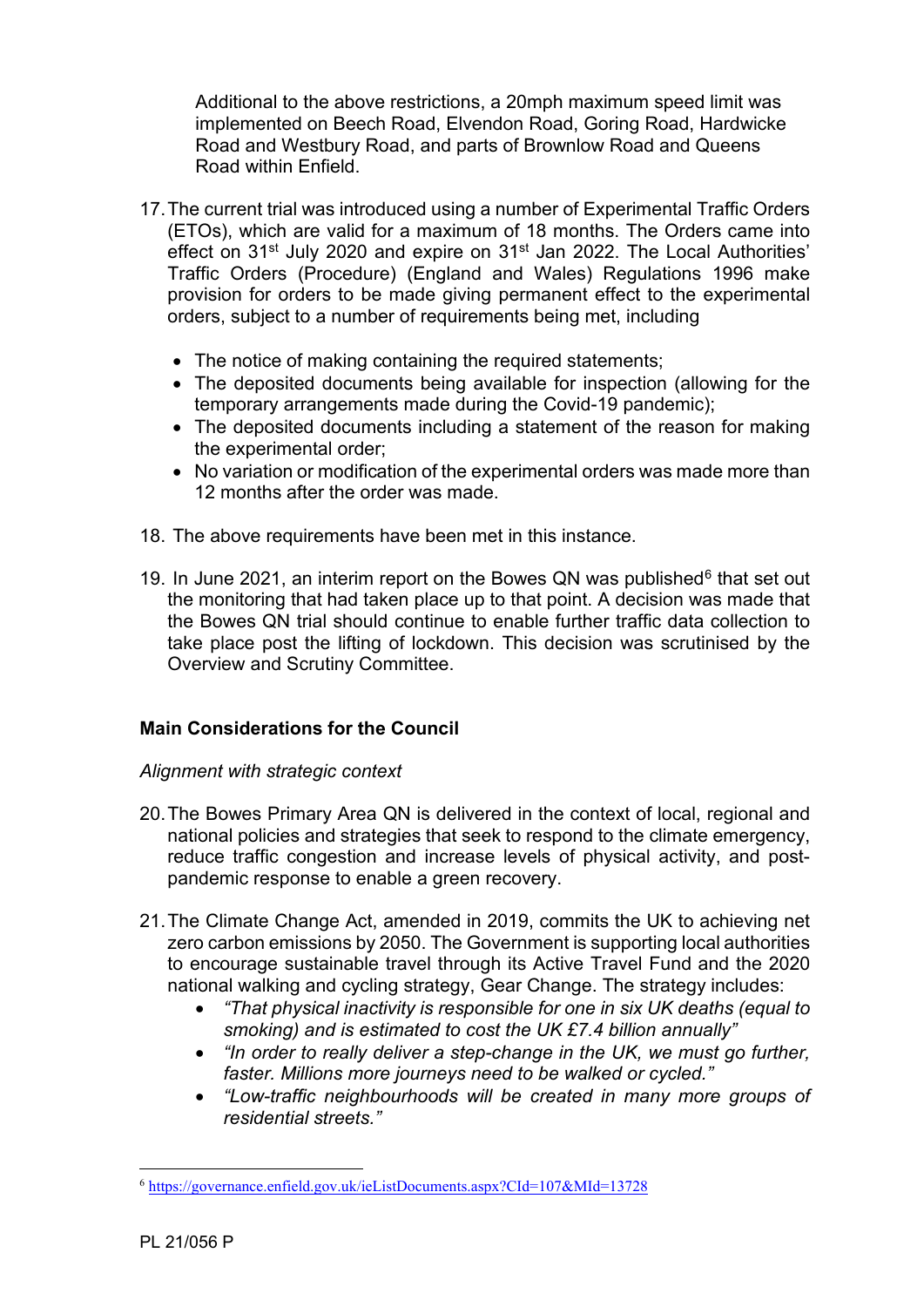- 22. The Government's Net Zero Strategy: Build Back Greener<sup>7</sup>, released in October 2021, sets out the Government's long-term plan to end the UK's domestic contribution to man-made climate change by 2050. Two transport key commitments in this plan are:
	- *"Increase the share of journeys taken by public transport, cycling and walking"*
	- *"Invest £2 billion in cycling and walking, building first hundreds, then thousands of miles of segregated cycle lane and more low-traffic neighbourhoods with the aim that half of all journeys in towns and cities will be cycled or walked by 2030."*
- 23.Additional guidance was published by the Secretary of State for Transport in July 2021[8](#page-5-1) to assist local authorities to meet their statutory network management duty. The guidance sets out high-level principles to help local authorities to manage their roads and identify what actions they should take, bearing in mind the ambitions set out in 'Gear Change'[9.](#page-5-2) In particular, the guidance emphasises the need implement and retain schemes that support a green recovery from the Coronavirus pandemic by encouraging walking and cycling.
- 24.The 2018 Mayor's Transport Strategy (MTS) sets the overall direction and objectives for transport across London. The MTS, and the supporting evidence<sup>[10](#page-5-3)</sup> for the MTS, includes the following statements:
	- *"A target for 80% of all trips to be made on foot, by bicycle or by public transport by 2041."*
	- *"74% of car trips could be made by a more sustainable mode, for example cycling, walking or public transport."*
	- *"The majority (58%) of car trips are made by London residents in outer London."*
	- *"Without further action, the average Londoner will waste 2.5 days a year sitting in congested traffic by 2041. Most congestion is caused by there being more traffic on a day-to-day basis than there is space for – traffic methods can help but ultimately, we need to reduce traffic volumes."*
	- *"Even in a densely populated city such as London, some journeys can only reasonably be made by car. But the amount of space that can or should be taken up by private road transport is limited, and the population is growing. As well as prioritising more space-efficient and sustainable modes, research suggests that most people agree that the limited remaining space should be prioritised for 'essential' traffic."*
	- *"Poor air quality causes the equivalent of up to 9,400 deaths per year and an annual health cost of £1.4 - £3.7 billion."*
	- *"Without further action, London is expected to exceed World Health Organisation levels of PM2.5 until well after 2030."*
- 25.Quieter Neighbourhoods align closely with the following policies in the MTS:

<span id="page-5-0"></span><sup>7</sup> <https://www.gov.uk/government/publications/net-zero-strategy>

<span id="page-5-1"></span><sup>8</sup> [https://www.gov.uk/government/publications/reallocating-road-space-in-response-to-covid-19-statutory](https://www.gov.uk/government/publications/reallocating-road-space-in-response-to-covid-19-statutory-guidance-for-local-authorities/traffic-management-act-2004-network-management-in-response-to-covid-19)[guidance-for-local-authorities/traffic-management-act-2004-network-management-in-response-to-covid-19](https://www.gov.uk/government/publications/reallocating-road-space-in-response-to-covid-19-statutory-guidance-for-local-authorities/traffic-management-act-2004-network-management-in-response-to-covid-19) <sup>9</sup> <https://www.gov.uk/government/publications/cycling-and-walking-plan-for-england>

<span id="page-5-3"></span><span id="page-5-2"></span><sup>10</sup> <https://content.tfl.gov.uk/mts-supporting-evidence-challenges-opportunities.pdf>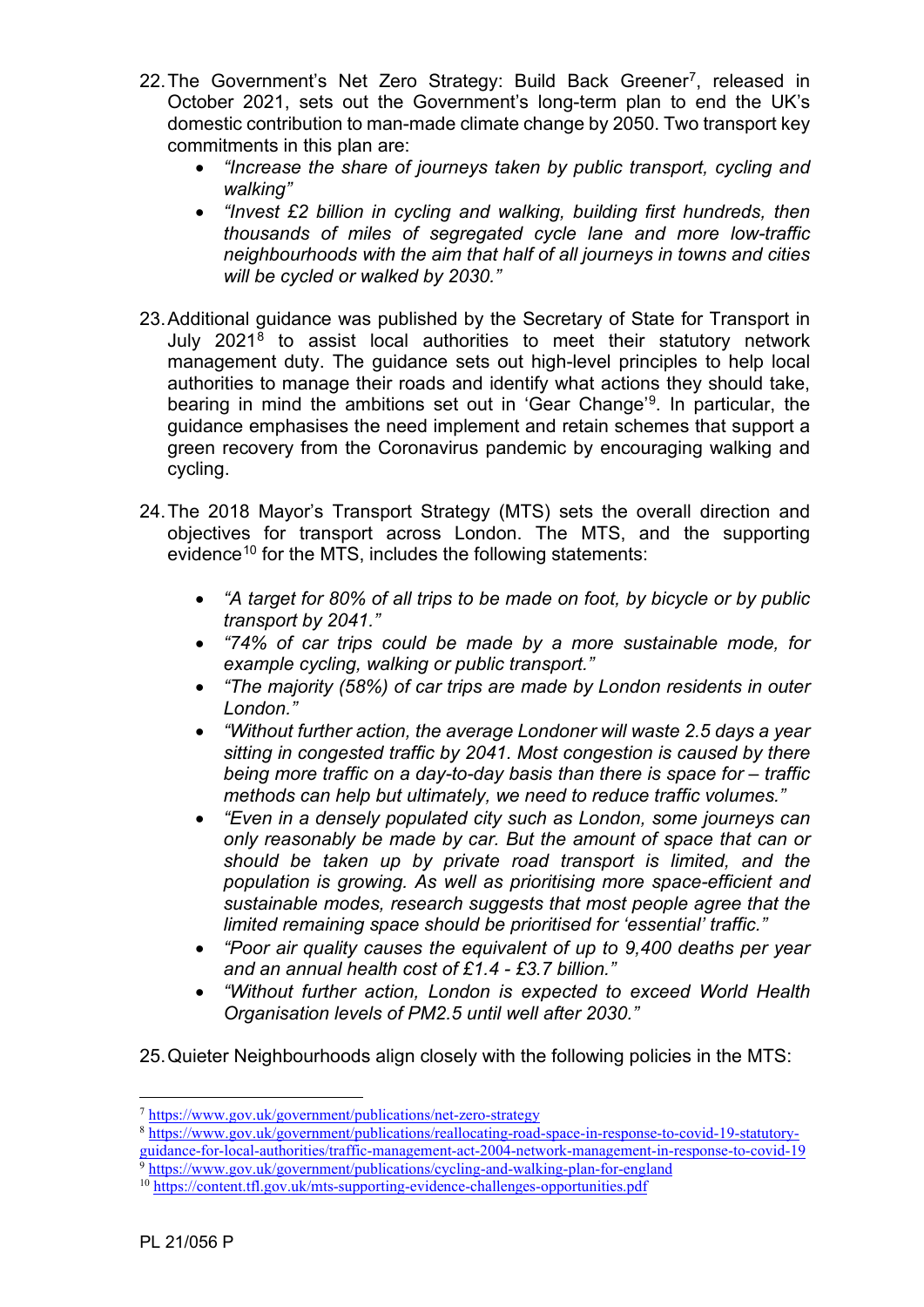- *"Policy 1: The Mayor, through TfL and the boroughs, and working with stakeholders, will reduce Londoners' dependency on cars in favour of active, efficient and sustainable modes of travel, with the central aim for 80 per cent of all trips in London to be made on foot, by cycle or using public transport by 2041."*
- *"Policy 2: The Mayor, through TfL and the boroughs, and working with stakeholders, will seek to make London a city where people choose to walk and cycle more often by improving street environments, making it easier for everyone to get around on foot and by cycle, and promoting the benefits of active travel. The Mayor's aim is that, by 2041, all Londoners do at least the 20 minutes of active travel they need to stay healthy each day."*
- *"Policy 6: The Mayor, through TfL and the boroughs, and working with stakeholders, will take action to reduce emissions – in particular diesel emissions – from vehicles on London's streets, to improve air quality and support London reaching compliance with UK and EU legal limits as soon as possible. Measures may include retrofitting vehicles with equipment to reduce emissions, promoting electrification, road charging, the imposition of parking charges/ levies, responsible procurement, the making of traffic restrictions/ regulations and local actions."*
- *"Policy 10: The Mayor, through TfL and the boroughs, and working with stakeholders, will use the Healthy Streets Approach to deliver coordinated improvements to public transport and streets to provide an attractive whole journey experience that will facilitate mode shift away from the car."*
- 26. TfL's Healthy Streets for London<sup>[11](#page-6-0)</sup> document sets out how TfL will put people and their health at the centre of decision making, helping everyone to use cars less and to walk, cycle and use public transport more. The Healthy Streets Approach is the framework underpinning the MTS. Key to the Healthy Streets Approach, are the ten Healthy Streets Indicators<sup>12</sup>.
- 27.The Enfield Healthy Streets Framework was approved by Cabinet in June 2021. The report sets out the framework for developing and delivering Healthy Streets projects which incorporates the Healthy Streets Approach. The framework identifies activities to deliver on local, London and national policy objectives. Low Traffic Neighbourhoods are identified and discussed in Activity 1 (creating a high-quality walking and cycling network) of the Healthy Streets Framework. Annex  $A^{13}$  $A^{13}$  $A^{13}$  of the framework sets out the following:
	- *"Enfield's share of sustainable transport trips is amongst the lowest in London, with 31% trips walked, <1% cycled and 22% made on public transport. Correspondingly, the proportion of car trips exceeds the London average with 48% of trips made by private vehicles in Enfield, compared to 35% in London."*

<span id="page-6-1"></span><sup>12</sup> [https://tfl.gov.uk/corporate/about-tfl/how-we-work/planning-for-the-future/healthy-streets#on-this-page-](https://tfl.gov.uk/corporate/about-tfl/how-we-work/planning-for-the-future/healthy-streets#on-this-page-3)[3](https://tfl.gov.uk/corporate/about-tfl/how-we-work/planning-for-the-future/healthy-streets#on-this-page-3)

<span id="page-6-0"></span><sup>11</sup> <https://content.tfl.gov.uk/healthy-streets-for-london.pdf>

<span id="page-6-2"></span><sup>&</sup>lt;sup>13</sup>https://governance.enfield.gov.uk/documents/s87877/Enfield%20Health%20Streets%20Annex%20A\_Ad [ditional%20Information.pdf](https://governance.enfield.gov.uk/documents/s87877/Enfield%20Health%20Streets%20Annex%20A_Additional%20Information.pdf)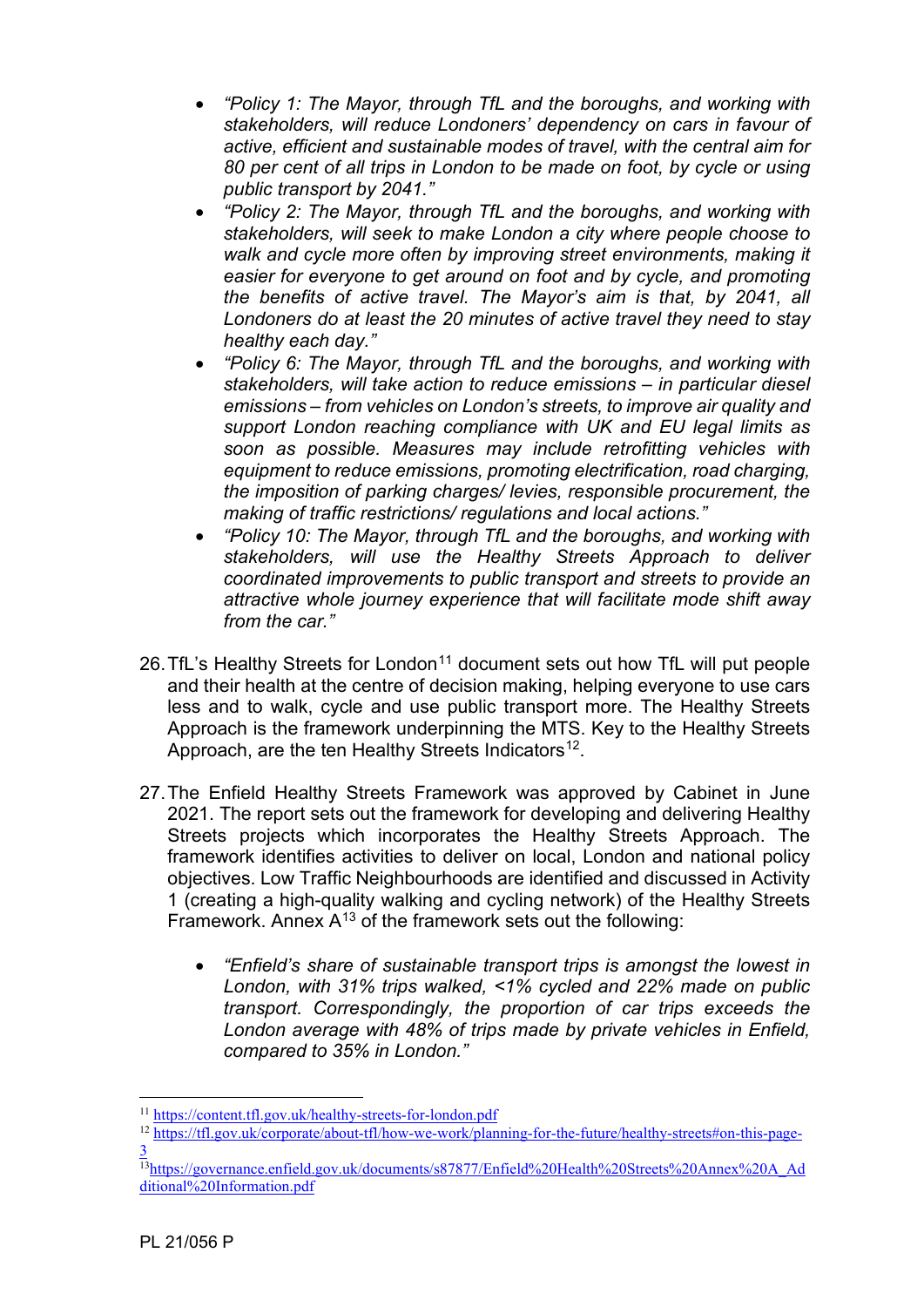- *"Findings from the 2016 analysis of Walking Potential conducted by TfL highlights that Enfield is within the top five Boroughs in terms of potentially walkable trips and of cycling potential. The analysis suggested that an additional 315,000 trips could be cycled daily."*
- *"Between 2008 and 2019, the number of miles driven on Enfield's roads increased by 313,000,000."*
- *"While the level of traffic on 'main roads' (A and B roads and motorways) has remained relatively constant since the 1990s, the volume of traffic using 'minor roads' (C and unclassified roads) has increased substantially since the late 2000s. "*
- *"Continued growth in population is expected to cause further strain on the road and public transport network if the modal split trends remain.* "

28. Government quidance<sup>[14](#page-7-0)</sup> on roads classification states:

- *"The system of roads classification is intended to direct motorists towards the most suitable routes for reaching their destination. It does this by identifying roads that are best suited for traffic.*
- *All UK roads (excluding motorways) fall into the following 4 categories:*
	- *A roads – major roads intended to provide large-scale transport links within or between areas*
	- *B roads – roads intended to connect different areas, and to feed traffic between A roads and smaller roads on the network*
	- *classified unnumbered – smaller roads intended to connect together unclassified roads with A and B roads, and often linking a housing estate or a village to the rest of the network. Similar to 'minor roads' on an Ordnance Survey map and sometimes known unofficially as C roads*
	- *unclassified – local roads intended for local traffic. The vast majority (60%) of roads in the UK fall within this category"*

29.The key routes in the vicinity of the Bowes QN are:

- A406 North Circular Road (Bowes Road), part of the Transport for London Road Network
- A109 Bounds Green Road, for which Haringey Council is the traffic and highway authority
- A105 Green Lanes
- B106 Brownlow Road.
- 30. As set out in the Bowes QN Project Rationale<sup>[15](#page-7-1)</sup> document published on the project page, it is acknowledged that it will take a number of years to deliver the range of infrastructure projects that are necessary to enable longer-term change. An example of longer-term growth in active travel observed is described in a study<sup>[16](#page-8-0)</sup> of LTNs in Waltham Forest. The study concluded that

<sup>14</sup> [https://www.gov.uk/government/publications/guidance-on-road-classification-and-the-primary-route](https://www.gov.uk/government/publications/guidance-on-road-classification-and-the-primary-route-network/guidance-on-road-classification-and-the-primary-route-network)[network/guidance-on-road-classification-and-the-primary-route-network](https://www.gov.uk/government/publications/guidance-on-road-classification-and-the-primary-route-network/guidance-on-road-classification-and-the-primary-route-network)

<span id="page-7-0"></span><sup>&</sup>lt;sup>15</sup> <https://letstalk.enfield.gov.uk/2794/widgets/9476/documents/10682>

<span id="page-7-1"></span><sup>16</sup> [https://findingspress.org/article/17128-low-traffic-neighbourhoods-car-use-and-active-travel-evidence](https://findingspress.org/article/17128-low-traffic-neighbourhoods-car-use-and-active-travel-evidence-from-the-people-and-places-survey-of-outer-london-active-travel-interventions)[from-the-people-and-places-survey-of-outer-london-active-travel-interventions](https://findingspress.org/article/17128-low-traffic-neighbourhoods-car-use-and-active-travel-evidence-from-the-people-and-places-survey-of-outer-london-active-travel-interventions)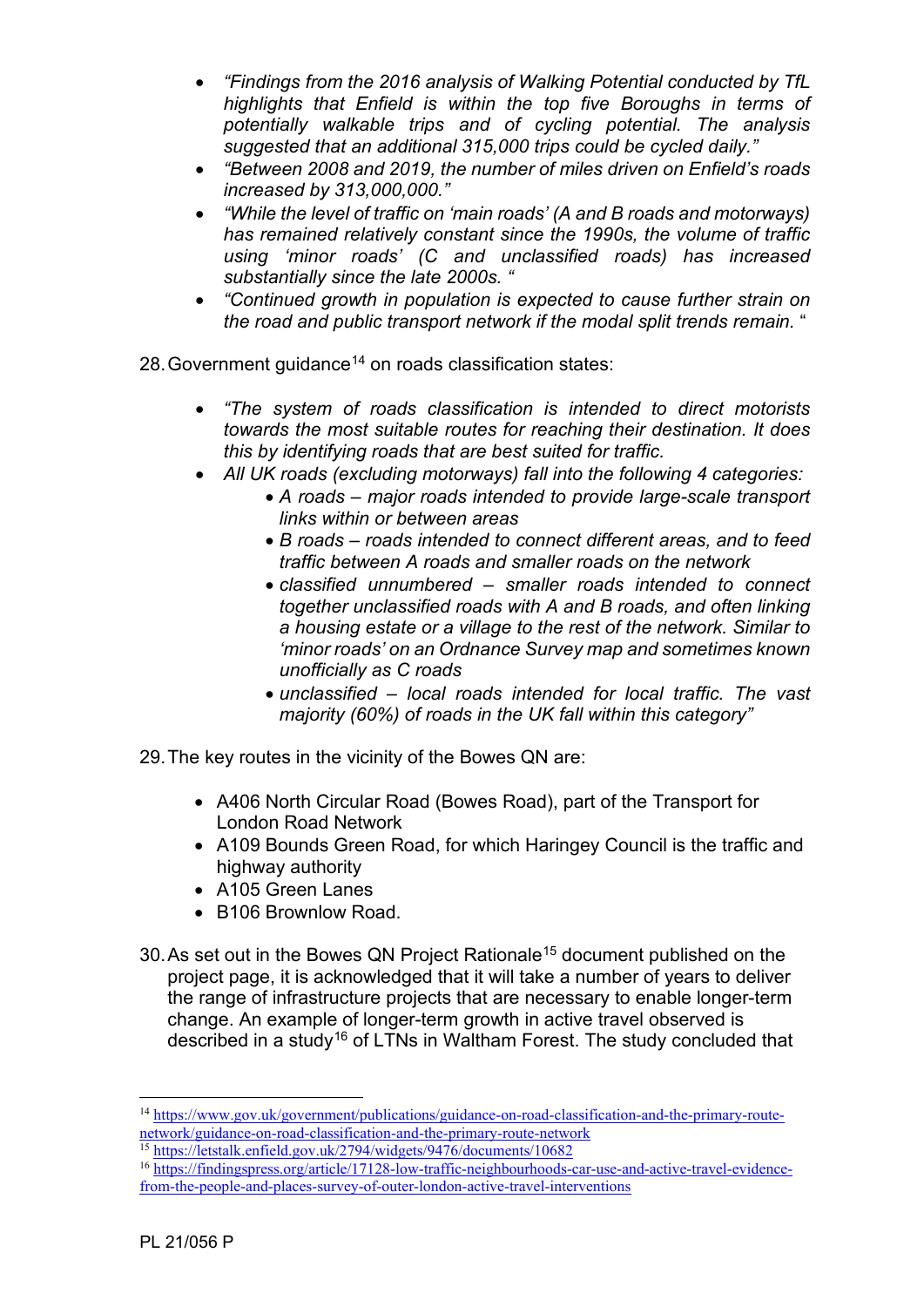after three years, LTN residents did 115 minutes more walking per week and 20 minutes more cycling per week, compared to the control group.

## *Monitoring of the trial*

31.The monitoring data and outcomes are discussed in further detail in [Table 1.](#page-8-1) The project Monitoring and Evaluation Plan<sup>[17](#page-8-3)</sup> sets out the areas of focus for monitoring. In Table 1 each of the areas have been considered individually and the impacts assessed. Where the monitoring data refers to 'Internal Roads', 'Boundary Roads', and 'Surrounding Roads', they are defined as per [Figure 1.](#page-8-2) Two areas of focus set out in the Monitoring and Evaluation Plan are discussed in later sections within this report; 'Residents, businesses and stakeholder's views', are discussed in paragraphs 113 to 135 and 'equality considerations' are discussed in paragraphs 143 to 169.



<span id="page-8-2"></span>*Figure 1: Monitored roads for traffic volumes and speeds and locations of Automatic Traffic Counts (ATCs)*

<span id="page-8-1"></span>

|  |  | Table 1: Project Monitoring |
|--|--|-----------------------------|
|--|--|-----------------------------|

| Traffic | 32. Traffic volumes were monitored via Automatic Traffic Counts   |
|---------|-------------------------------------------------------------------|
| volumes | (ATCs) at locations shown in Figure 1. Pre-implementation and     |
|         | post-implementation data have been compared to inform how         |
|         | the QN has influenced the local and surrounding highway           |
|         | network. Details of the analysis is in included in Appendix 2 and |
|         | Addendum 1.                                                       |
|         |                                                                   |

<span id="page-8-3"></span><span id="page-8-0"></span><sup>17</sup> <https://letstalk.enfield.gov.uk/2794/widgets/9476/documents/10717>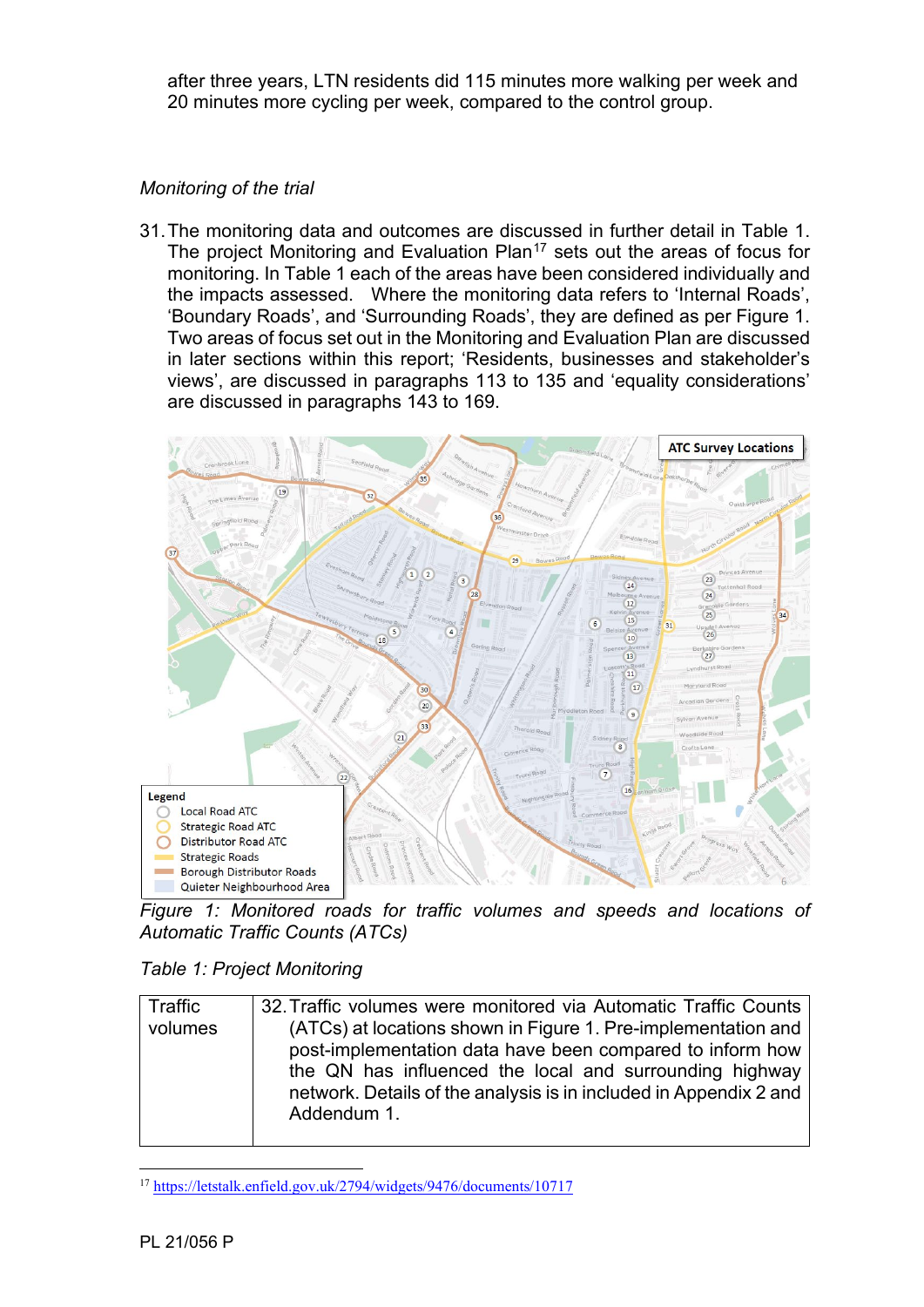| Local roads (within Bowes QN) |  |
|-------------------------------|--|
|-------------------------------|--|

33.Based on 18 surveyed sites, the average reduction in traffic on local roads within the QN is 16%.

The three roads within the QN area with the greatest decrease in the average daily number of vehicles are shown below:

|                   | <b>Pre</b> | <b>Post</b> | <b>Difference</b> | % Difference |
|-------------------|------------|-------------|-------------------|--------------|
| <b>Palmerston</b> | 3075       | 1186        | $-1889$           | $-61%$       |
| Road              |            |             |                   |              |
| <b>York Road</b>  | 1925       | 141         | $-1784$           | $-93%$       |
| <b>Maidstone</b>  | 1111       | 174         | $-937$            | $-84%$       |
| Road              |            |             |                   |              |

34.The three roads within the QN area with the greatest increase in the average daily number of vehicles are shown below:

|                    | <b>Pre</b> | <b>Post</b> | <b>Difference</b> | % Difference |
|--------------------|------------|-------------|-------------------|--------------|
| <b>Nightingale</b> | 2612       | 3459        | 847               | 32%          |
| <b>Road</b>        |            |             |                   |              |
| <b>Spencer</b>     | 635        | 1324        | 690               | 109%         |
| <b>Avenue</b>      |            |             |                   |              |
| Truro Road         | 3184       | 3695        | 511               | 16%          |

35.Nightingale Road, Spencer Avenue and Truro Road have seen an increase in motor traffic as these are some of the routes which remain available for through traffic. They have remained as through routes largely as a result of the Bowes QN ending at the Borough boundary. However, it is now clear that Haringey Council intends to implement an LTN in the area<sup>[18](#page-9-0)</sup>. If they proceed, it is anticipated the volumes on these roads would significantly reduce as the Haringey interventions will complete an area wide approach to preventing through traffic.

- 36.Highworth Road experienced an increase in traffic volume, but due to an initial low volume of traffic (520 vehicles in 24 hours), the increased volume (613 vehicles in 24 hours) remains low. However, this road includes a school and therefore any increase in traffic is a concern and mitigating measures are recommended. Therefore, the Council is investigating a School Street on Highworth Road as part of a further Borough wide rollout of School Streets.
- 37.Queens Road was not initially identified for monitoring, however Haringey Council has advised that residents on Queens Road have reported an increase in motor traffic. This is likely due to vehicles bypassing the banned right turn at the Brownlow Road / Bounds Green Road junction.

*Strategic / Distributor Roads*

<span id="page-9-0"></span><sup>18</sup> [https://www.haringey.gov.uk/parking-roads-and-travel/travel/transport-strategy/low-traffic](https://www.haringey.gov.uk/parking-roads-and-travel/travel/transport-strategy/low-traffic-neighbourhoods-haringey)[neighbourhoods-haringey](https://www.haringey.gov.uk/parking-roads-and-travel/travel/transport-strategy/low-traffic-neighbourhoods-haringey)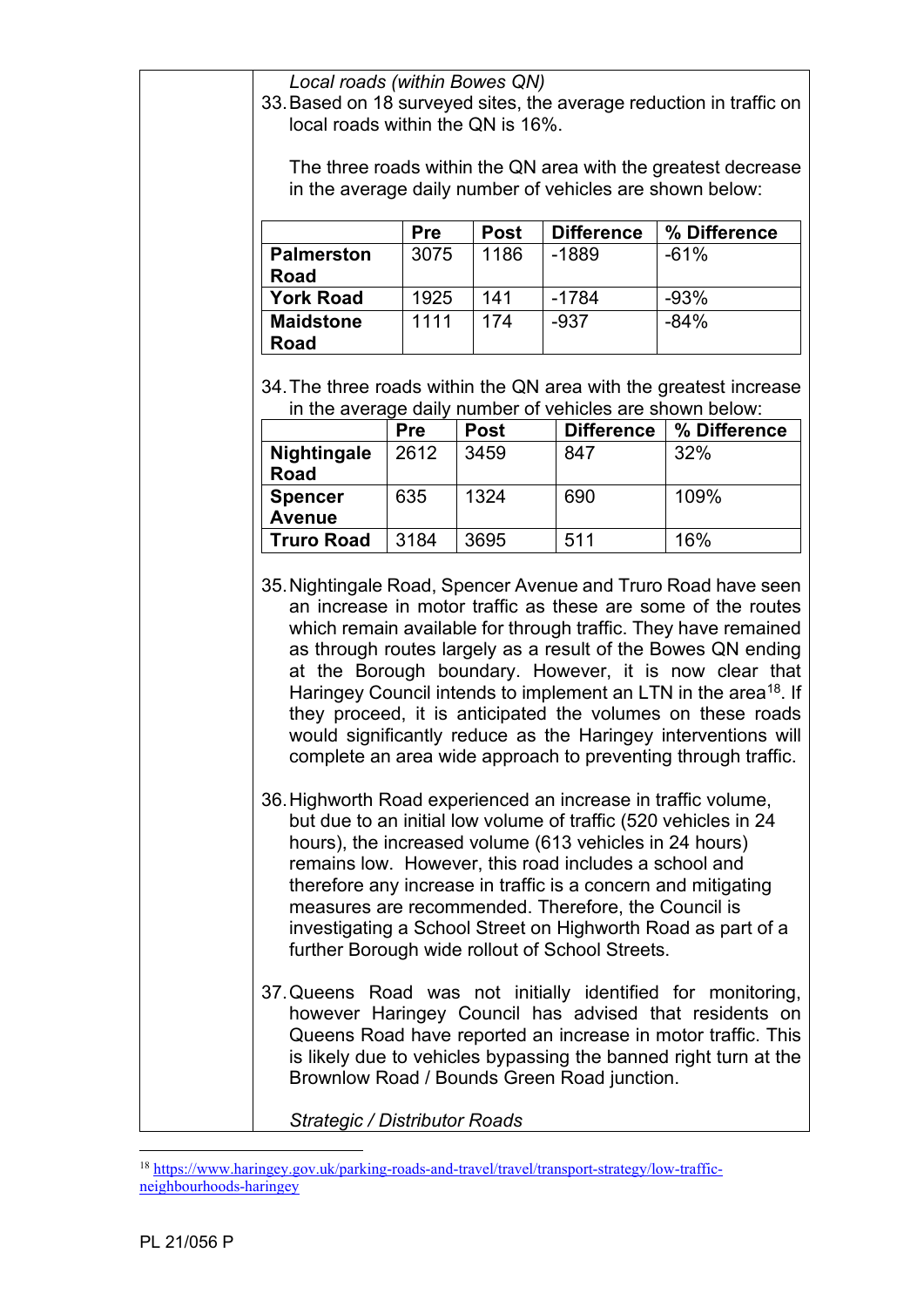| 38. Brownlow Road – The Bowes QN project included the                                                                         |
|-------------------------------------------------------------------------------------------------------------------------------|
| opportunity to explore a 'bus gate' on Brownlow Road. This                                                                    |
| feature would restrict private motor vehicles from passing                                                                    |
| through a particular point on the road, on either a 24/7 or                                                                   |
| timed basis. Feedback was requested as part of the                                                                            |
| engagement and consultation. Work has commenced to                                                                            |
| understand the network impact of declassifying what is                                                                        |
| currently a Borough distributor road (the impact on wider bus                                                                 |
| routes needs to be considered, in addition to those bus routes<br>that use Brownlow Road). Having regard to both authorities' |
| network management duty, it is not possible to conclude this                                                                  |
| assessment until further monitoring has taken place post the                                                                  |
| implementation of the Haringey Bounds Green LTN. On this                                                                      |
| basis, it is recommended that further data collection takes                                                                   |
| place a minimum of 6 months after the Haringey LTN is fully                                                                   |
| implemented. Haringey & Enfield Council have agreed to                                                                        |
| work together on the collection of data to enable a joint                                                                     |
| process of analysis. It is acknowledged that Brownlow Road                                                                    |
| is currently showing a 2% traffic increase in traffic volume.                                                                 |
| Average traffic speeds are 15mph in either direction. It is<br>understood that the uncertainty over the bus gate will be of   |
| concern to a number of residents living on Brownlow Road.                                                                     |
| However, the recommendation is that a decision on the                                                                         |
| implementation of a bus gate on Brownlow is taken when                                                                        |
| further monitoring is complete, post the implementation of                                                                    |
| Haringey's LTNs, enabling a full assessment of network                                                                        |
| impact. Enfield Council is looking to install a permanent traffic                                                             |
| monitoring site on Brownlow Road to help inform this                                                                          |
| assessment.                                                                                                                   |
| 39. Boundary to the QN - Based on the three sites surveyed (A406)                                                             |
| Bowes Road, Green Lanes and Bounds Green Road), the                                                                           |
| average reduction in traffic on strategic / distributor roads on                                                              |
| the boundary of the QN is 2%.                                                                                                 |
|                                                                                                                               |
| 40. External to the QN – In addition to the boundary roads, six                                                               |
| further strategic / distributor roads around the QN area were                                                                 |
| surveyed. Based on these sites, the average increase on<br>traffic on strategic / distributor roads outside the QN is 2%.     |
|                                                                                                                               |
| Local Roads (external to the QN)                                                                                              |
| 41. Woodfield Way & Rhys Avenue - these roads experienced an                                                                  |
| increase in traffic volumes. Wroxham Gardens experienced a                                                                    |
| decrease. Haringey Council is investigating implementing an                                                                   |
| LTN in the area. If they proceed, it is anticipated the volumes                                                               |
| on these roads would significantly reduce.                                                                                    |
| 42. Palmers Road - experienced an increase in traffic volumes.                                                                |
| The Council proposes to carry out further investigation in this                                                               |
| area.                                                                                                                         |
|                                                                                                                               |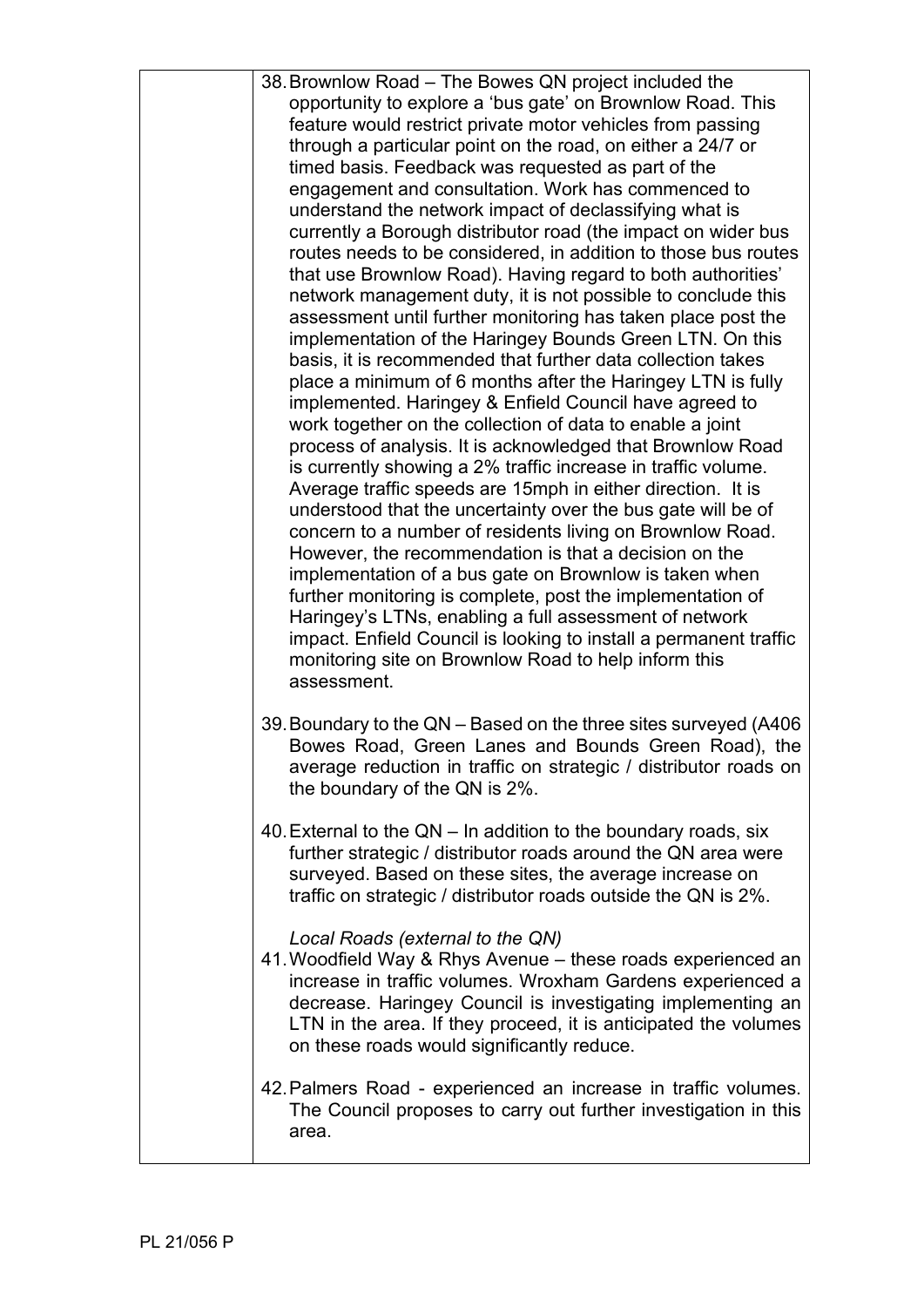|                   | 43. Ladder roads between Green Lanes and Wolves Lane (Princes<br>Avenue to Berkshire Gardens) - data from 2016 for Grenoble<br>and Berkshire Gardens has been compared to the measured<br>data in September 2021. There has been a slight reduction in<br>flows on these roads since 2016. The average 24 hour traffic<br>volume on Grenoble Gardens in 2016 was 1906 vehicles,<br>compared to 1845 vehicles in September 2021. The<br>corresponding flows in Berkshire Gardens is 1838 and 1683<br>vehicles.                                                                                                                                                                                                                                                                                        |
|-------------------|------------------------------------------------------------------------------------------------------------------------------------------------------------------------------------------------------------------------------------------------------------------------------------------------------------------------------------------------------------------------------------------------------------------------------------------------------------------------------------------------------------------------------------------------------------------------------------------------------------------------------------------------------------------------------------------------------------------------------------------------------------------------------------------------------|
|                   | Limitations of data<br>44. The reported changes in the network should not be considered<br>as only influenced by the Bowes QN. This project has been<br>implemented during the pandemic which has created changes<br>in travel patterns. It is not known what longer-term impacts the<br>pandemic will have. Pre-implementation surveys were<br>undertaken in July 2020 while some lockdown restrictions were<br>in place and some schools were closed. Post-implementation<br>surveys were undertaken in September 2021. The analysis<br>includes a 'sensitivity test' where a factor has been applied to<br>mitigate the impacts of Covid on the data. Details of the<br>analysis methodology is in Appendix 2 and Addendum 1.<br>45. Acknowledging the limitations in the data, the unprecedented |
|                   | impacts of the pandemic and that Haringey are exploring<br>further mitigation measures, the impacts associated with traffic<br>volume do not, in isolation, suggest that the trial should not be<br>made permanent.                                                                                                                                                                                                                                                                                                                                                                                                                                                                                                                                                                                  |
| Vehicle<br>speeds | 46. Vehicle speeds were monitored via Automatic Traffic Counts<br>(ATCs). Details of the analysis methodology and results is in<br>Appendix 2.                                                                                                                                                                                                                                                                                                                                                                                                                                                                                                                                                                                                                                                       |
|                   | Local roads (within Bowes QN)<br>47. Across the 18 surveyed locations, vehicle speeds have<br>reduced by an average of 1mph.                                                                                                                                                                                                                                                                                                                                                                                                                                                                                                                                                                                                                                                                         |
|                   | <b>Strategic / Distributor Roads</b><br>48. Across the three surveyed locations of the boundary roads<br>(A406 Bowes Road, Green Lanes and Bounds Green Road),<br>vehicle speeds have reduced by an average of 4mph.                                                                                                                                                                                                                                                                                                                                                                                                                                                                                                                                                                                 |
|                   | 49. Across the six surveyed locations of the surrounding strategic<br>/ distributor roads, vehicle speeds have changed by less than<br>1mph over the 24 hour period.                                                                                                                                                                                                                                                                                                                                                                                                                                                                                                                                                                                                                                 |
|                   | Local Roads (external to the QN)<br>50. Across the four surveyed locations of the surrounding local<br>roads, vehicle speeds have increased by an average 1 mph.                                                                                                                                                                                                                                                                                                                                                                                                                                                                                                                                                                                                                                     |
|                   | 51. The observed changes in traffic speed before and after the trial<br>do not suggest that the trial should not be made permanent.                                                                                                                                                                                                                                                                                                                                                                                                                                                                                                                                                                                                                                                                  |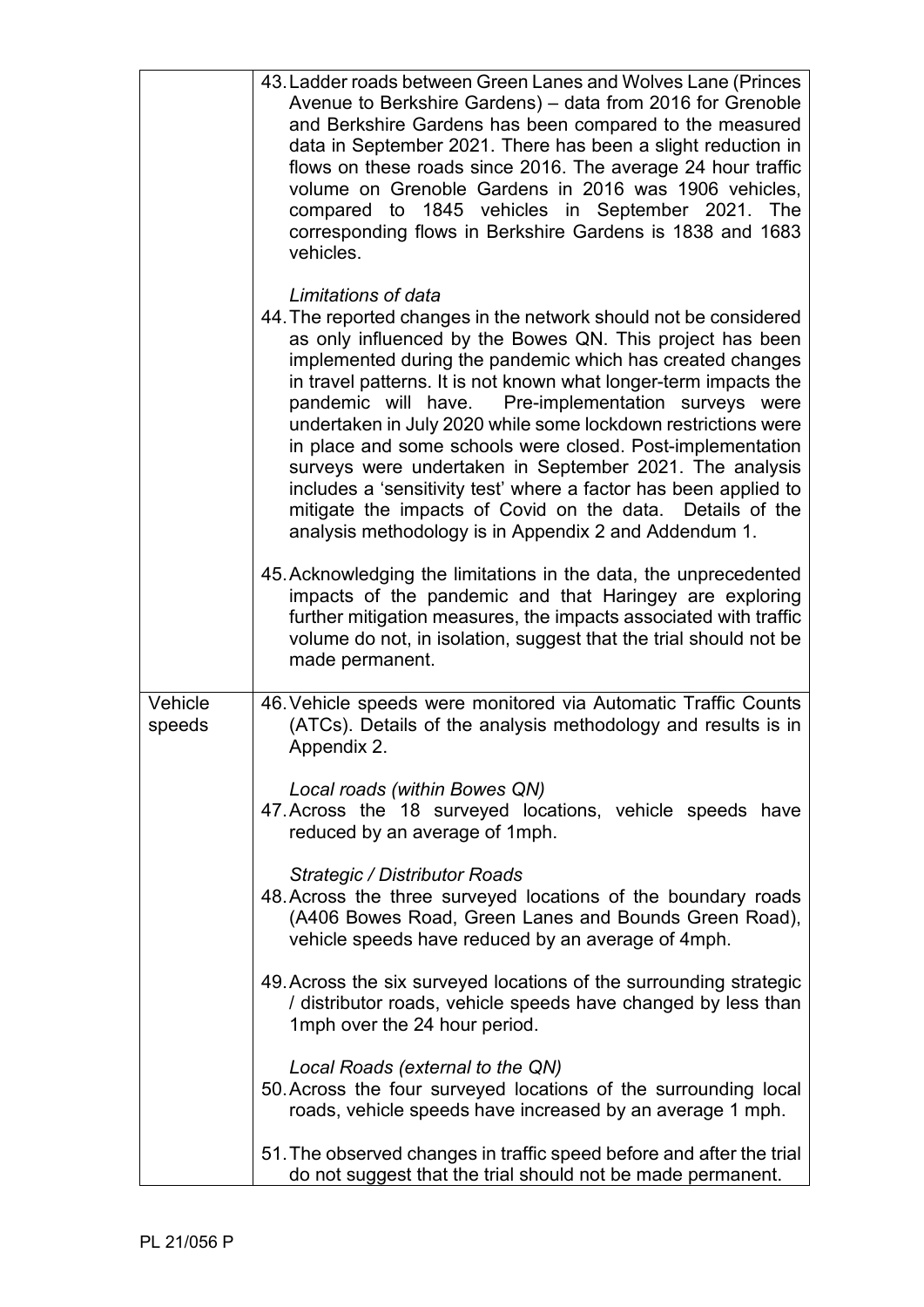| <b>Bus</b><br>journey<br>times | 52. Bus journey times in the area have been analysed using iBus<br>data supplied by TfL. Pre-scheme journey times are an<br>average journey between November 2019 and February 2020,<br>before travel restrictions were introduced due to Covid-19.<br>Post-scheme journey times are an average journey between<br>September and October 2021 after the pandemic restrictions<br>were lifted (29 July 2021), and following the summer holidays.                                                                                                                                     |
|--------------------------------|-------------------------------------------------------------------------------------------------------------------------------------------------------------------------------------------------------------------------------------------------------------------------------------------------------------------------------------------------------------------------------------------------------------------------------------------------------------------------------------------------------------------------------------------------------------------------------------|
|                                | 53. Details of the analysis and methodology is in Appendix 2 and<br>Addendum 1.                                                                                                                                                                                                                                                                                                                                                                                                                                                                                                     |
|                                | 54. Overall, bus journey times have generally improved. In the AM<br>peak, 60% of trips in the area have shown a decrease in<br>journey time. In the PM peak, 85% of the trips in the area have<br>shown a decrease in journey time. In the AM peak hour, bus<br>journey times were between 39 seconds faster and 74 seconds<br>slower. In the PM peak hour, bus journey times were between<br>151 seconds faster and 41 seconds slower. As with traffic<br>volumes, there may be a range of factors, beyond the Bowes<br>QN project, that are contributing to the overall results. |
|                                | 55. The three journeys that have increased by over 60 seconds<br>have been analysed in more detail:<br>184 northbound in the AM peak (74 seconds)<br>221 westbound in the AM peak (63 seconds)<br>232 eastbound in the AM peak (61 seconds)                                                                                                                                                                                                                                                                                                                                         |
|                                | 56. All routes northbound on Brownlow Road have increased by<br>some degree, with the most affected being the 184 northbound<br>in the AM peak, which is showing an increase in journey time<br>of 74 seconds.                                                                                                                                                                                                                                                                                                                                                                      |
|                                | 57. The increase for the 221 westbound in the AM peak (63<br>seconds) is mainly a result of some delays experienced on<br>Bounds Green Road between the stops at Nightingale Road<br>and Palace Road.                                                                                                                                                                                                                                                                                                                                                                               |
|                                | 58. The main source of delay in the 232 eastbound was identified<br>on Bowes Road east of Telford Road between the stops at New<br>Southgate Station and Telford Road.                                                                                                                                                                                                                                                                                                                                                                                                              |
|                                | 59. The impacts on bus journey times identified above, when<br>considered in isolation, are not considered to be significant<br>enough to not make the trial permanent.                                                                                                                                                                                                                                                                                                                                                                                                             |
|                                | 60. Enfield has an ongoing work programme to work with TfL to<br>identify measures to improve the operation of buses. As part of<br>this ongoing programme, Enfield has been working to develop<br>a proposal to improve journey times and reliability on Green<br>Lanes. This work was underway prior to the Covid-19<br>pandemic and the implementation of the Bowes QN. In October                                                                                                                                                                                               |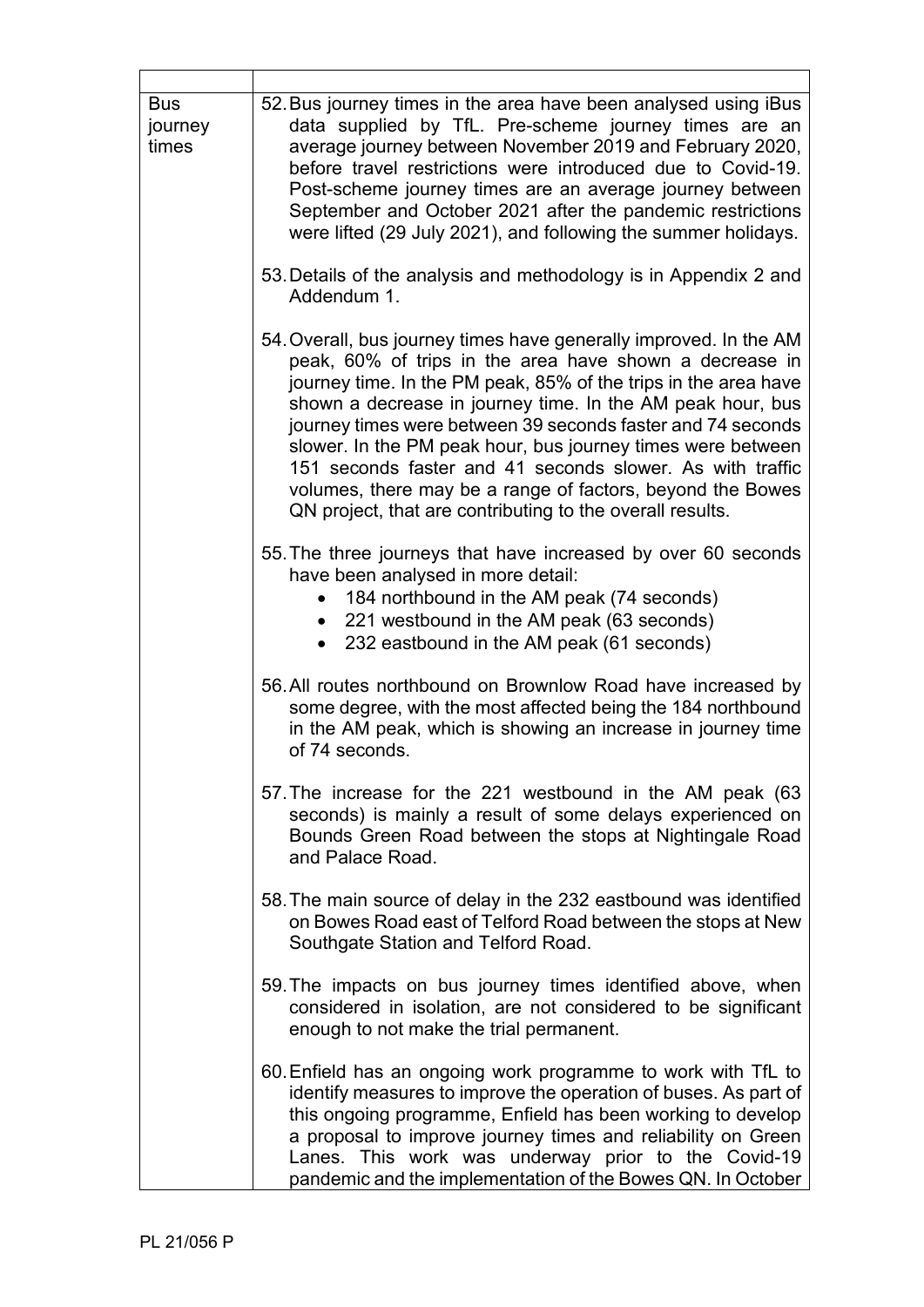|                 | 2021, plans to extend the operational hours of the northbound<br>bus lanes were published. More information can be found on<br>the Enfield Let's Talk website <sup>19</sup> .<br>61. The Council will continue to work with TfL to identify ways in<br>which bus journey times can be improved across the Borough.                                           |
|-----------------|--------------------------------------------------------------------------------------------------------------------------------------------------------------------------------------------------------------------------------------------------------------------------------------------------------------------------------------------------------------|
| Pedestrian<br>s | 62. A sample of three locations were monitored for pedestrian<br>volumes in July 2019 and July 2021. These locations were:<br><b>Warwick Road</b><br>$\bullet$<br><b>Brownlow Road</b><br>• Palmerston Road                                                                                                                                                  |
|                 | 63. Across the three sites, pedestrian volumes increased by an<br>average of 14%. Warwick Road and Brownlow Road increased<br>by 26% and 16% respectively, and Palmerston Road<br>decreased by 9%.                                                                                                                                                           |
|                 | 64. Further details are included in Appendix 2.                                                                                                                                                                                                                                                                                                              |
|                 | 65. The pandemic may have impacted on walking levels, and<br>whilst there are limitations to the data, this overall increase in<br>pedestrian activity appears to be a positive trend.                                                                                                                                                                       |
| Cycling         | 66. Cycle volumes were monitored via Automatic Traffic Counts<br>(ATCs).                                                                                                                                                                                                                                                                                     |
|                 | 67. Local roads (within Bowes QN)<br>Across the surveyed locations, the results show an overall<br>increase in cycle activity by around 20%. Significant increases<br>were observed on Maidstone Road and York Road, with 81 and<br>61 more cycles recorded in an average 24 hour period, up from<br>pre implementation volumes of less than 5 on each road. |
|                 | Strategic / Distributor Roads<br>68. Brownlow Road observed a decrease of 29 fewer cycles<br>recorded in an average 24 hour period, down from a pre<br>implementation volume of 203.                                                                                                                                                                         |
|                 | 69. The only boundary road where before and after data is<br>available is Bounds Green Road which has seen a reduction<br>of around 40%, down from a pre implementation volume<br>average 24 hour volume of 129.                                                                                                                                             |
|                 | 70. The reductions on Brownlow Road and Bounds Green Road<br>are likely indicators that cyclists are choosing to reassign to<br>the quieter roads within the QN.                                                                                                                                                                                             |

<span id="page-13-0"></span><sup>19</sup> <https://letstalk.enfield.gov.uk/bus-priority-scheme>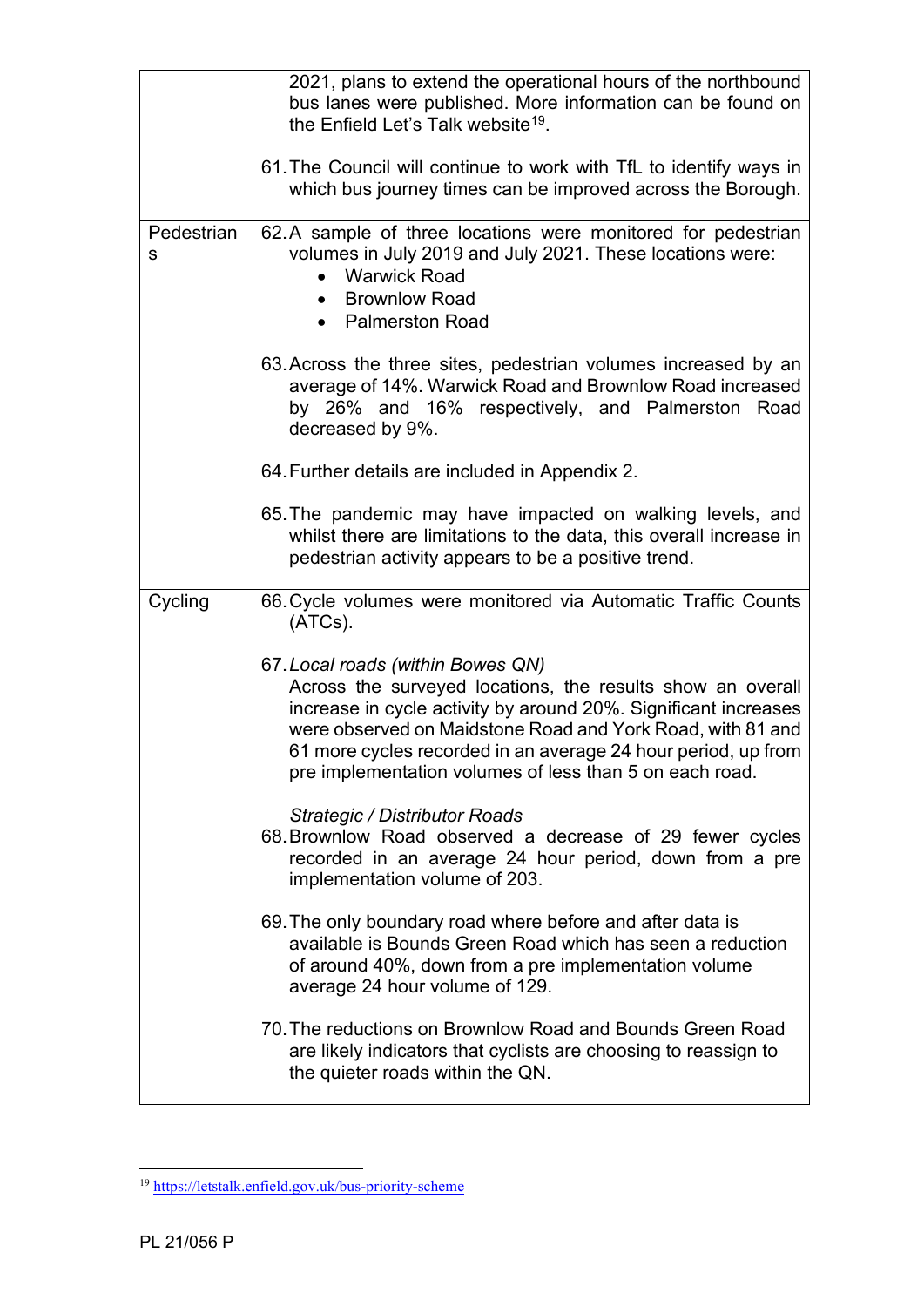<span id="page-14-0"></span>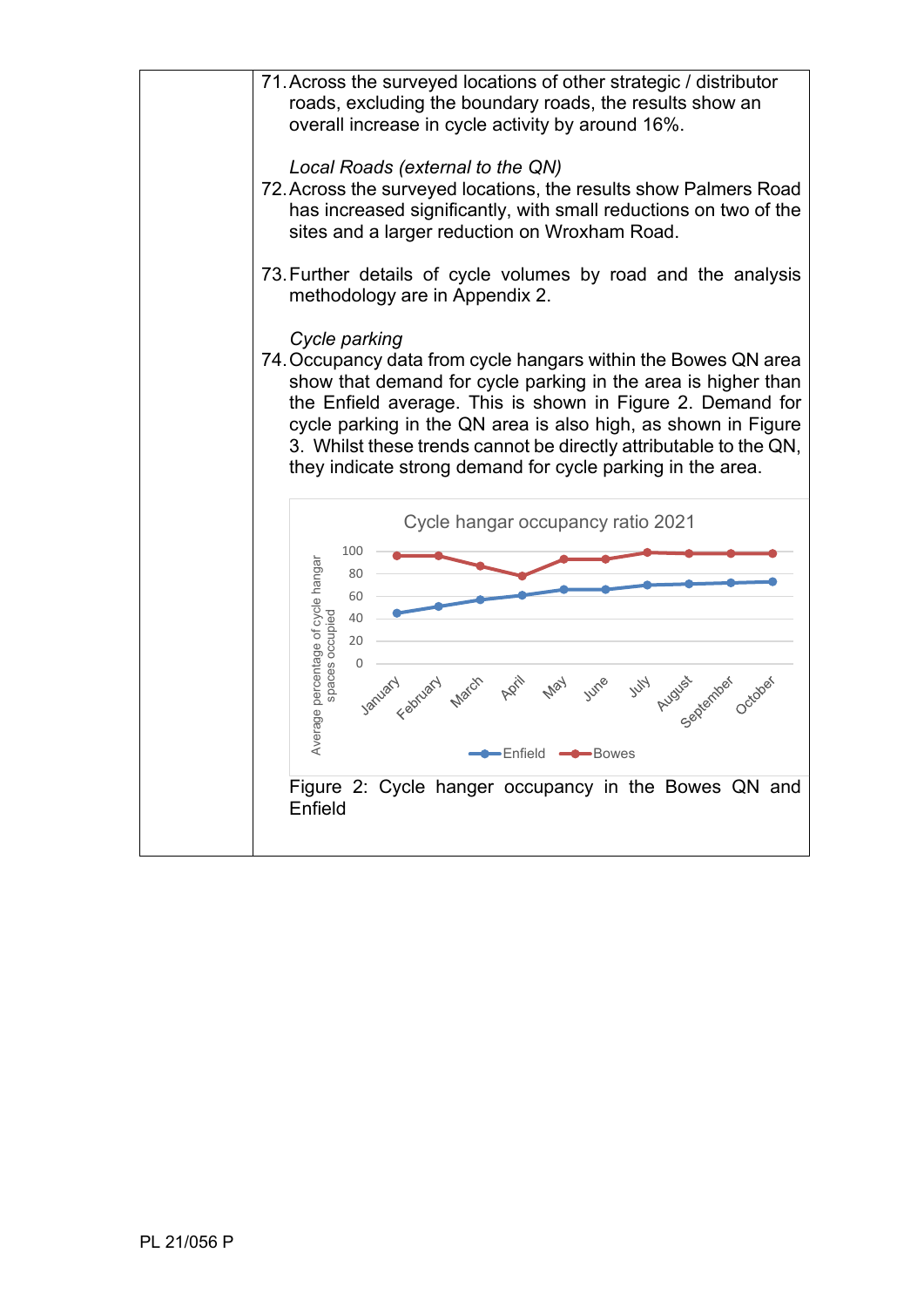|                       | <b>ATTLEGATE ROAD</b><br>WHITEWEBBS ROAD                                                                                                                                                                                                                                                                                                                                                                                                                                                                                                                                                                                                                                             |
|-----------------------|--------------------------------------------------------------------------------------------------------------------------------------------------------------------------------------------------------------------------------------------------------------------------------------------------------------------------------------------------------------------------------------------------------------------------------------------------------------------------------------------------------------------------------------------------------------------------------------------------------------------------------------------------------------------------------------|
|                       | <b>CLAY HILL</b><br>ORDNANCE ROAD<br><b>IGGON ROAD</b><br>HOE LANE                                                                                                                                                                                                                                                                                                                                                                                                                                                                                                                                                                                                                   |
|                       | <b>FRANK HILL</b><br>BEECH HILL<br>CAMLET WAY<br><b>RHATCH LANE</b><br>BAKER STR<br>Highlands<br>GREEN STREET<br>ENFIELD ROAD<br>SOUTHBURY ROAD                                                                                                                                                                                                                                                                                                                                                                                                                                                                                                                                      |
|                       | <b>BRAMLEY</b><br>Linke<br><b>ROAD</b><br>VALLEY RO<br><b>JALE</b>                                                                                                                                                                                                                                                                                                                                                                                                                                                                                                                                                                                                                   |
|                       | HE MALL<br><b>VICTORIA ROAL</b><br><b>HASELBURY</b><br>LBE Bikehangar Demand Heat Map                                                                                                                                                                                                                                                                                                                                                                                                                                                                                                                                                                                                |
|                       | High demand<br>Low demand<br>BOWES ROAD<br>TERLING WAS<br><b>Existing Bikehangars</b><br>Enfield Ward Boundaries                                                                                                                                                                                                                                                                                                                                                                                                                                                                                                                                                                     |
|                       | Data includes requests between 2019-2021(Octobe<br>Figure 3 Bike hangar demand heat map of requests between                                                                                                                                                                                                                                                                                                                                                                                                                                                                                                                                                                          |
|                       | January 2019 and October 2021                                                                                                                                                                                                                                                                                                                                                                                                                                                                                                                                                                                                                                                        |
|                       | 75. One of the aims of projects such as this is to create a network<br>of streets that when connected together will enable the<br>development of safe corridors for walking and cycling on quiet<br>streets. Where space allows, and as part of the development<br>of a wider network, this approach can be complemented by<br>segregated cycling facilities on primary roads. It should be<br>acknowledged that changing travel behaviours is part of a<br>longer-term programme that the Council is pursuing. The data<br>suggests the start of a trend in the right direction.                                                                                                    |
|                       | 76. The Council is investigating options to improve<br>the<br>environment for cycle movements across Brownlow Road. This<br>aims to provide greater connectivity to Bowes Park station, the<br>Myddelton Road shops and Palmerston Road which leads to a<br>safe cycle crossing at the A406. Implementation will be subject<br>to funding, approvals and further community engagement.                                                                                                                                                                                                                                                                                               |
| Emergency<br>services | London Ambulance Service (LAS)<br>77. Since the implementation of the trial in August 2020, there have<br>been three incidents reported by the LAS. The incidents<br>involved a delay to an ambulance travelling east-west through<br>the project area as a result of a filter. It is unclear how the<br>delayed crew were navigating to and from the scene. Any<br>patient impacts are not divulged by the LAS when reporting<br>delays. The LAS were asked to provide input into this report.<br>This representation has been included at Annex 2. This<br>response has been provided by a LAS representative who was<br>not involved in the project in the earlier stages and was |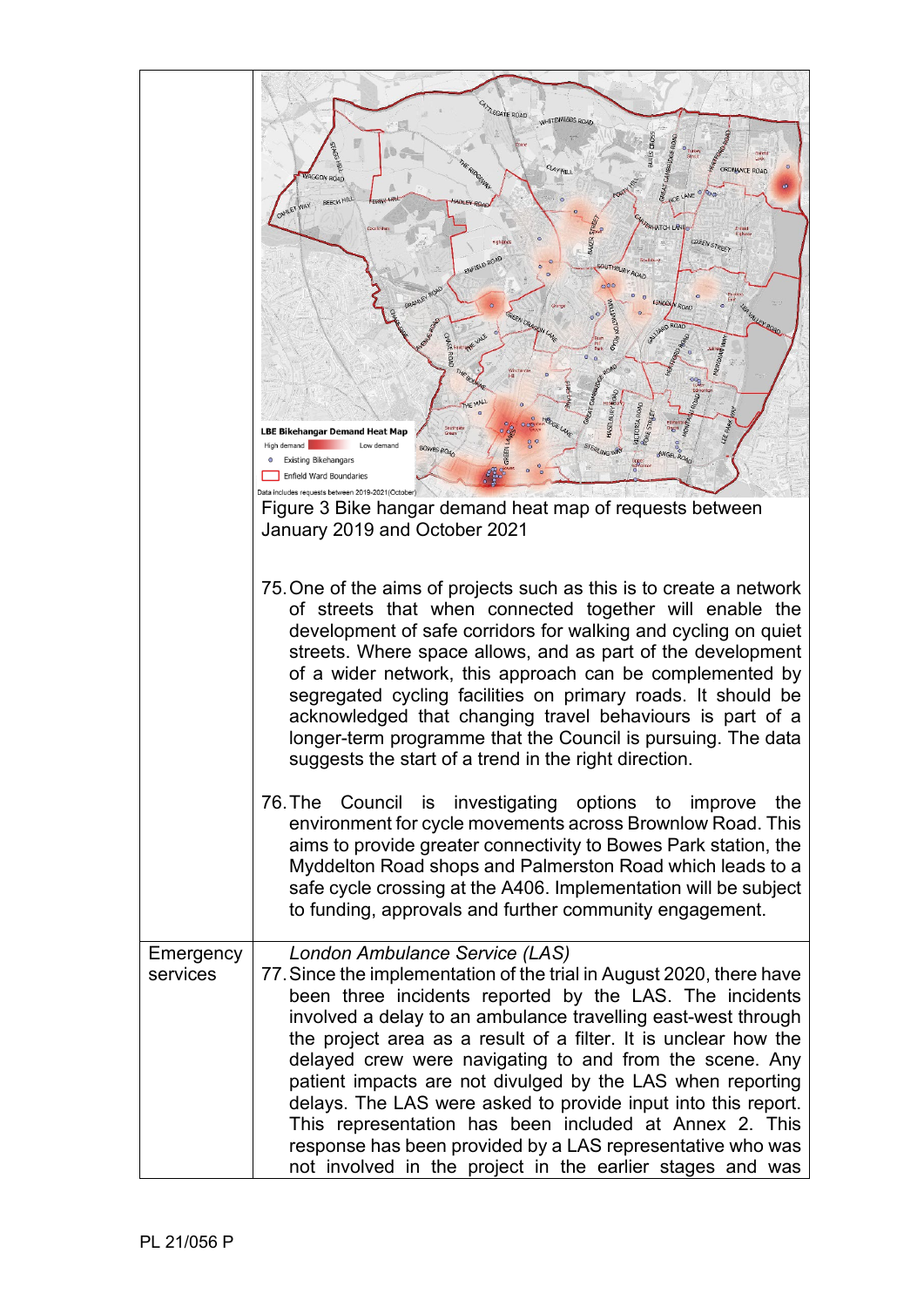|  | therefore not involved in the conversations that the Council had<br>with local LAS representatives and the consultation that took<br>place on the designs prior to the implementation. The Council<br>have clarified this point in its response to the LAS at Annex 3.                                                                                                                                                                                                                                                                                                                                                                                                                                                                                                                                                                                                                                                                                                                                |
|--|-------------------------------------------------------------------------------------------------------------------------------------------------------------------------------------------------------------------------------------------------------------------------------------------------------------------------------------------------------------------------------------------------------------------------------------------------------------------------------------------------------------------------------------------------------------------------------------------------------------------------------------------------------------------------------------------------------------------------------------------------------------------------------------------------------------------------------------------------------------------------------------------------------------------------------------------------------------------------------------------------------|
|  | 78. As part of the implementation of the project, the Council has<br>invested in technological solutions to ensure that updates are<br>effectively made to commercially available navigation solutions<br>such as Google, TomTom and Bing. This enables the<br>emergency services to update their own navigational systems<br>as they deem necessary. The Council continues to work with<br>the emergency services to gain more insight into the<br>navigational approach that crews are taking if any delays<br>occur, to help determine whether there are any further steps<br>that can be taken to minimise any issues. The solution provider<br>is now working with TfL and the large commercial providers to<br>examine how changes can be made to support emergency<br>services more effectively by providing navigation data which<br>understands exemptions for emergency vehicles. This is a<br>highly technical and developing market which will require a lot<br>of development over time. |
|  | 79. To improve permeability for east-west movements within the<br>QN area, the Council will investigate converting the fixed modal<br>filter at Maidstone Road to a camera enforced filter. This<br>location has been selected as it will also respond to feedback<br>received through the EQIA process that this road is used by<br>Blue Badge holders to facilitate pick up and drop off at Bounds<br>Green tube station.                                                                                                                                                                                                                                                                                                                                                                                                                                                                                                                                                                           |
|  | London Fire Brigade (LFB)<br>80. LFB has informed the Council that the Bowes QN has had little<br>or no effect on their response as a service and has not reported<br>any issues regarding the QN. The Council has not received any<br>objections from the LFB.                                                                                                                                                                                                                                                                                                                                                                                                                                                                                                                                                                                                                                                                                                                                       |
|  | <b>Metropolitan Police Service (MPS)</b><br>81. The MPS has not raised any incidents of delayed response due<br>to this project. The Council has not received any objections<br>from the MPS. However, in preparing for this report the MPS<br>were contacted, informed that the report was been produced,<br>and were offered an opportunity to provide comment. The MPS<br>did not provide any specific comments other than confirmation<br>that the project has not directly affected their core policing<br>responsibilities. Considerations on crime are addressed in the<br>following section.                                                                                                                                                                                                                                                                                                                                                                                                  |
|  | 82. It should be noted that during the trial, where removeable<br>bollards were used, these have been upgraded to a more<br>advanced locking mechanism that the LFB carry keys for. The<br>LAS and MPS have made their own operational decisions to<br>not carry keys to removable bollards.                                                                                                                                                                                                                                                                                                                                                                                                                                                                                                                                                                                                                                                                                                          |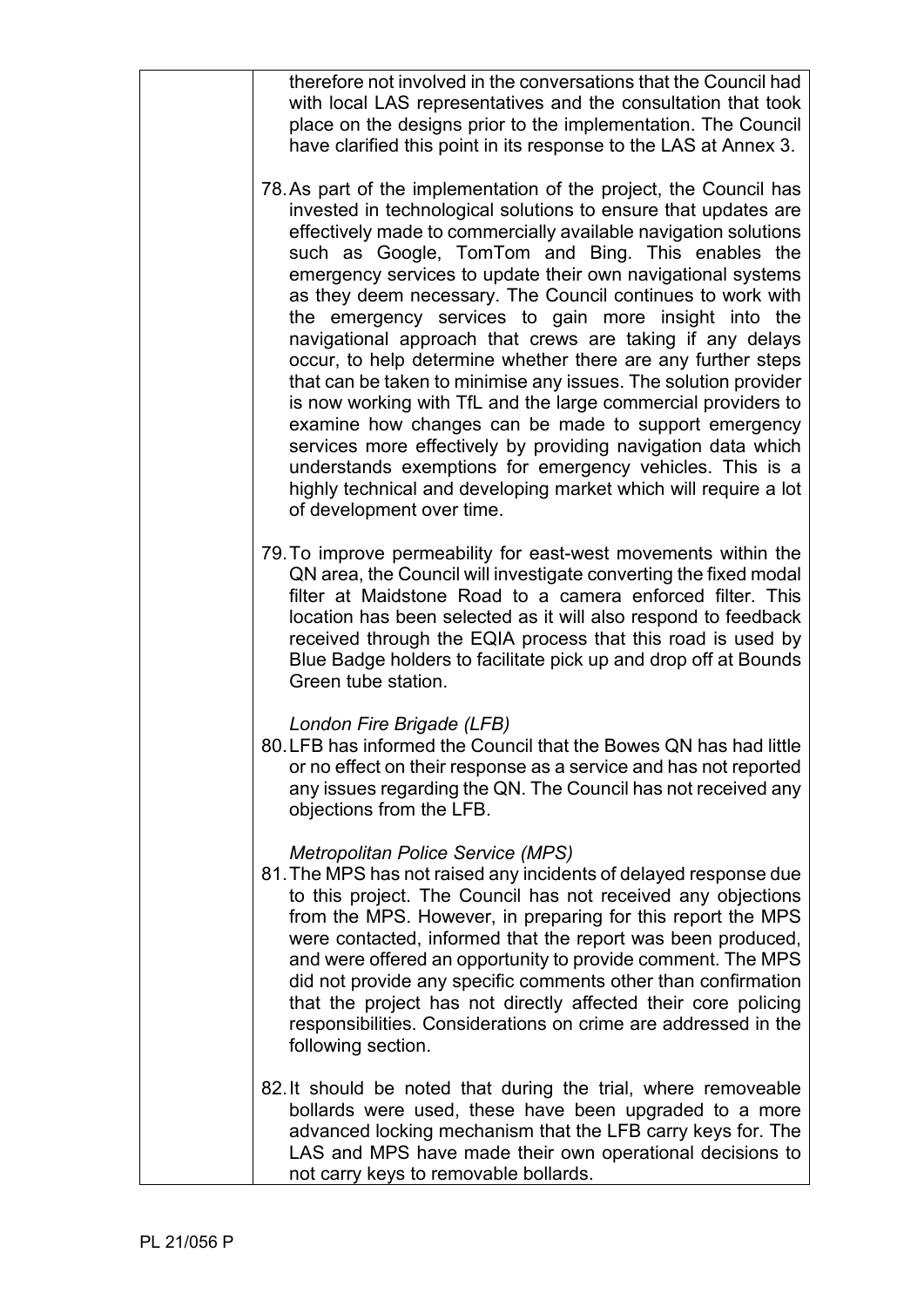|                                       | 83. The Council remain committed to working with the emergency<br>services and through regular dialogue will continue to be<br>responsive to any issues raised. On the basis of no objections<br>from the emergency services, there is no suggestion that the<br>scheme should not be made permanent.                                                                                                                                                                                                                                                                                                                                                                                                                                                                                                                                |
|---------------------------------------|--------------------------------------------------------------------------------------------------------------------------------------------------------------------------------------------------------------------------------------------------------------------------------------------------------------------------------------------------------------------------------------------------------------------------------------------------------------------------------------------------------------------------------------------------------------------------------------------------------------------------------------------------------------------------------------------------------------------------------------------------------------------------------------------------------------------------------------|
| Crime and<br>anti-social<br>behaviour | 84. Public mappable Police data has been reviewed in the Bowes<br>Primary Area QN and Bowes ward. The 2019/2020 period<br>(September 2019 to August 2020) has been compared to the<br>2020/2021 period (September 2020 to August 2021). There<br>has been a 2% decline overall in offence numbers since<br>implementation of the QN. Offences across the Bowes and<br>Southgate Green wards have increased by an average of 7%<br>within the same time period.                                                                                                                                                                                                                                                                                                                                                                       |
|                                       | 85. Further details, including a breakdown of offences by crime<br>category, is included in Appendix 3.                                                                                                                                                                                                                                                                                                                                                                                                                                                                                                                                                                                                                                                                                                                              |
| <b>Noise</b>                          | 86. To understand the impact on noise the Council employed noise<br>specialist consultants. The noise model used in the<br>assessment is dependent on traffic data, which to the extent<br>possible, took into the account of the Covid-19 pandemic. The<br>assessment is primarily a study focussed on the change in<br>noise levels associated with the project (as opposed to<br>absolute levels), which is not significantly impacted by total<br>traffic volumes.                                                                                                                                                                                                                                                                                                                                                               |
|                                       | 87. The scale of change in noise levels are categorised based on<br>industry guidance to determine perceptible differences. The<br>assessment predicts that the project has led to moderate to<br>major decreases in noise levels along York Road and<br>Maidstone Road, as well as moderate decreases on<br>Palmerston Road during the night period. The scheme is<br>predicted to have increased noise levels moderately along<br>Spencer Avenue and on occasion Sidney Road and Woodfield<br>Way. These impacts are likely to be mitigated if Haringey<br>proceed with their Bounds Green LTN. Although the project led<br>to small changes to noise levels on other roads, the scale of<br>the changes are unlikely to be perceptible, are within the<br>margin of error and may not be directly attributable to the<br>project. |
|                                       | 88. The noise assessment report is included in Appendix 4.                                                                                                                                                                                                                                                                                                                                                                                                                                                                                                                                                                                                                                                                                                                                                                           |
| Air quality                           | 89. Nitrogen dioxide (NO2) and particulate matter (PM10 and<br>PM2.5) are reported as these are the main pollutants of<br>concern and road transport contributes to a significant<br>proportion of these pollutants.                                                                                                                                                                                                                                                                                                                                                                                                                                                                                                                                                                                                                 |
|                                       | 90. Local air quality monitoring by Enfield Council includes one<br>automatic station within the project area adjacent to the A406                                                                                                                                                                                                                                                                                                                                                                                                                                                                                                                                                                                                                                                                                                   |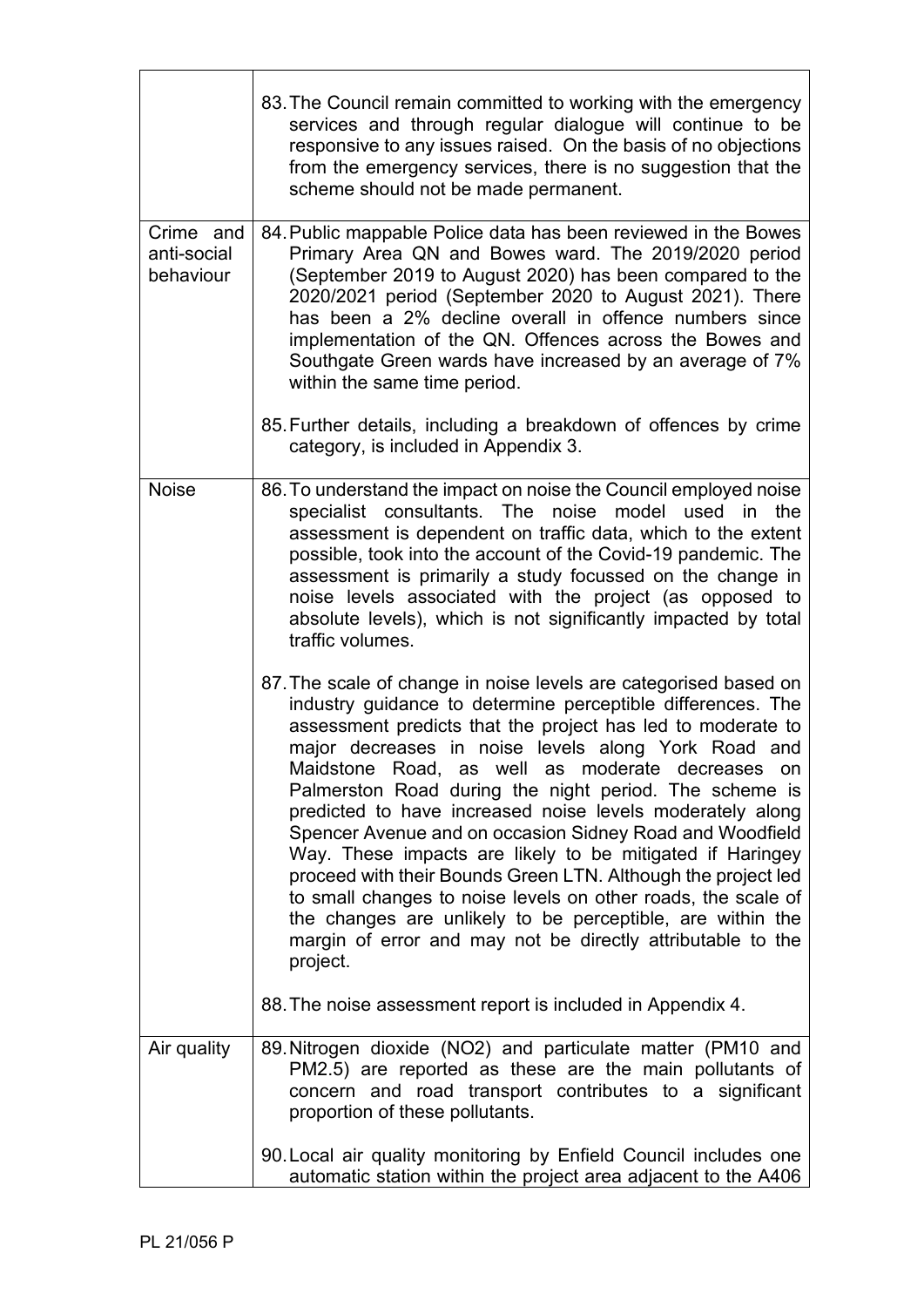| North Circular Road by Bowes Primary School, and diffusion<br>tubes located on Brownlow Road and Warwick Road.<br>Additionally, Haringey Council has a diffusion tube adjacent to<br>the project area at Bounds Green Primary School. Monitoring<br>is long-term, and national objectives are an annual value, due<br>to the natural variation in air quality meaning measurements<br>from a short period of time cannot be directly compared to<br>others. NO2 concentrations were below national objectives at<br>all locations in 2019, and PM10 concentrations as measured at<br>Bowes Primary School, have been well below objectives since<br>2014. PM2.5 is not measured at this location.                                              |
|------------------------------------------------------------------------------------------------------------------------------------------------------------------------------------------------------------------------------------------------------------------------------------------------------------------------------------------------------------------------------------------------------------------------------------------------------------------------------------------------------------------------------------------------------------------------------------------------------------------------------------------------------------------------------------------------------------------------------------------------|
| Air quality assessment<br>91. An air quality assessment was carried out by an external<br>agency. Their report was conducted using measured traffic<br>data and calculated changes in traffic attributable to the project<br>to estimate the associated impacts on local air quality.                                                                                                                                                                                                                                                                                                                                                                                                                                                          |
| 92. The assessment takes into account the volume and behaviour<br>of traffic which directly impacts air quality, including vehicle<br>speeds, time of the day, fleet composition (e.g. light<br>vehicles/cars through to heavy vehicles/trucks), vehicle<br>emissions and junctions (due to congestion and the combined<br>effect of several road links).                                                                                                                                                                                                                                                                                                                                                                                      |
| 93. The assessment shows that the project led to slight decreases<br>in nitrogen dioxide concentrations on some roads and some<br>slight increases in concentrations on some roads. However,<br>based on industry standard guidance, the scale of these<br>changes is associated with negligible impact at all locations,<br>with the exception of one location with a slight adverse impact<br>at the junction of Truro Road and the A105 High Road in<br>Haringey, and one location at the intersection of the A105<br>Green Lanes and the A406 North Circular Road with a<br>moderate adverse impact. The latter location is however<br>associated with uncertainties in the model, as addressed in<br>Appendix 5 paragraphs A4.8 and A4.9. |
| 94. The trends of PM10 and PM2.5 concentrations are similar to<br>those of nitrogen dioxide, but because concentrations are<br>influenced by a wider range of sources, the changes observed<br>due to the project are smaller. The predicted changes in annual<br>mean PM10 and PM2.5 concentrations are associated with<br>negligible impacts at all locations in the study area.                                                                                                                                                                                                                                                                                                                                                             |
| 95. Reasonable assumptions were made in adjusting the data for<br>the air quality assessment, including for impacts of Covid-19<br>on the traffic data. Sensitivity testing, which tested the<br>boundaries of the Covid-19 assumptions, predicted negligible<br>impacts for all PM10 and PM2.5 concentrations, and for all<br>nitrogen dioxide concentrations with the exception of one<br>location on the A105 Green Lanes near its junction with the                                                                                                                                                                                                                                                                                        |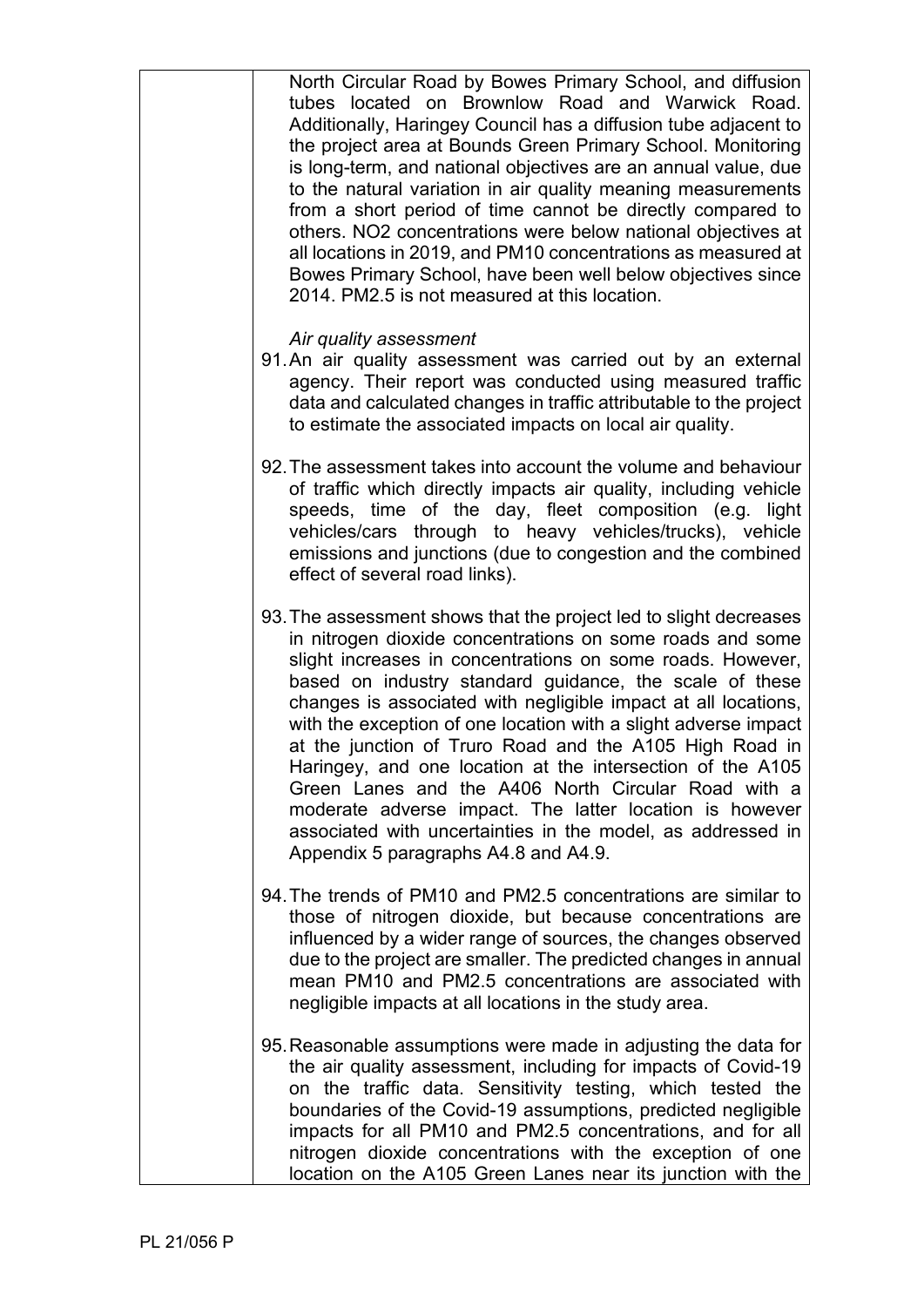| A406 North Circular Road, where a moderate adverse impact<br>is predicted, and one location on York Road, where a slight<br>beneficial impact is predicted.                                                                                                                                                                                                                                                                                                                                                                                                                                                                                                                                                                                                                                                                                                                                                                       |
|-----------------------------------------------------------------------------------------------------------------------------------------------------------------------------------------------------------------------------------------------------------------------------------------------------------------------------------------------------------------------------------------------------------------------------------------------------------------------------------------------------------------------------------------------------------------------------------------------------------------------------------------------------------------------------------------------------------------------------------------------------------------------------------------------------------------------------------------------------------------------------------------------------------------------------------|
| 96. The full report on air quality is included in Appendix 5.                                                                                                                                                                                                                                                                                                                                                                                                                                                                                                                                                                                                                                                                                                                                                                                                                                                                     |
| 97. The project is set within the context of a wider programme of<br>work and takes a long-term view of improving air quality. The<br>assessment does not indicate that the project is having a broad<br>negative impact on air quality. This is relevant to note as the<br>perception of a very negative impact on air quality has been a<br>particular cause for concern of residents.                                                                                                                                                                                                                                                                                                                                                                                                                                                                                                                                          |
| Update following air quality assessment report<br>98. The assessment report included in Appendix 5 was carried out<br>informed by data collected in November 2020. Council has<br>sought a review of the traffic data collected in September 2021<br>against the November 2020 traffic data.                                                                                                                                                                                                                                                                                                                                                                                                                                                                                                                                                                                                                                      |
| 99. The outcome of this review is that at locations where the traffic<br>flows collected in 2021 are lower than that collected post-<br>implementation in 2020, the conclusions of the original<br>assessment still stand. In some cases, the positive impacts of<br>the scheme may be increased. At locations where traffic flows<br>increased in 2021, in comparison with the post-scheme data<br>collected in 2020, at most locations large increases would be<br>required to trigger a change from negligible to 'slight adverse'.<br>On this basis, conclusions at all locations were considered<br>unlikely or very unlikely to be affected by the difference in traffic<br>flows, except for one location on Durnsford Road. At this<br>location, there is potential for a slight adverse impact but this<br>would not change the overall conclusion that the scheme does<br>not have a significant effect on air quality. |
| 100. One of the borough's permanent monitoring sites is located<br>at Bowes Primary. Average monthly readings for NO2 are<br>presented in Figure 4. The horizontal line shows the annual<br>mean objective set by the government <sup>20</sup> . The objective is a<br>'standard' below which the pollutant concentration, averaged<br>over a year, shall be.                                                                                                                                                                                                                                                                                                                                                                                                                                                                                                                                                                     |

<span id="page-19-0"></span> $20$  Objectives for use by local authorities are prescribed within the Air Quality (England) Regulations (2000) and the Air Quality (England) (Amendment) Regulations (2002).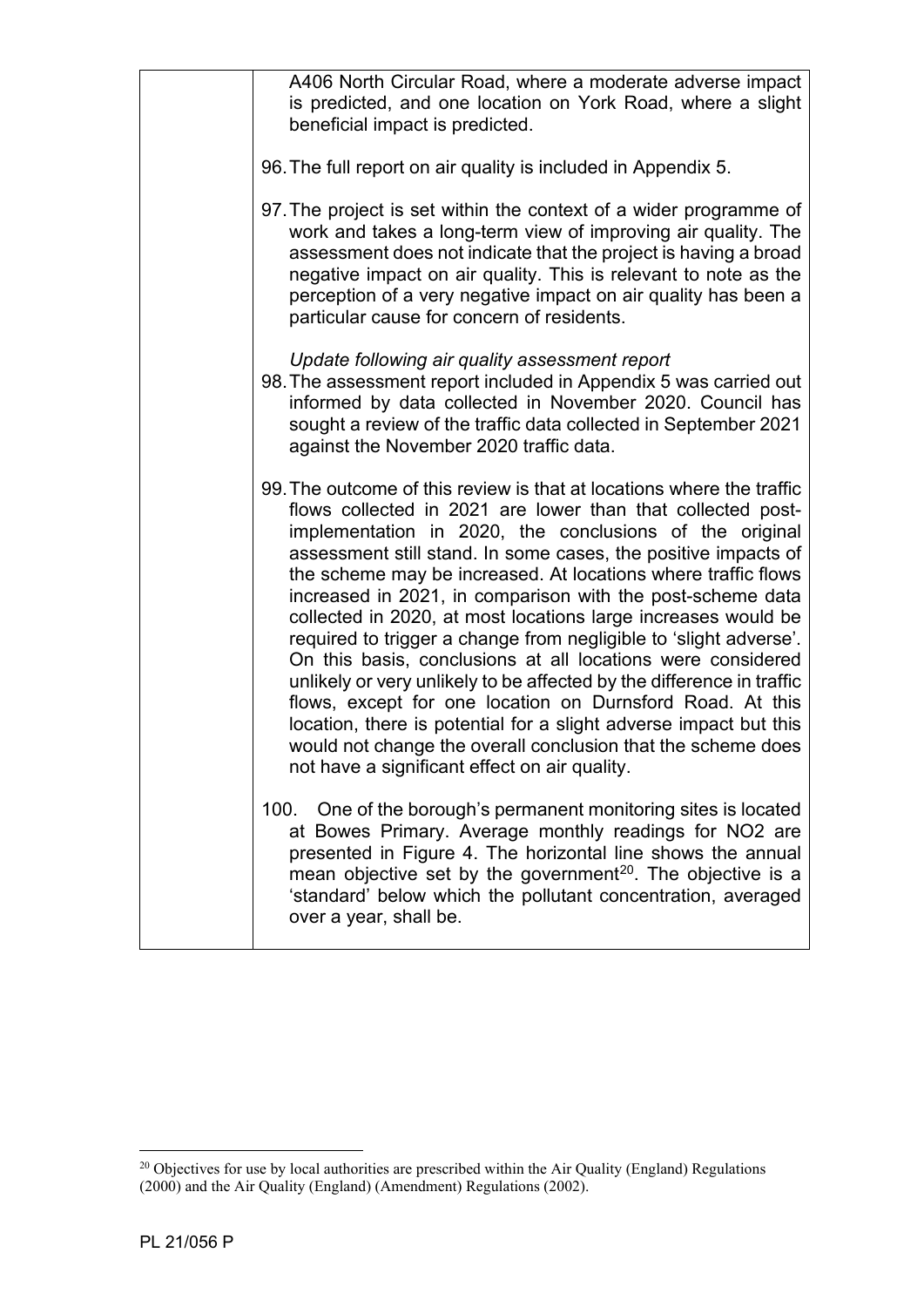<span id="page-20-0"></span>

|            | $NO2$ average monthly concentrations<br>Bowes Primary Automatic Station (A406)                                                                                                            |  |  |  |  |
|------------|-------------------------------------------------------------------------------------------------------------------------------------------------------------------------------------------|--|--|--|--|
|            | 70.0<br>Covid restrictions<br>60.0                                                                                                                                                        |  |  |  |  |
|            | QN trial in place<br>50.0                                                                                                                                                                 |  |  |  |  |
|            | NO2 concentraion (ug/m3)<br>40.0                                                                                                                                                          |  |  |  |  |
|            | 30.0<br>20.0                                                                                                                                                                              |  |  |  |  |
|            | 10.0<br>•Bowes Primary                                                                                                                                                                    |  |  |  |  |
|            | Objective<br>0.0<br><u>直통 효 호 호 글 글 힘 함 요 호 딩 필 뚜 호 호 글 글 힘 함 요 호 딩 필 또 줄 호 글 글 힘 함 요 중 딩</u>                                                                                             |  |  |  |  |
|            | 2020<br>2019<br>2021<br>Figure 4 NO2 average monthly concentrations at Bowes Primary                                                                                                      |  |  |  |  |
|            | monitoring station 2019-2021, and the annual mean objective                                                                                                                               |  |  |  |  |
|            | Figures 3 shows that since the implementation of the<br>101.<br>Bowes QN, concentrations of NO2 at the Bowes Primary                                                                      |  |  |  |  |
|            | monitoring station have been below the annual mean<br>objective. Further details are included in Annex 4 which                                                                            |  |  |  |  |
|            | presents NO2 and PM10 concentrations at Bowes Primary                                                                                                                                     |  |  |  |  |
|            | and diffusion tube data for Brownlow Road and Warwick<br>Road.                                                                                                                            |  |  |  |  |
| Road       | 102. Personal injury collision data is collected when the police                                                                                                                          |  |  |  |  |
| collisions | attend an incident; this data is then collated by Transport for<br>London and passed on to boroughs six monthly. The data<br>available at the time of report preparation is up to 30 June |  |  |  |  |
|            | 2021.                                                                                                                                                                                     |  |  |  |  |
|            | Typically for area wide schemes such as a Low Traffic<br>103.<br>Neighbourhood (LTN), personal injury collision data for the                                                              |  |  |  |  |
|            | most recent three-year period is considered adequate to<br>identify collision patterns that engineering measures could<br>address.                                                        |  |  |  |  |
|            | A personal injury collision search for the three-year period<br>104.                                                                                                                      |  |  |  |  |
|            | prior to implementation shows that there were 28 personal<br>injury collisions within the Bowes Primary Area QN, excluding                                                                |  |  |  |  |
|            | those on the A406 and Green Lanes <sup>21</sup> . Of these 28 collisions,<br>24 involved slight injuries and 4 serious injuries.                                                          |  |  |  |  |
|            | If the A406 and Green Lanes are included in the analysis,<br>105.                                                                                                                         |  |  |  |  |
|            | the number of personal injury collisions increases to 119<br>during the same three-year period, with particular clusters at                                                               |  |  |  |  |
|            | the A406/Green Lanes and A406/Bowes Road junctions. Of<br>these 119 collisions, 100 involved slight injuries, 17 serious                                                                  |  |  |  |  |
|            | injuries and 2 fatal injuries.                                                                                                                                                            |  |  |  |  |

<span id="page-20-1"></span> $21$  The table and plot in Appendix 6 show 30 collisions, two of which actually occurred on the A406 (one fatal and one slight).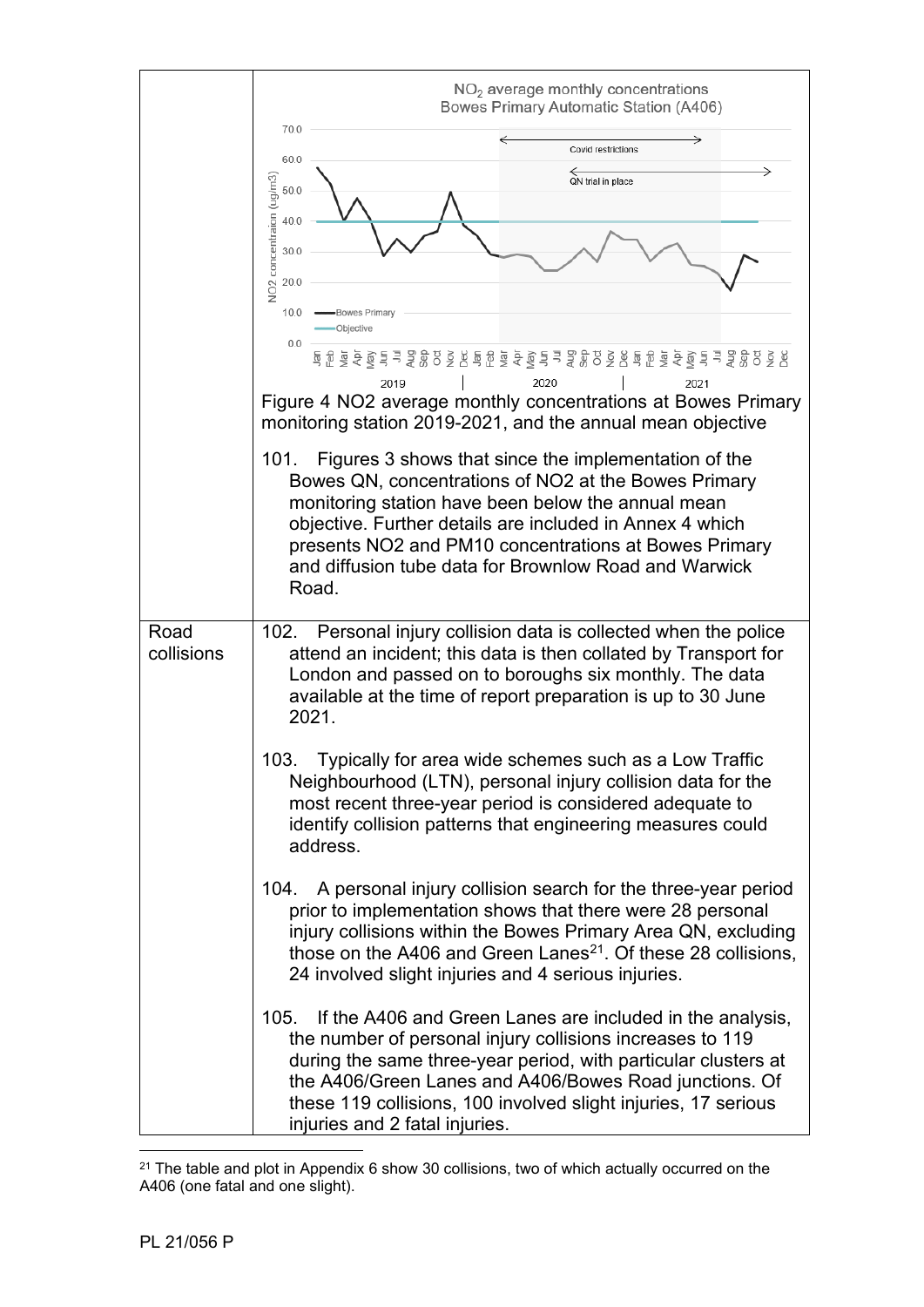|                                                | 106. A personal injury collision search has been completed<br>post-implementation. Data is available up to 30 June 2021<br>providing 10 months of data. The results of this search<br>indicate there have been 9 personal injury collisions within the<br>QN area post implementation (excluding the A406 and Green<br>Lanes). Of these collisions, eight involved slight and one<br>involved serious. 40 personal injury collisions are recorded if<br>those on the A406 and Green Lanes are included, 36<br>involving slight and 4 involving serious injuries. |
|------------------------------------------------|------------------------------------------------------------------------------------------------------------------------------------------------------------------------------------------------------------------------------------------------------------------------------------------------------------------------------------------------------------------------------------------------------------------------------------------------------------------------------------------------------------------------------------------------------------------|
|                                                | 107. Whilst a trend cannot be established based on just 10<br>months of data, the information available to date does not<br>suggest the Bowes Primary Area QN has had a significant<br>impact on personal injury collisions.                                                                                                                                                                                                                                                                                                                                     |
|                                                | 108. A summary of the personal injury searches and associated<br>plans are included in Appendix 6.                                                                                                                                                                                                                                                                                                                                                                                                                                                               |
| Healthy<br><b>Streets</b><br><b>Indicators</b> | 109. The Healthy Streets check for designers has been utilised<br>to review the Healthy Streets score for several roads in the<br>QN. The tool is designed for use on a corridor, so a sample of<br>streets within the QN and boundary roads have been<br>assessed.                                                                                                                                                                                                                                                                                              |
|                                                | 110. Several streets within the QN have increased their Healthy<br>Streets score. Key to improving the score is an improvement<br>on several roads of the 'reducing private car use' metric by<br>introducing access restrictions for motorised traffic. This<br>metric contributes to a higher score in seven out of the 10<br>indicators.                                                                                                                                                                                                                      |
|                                                | 111. Further details of the assessment are included in<br>Appendix 7.                                                                                                                                                                                                                                                                                                                                                                                                                                                                                            |

*Alignment against project objectives*

112. The project had a number of objectives and an overall assessment of how these have been achieved is set out below.

*Table 2: Alignment against project objectives*

| <b>Project Objective</b>              | <b>Project Outcomes</b>                |
|---------------------------------------|----------------------------------------|
| Create healthier streets in the Bowes | Several streets within the QN have     |
| Primary Area in line with the Healthy | increased their Healthy Streets score. |
| Streets Indicators as set out in the  | Key to improving the score is an       |
| Mayor's Transport Strategy.           | improvement on several roads of the    |
|                                       | 'reducing private car use' metric by   |
|                                       | introducing access restrictions for    |
|                                       | motorised traffic. This<br>metric      |
|                                       | contributes to a higher score in seven |
|                                       | out of the 10 indicators.              |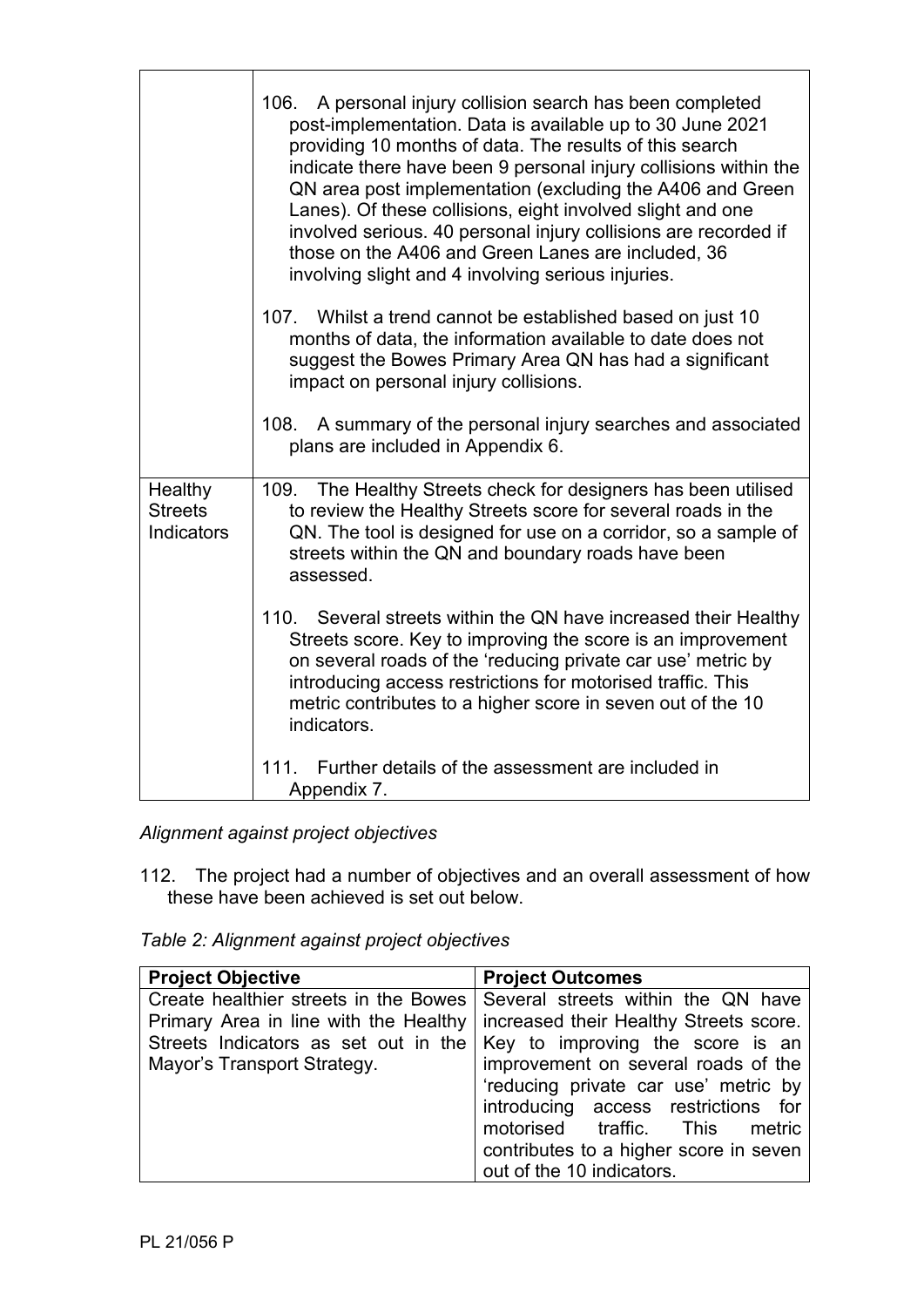| Significantly reduce the volume of<br>through motor traffic on minor roads<br>within the project area       | Traffic volumes have decreased on<br>monitored local roads within the QN by<br>average of 16%, without a<br>an<br>significant impact on boundary roads.                                                                                                                                                                                                                                             |
|-------------------------------------------------------------------------------------------------------------|-----------------------------------------------------------------------------------------------------------------------------------------------------------------------------------------------------------------------------------------------------------------------------------------------------------------------------------------------------------------------------------------------------|
| Enable a longer-term increase in the<br>levels of walking and cycling within and<br>through the scheme area | Monitoring data indicates an overall<br>increase in pedestrian and cycling<br>activity within the area.<br>At the three monitored sites within the<br>QN, overall pedestrian movements<br>increased by 14%. At the monitored<br>sites on local roads within the QN.<br>cycling activity increased by 20%. With<br>the further improvements identified to<br>improve the east/west cycling provision |
|                                                                                                             | and the proposals for future LTN areas<br>in Haringey, there is the potential to<br>maintain and build upon this upward<br>trend.                                                                                                                                                                                                                                                                   |

## *Community engagement*

- 113. Enfield Council has heard concerns from residents in the Bowes area for many years about the impact of motor traffic passing through the area. In November 2018 a number of Bowes area residents petitioned the local MP[22.](#page-22-0) He took this petition to parliament. In his speech he talked about speeding, road danger and high levels of air pollution affecting children at Bowes Primary School.
- 114. In October and November 2019, a perception survey was conducted with residents in the area to gather perceptions on traffic speeds and volumes in response to ongoing traffic concerns raised by residents and Councillors.
- 115. Following the release of funding for active travel in response to the Covid-19 pandemic, communications with the community regarding the project included:
	- A project flyer detailing the project background, a plan of the project, and information on the consultation delivered in July 2020
	- A notification letter with details of the construction delivered in August 2020
	- Launch of Let's Talk project page in October 2019, hosting information on the project, FAQs, documents, the electronic consultation survey, and project updates posted to the page
	- A letter inviting residents to participate in the consultation and providing details of how to do so, delivered in September 2020
	- The Deputy Leader and Healthy Streets Programme Director met with the following community groups as part of the ongoing engagement and consultation process, to provide an opportunity to listen to different perspectives on the project:

<span id="page-22-0"></span><sup>22</sup> <http://betterstreets.co.uk/bowes-ward-petitions-for-a-low-traffic-neighbourhood/>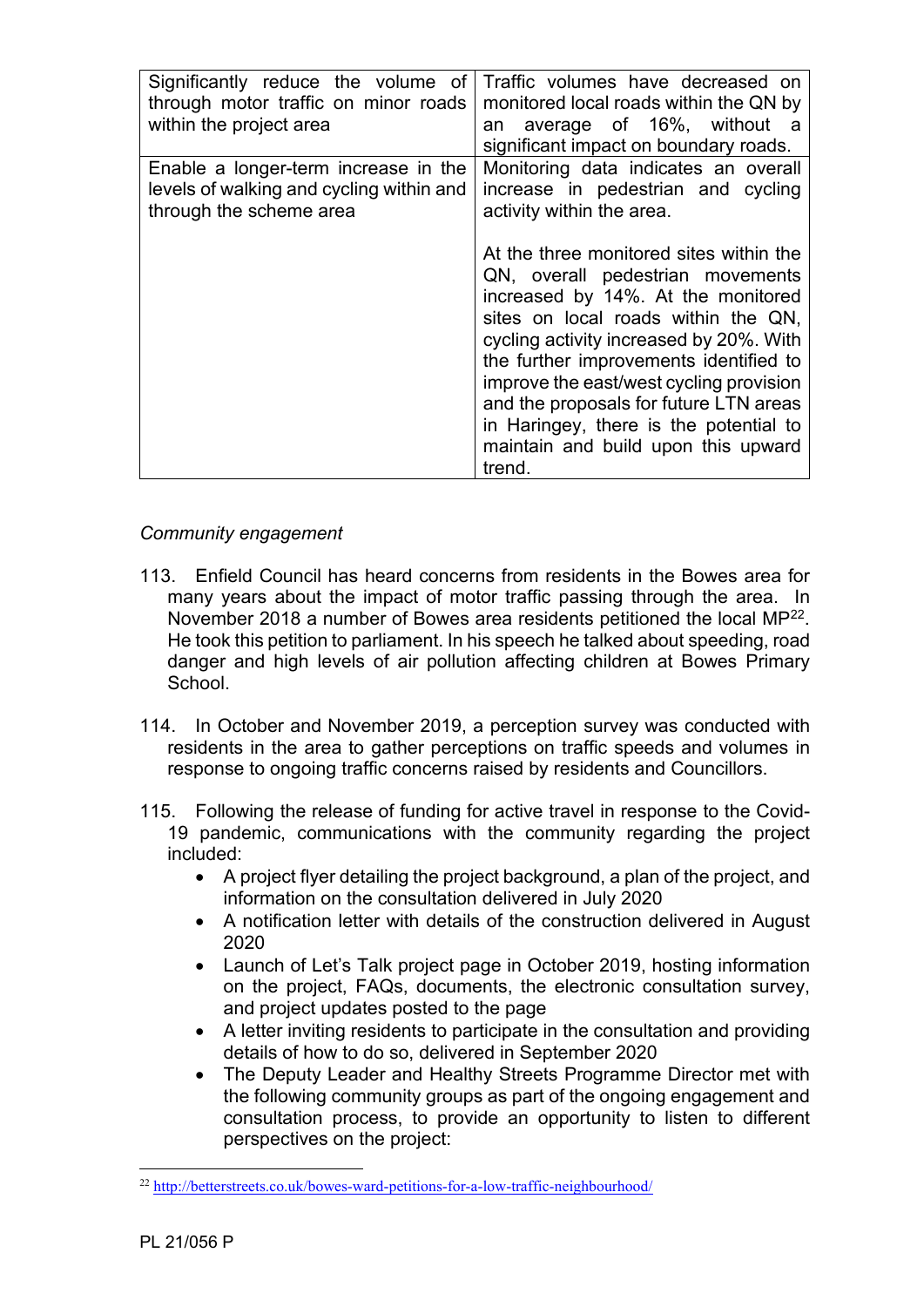- Bounds and Bowes Voice (2/12/2020)
- Bounds and Bowes Together (7/12/2020)
- Warwick Road Action Group (15/12/2020)
- Friends of Brownlow Road (21/12/2020)
- Healthy Streets Bounds Green (6/1/2021)
- A letter inviting residents to join an online public webinar delivered in March 2021
- A letter advising residents of the closing date of the consultation, delivered in April 2021. This letter was delivered to a larger distribution area in response to feedback provided
- The Deputy Leader and Healthy Streets Programme Director answered questions from the community at the Bowes Ward Forum on 17 June 2021
- A letter detailing information on plans by the London Borough of Haringey to introduce a Low Traffic Neighbourhood adjacent to the Bowes Primary Area QN, delivered in August 2021
- A letter advising residents of a further period to provide feedback delivered in November 2021.
- 116. Notice of the making of the ETO was published in the London Gazette and Enfield Independent newspapers on 22 July 2020. Any person may object to the making of the permanent Orders, within a period of six months beginning with the date on which the experimental Orders came into operation. The sixmonth statutory period for objections ended on 31 January 2021. The Council extended the period of consultation to continue to consider objections and representations made to 2 May 2021.
- 117. The Council received feedback during the consultation period via two means:
	- As per the instructions regarding objections or representations written in the ETO; in writing and must state the grounds on which any objection is made and be sent to the Head of Traffic and Transportation, or by email to [traffic@enfield.gov.uk](mailto:traffic@enfield.gov.uk) quoting the reference TG52/1454
	- Participating in the consultation survey hosted on the Let's Talk Enfield website. A paper copy of the consultation survey, or in an alternative language, was available upon request. Feedback could also be sent to [healthystreets@enfield.gov.uk](mailto:healthystreets@enfield.gov.uk) or in writing to the Council.
- 118. Statutory consultees were sent notice of the traffic order and invited to provide an objection or representation on 17 July 2020. A formal response was received from the Metropolitan Police who shared concerns about the introduction of a 20mph speed limit on Brownlow Road, namely the enforceability of this limit. No further formal responses were received on the final designs $^{23}$  $^{23}$  $^{23}$  however stakeholders such as the London Fire Brigade and London Ambulance Service were engaged and communicated with during the design phase and their input helped to shape the designs. Communication has continued throughout the trial period.

<span id="page-23-0"></span><sup>&</sup>lt;sup>23</sup> An objection was received from the LAS earlier in the process, but further discussion clarified that this was based on potential travel time for employees and was not with regard to LAS operations.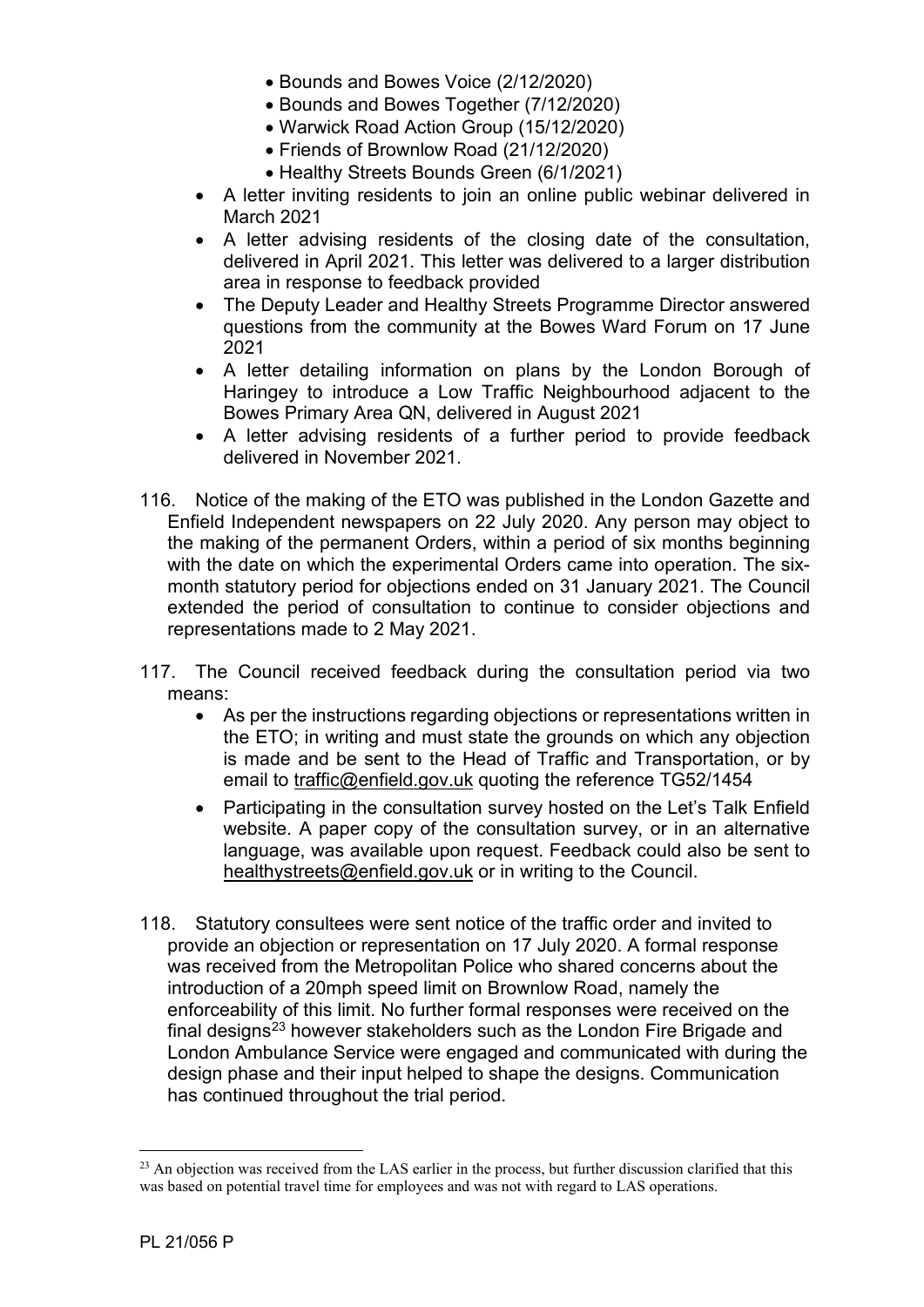- 119. Grounds for objections that were raised have been extracted from the consultation report and listed in [Annex 5.](#page-44-8) The Council has carefully considered these and provided a response to each objection.
- 120. A further opportunity to share comments was provided in November 2021. Feedback has been reviewed and objections received collated into [Annex 5.](#page-44-8) This opportunity was communicated through a letter delivered to the area, the publishing of a notice in the London Gazette and Enfield Independent newspapers, a website update on the Let's Talk Enfield site and social media posts on the Council's social media channels.
- 121. Consultation responses received up to 2 May 2021 have been analysed by an external company and consolidated into a report which is at [Appendix](#page-45-1)  [7.](#page-45-1) An overview of the September 2020 – May 2021 consultation report is discussed in [Table 3.](#page-24-0) Responses received between 1-21 November is discussed in paragraph 135.

<span id="page-24-0"></span>*Table 3: Overview of the consultation report*

| Number of<br>responses | 122. There were a total of 1756 responses from 1301 unique<br>respondents to the online consultation, plus 24 responses<br>received via a paper copy of the survey. In addition to this,<br>863 emails were received by the Council (this includes letters<br>sent as attachments within an email) from 563 unique email<br>addresses. |  |  |  |  |  |
|------------------------|----------------------------------------------------------------------------------------------------------------------------------------------------------------------------------------------------------------------------------------------------------------------------------------------------------------------------------------|--|--|--|--|--|
| Car owner-             | 123. Overall, car owners were much more likely to report                                                                                                                                                                                                                                                                               |  |  |  |  |  |
| ship                   | negative impacts on the scheme than non-car owners.                                                                                                                                                                                                                                                                                    |  |  |  |  |  |
|                        | Conversely, non-car owners were much more likely to report                                                                                                                                                                                                                                                                             |  |  |  |  |  |
|                        | positive impacts than car owners. This is evidenced by Figure                                                                                                                                                                                                                                                                          |  |  |  |  |  |
|                        | 4-9 of Appendix 8:                                                                                                                                                                                                                                                                                                                     |  |  |  |  |  |
|                        |                                                                                                                                                                                                                                                                                                                                        |  |  |  |  |  |
|                        | 53% of non-car owners perceived the impacts of the                                                                                                                                                                                                                                                                                     |  |  |  |  |  |
|                        | QN positively, compared to 20% of car owners                                                                                                                                                                                                                                                                                           |  |  |  |  |  |
|                        | • 28% of non-car owners perceived the impacts of the                                                                                                                                                                                                                                                                                   |  |  |  |  |  |
|                        | QN negatively, compared to 56% of car owners                                                                                                                                                                                                                                                                                           |  |  |  |  |  |
|                        |                                                                                                                                                                                                                                                                                                                                        |  |  |  |  |  |
|                        | 124. Car owners were over-represented in the consultation                                                                                                                                                                                                                                                                              |  |  |  |  |  |
|                        | survey, based on the 2011 Census as shown in Figure 5.                                                                                                                                                                                                                                                                                 |  |  |  |  |  |
|                        |                                                                                                                                                                                                                                                                                                                                        |  |  |  |  |  |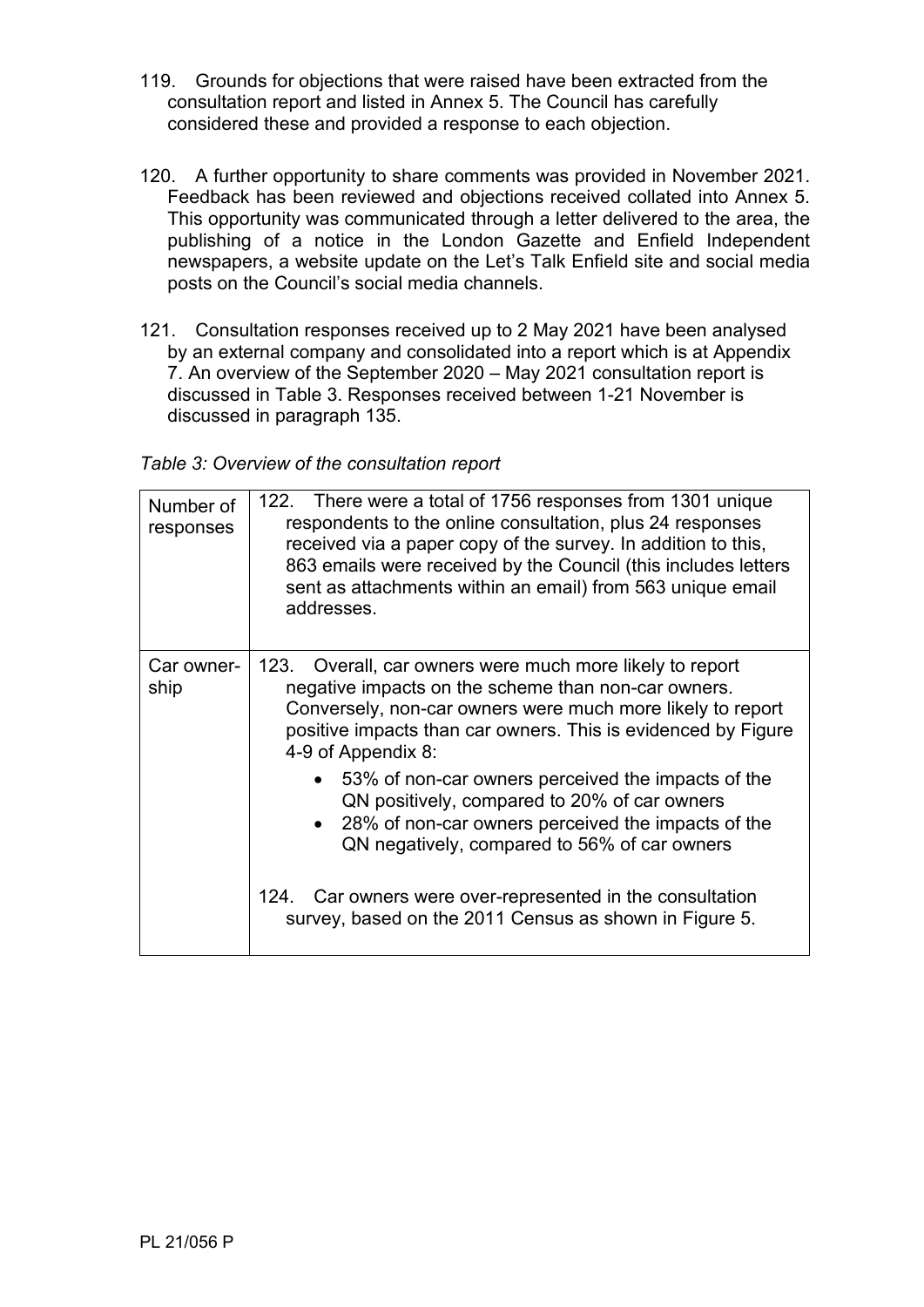<span id="page-25-0"></span>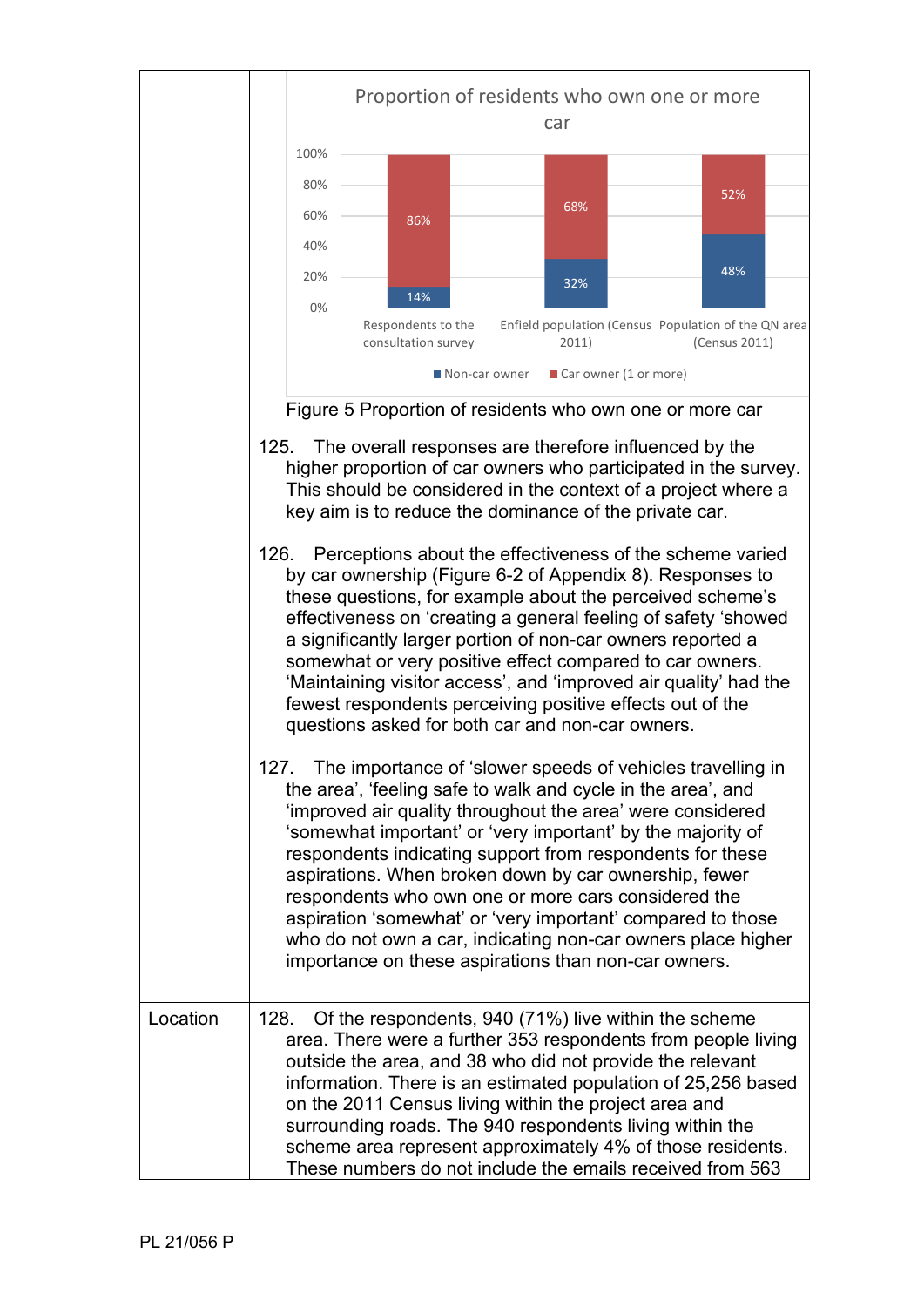unique email addresses as demographic information was not available.

129. Some questions received significant variation in responses depending on whether the respondent was inside or outside the scheme area. Examples of this can be seen in Figure 6-2 of [Appendix 8.](#page-45-2) In contrast to those outside the area, who reported significantly more negative perceptions than positive perceptions, those inside the area reported similar levels of positive and negative perceptions of the scheme on:

- 'Reducing motor vehicle volumes': 50% positive, 41% negative
- 'Reducing traffic noise': 41% positive, 46% negative
- 'Enabling more walking and cycling': 37% positive, 42% negative
- 'Creating a general feeling of safety': 34% positive, 33% negative
- 130. Whilst there are a range of views of residents living within the area, it is clear that those residents living outside of the area were typically more dissatisfied with the trial.

131. An underlying reason for this is evidenced by only 43% of respondents outside the area considered it 'somewhat' or 'very important' to 'reduce the number of vehicles cutting through the area'. This shows many respondents outside the area do not support the primary mechanism of the trial, and therefore their responses are reflective of that. This is further evidenced by 74% of respondents outside the area considered it 'very important' or 'somewhat important' to 'drive right through the area'. Preventing this is a direct objective of the project, and as a result is likely a key factor for those who object to the scheme.

132. The importance of 'slower speeds of vehicles travelling in the area', 'feeling safe to walk and cycle in the area', and 'improved air quality throughout the area' were considered 'somewhat important' or 'very important' by the majority of respondents indicating support from respondents for these aspirations. When broken down by location, fewer respondents outside the area considered the aspiration 'somewhat' or 'very important' compared to those inside the area, indicating respondents inside the area place higher importance on these aspirations than those outside the area.

133. The perceived effectiveness of the scheme on 'maintaining visitor access' and 'improved air quality' was reported negatively by both those who live outside and within the area. These indicate that maintaining the existing visitor access has been a challenge for all residents in the area. With regards to air quality, it is clear this is an important focus area for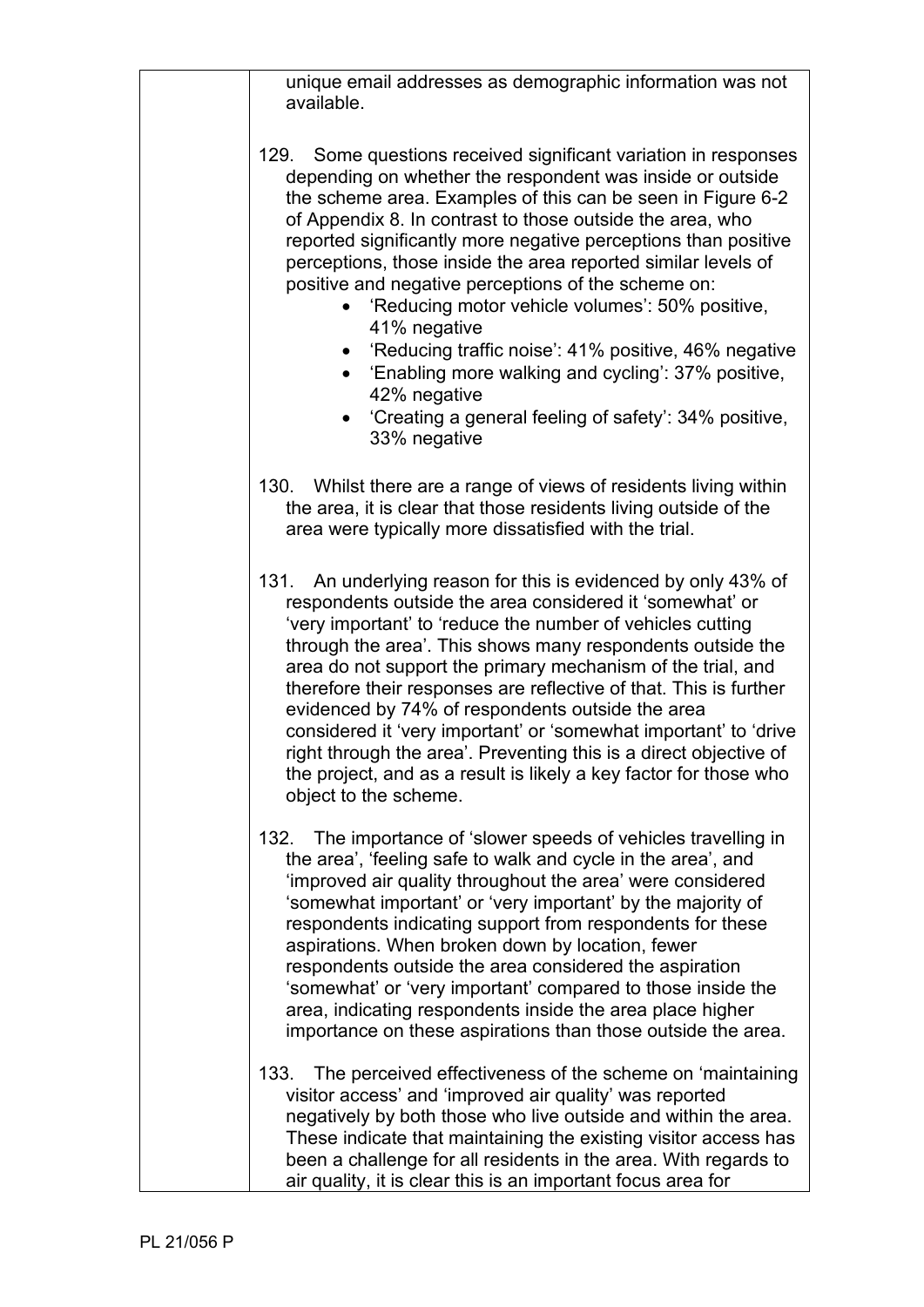- 134. A letter to Blue Badge holders was sent to residents in the area on 26 February 2021. The letter invited residents to participate in a survey, separate to the main consultation survey. This survey aimed to find out more about how people with disabilities and carers perceive the scheme to help inform the Equalities Impact Assessment for the scheme. A paper copy of the survey was included in the letter delivery. Additionally, all respondents to the main consultation survey who indicated they have a disability, receive care, or provide care to someone in the area, were sent an email advising them of the additional survey and how to participate. Outcomes of this survey is discussed in 'Equality Considerations' in paragraphs 143 to 169.
- 135. During the November 2021 period for feedback 533 emails and 5 letters were received. These numbers include several responses which were submitted more than once, or multiple responses by the same respondent. Given this was a further opportunity to comment, it is understood that a number of the responses received during this period were from respondents who had also provided a response during the statutory consultation period detailed above. The purpose of this further opportunity to comment was to ensure all grounds for which respondents had made objections and representations had been captured for consideration in this report following periods of COVID-19 restrictions being lifted. Analysis focused on understanding different or new themes raised in addition to those captured during the statutory consultation period.

# **Safeguarding Implications**

136. None identified.

### **Public Health Implications**

- 137. The Bowes QN project as outlined in this report can help make transport in the area more health-promoting by increasing physical activity through encouraging walking and/or cycling as a normal, everyday transport mode. Data from the trial appears to support this with general increased levels of physical activity and cycling observed in the area—although there is some variation by street and the data is slightly limited, as it was collected during the COVID-19 pandemic which may have impacted the observed trends.
- 138. The positive effects of increased physical activity on health and wellbeing are well documented; it can help prevent and/or ameliorate a range of lifestyle related conditions, e.g. obesity, type 2 diabetes, heart disease, stroke, some cancers, musculoskeletal issues, and poor cognitive and mental health. Prevention of lifestyle related conditions can also lead to significant cost savings within health and social care services.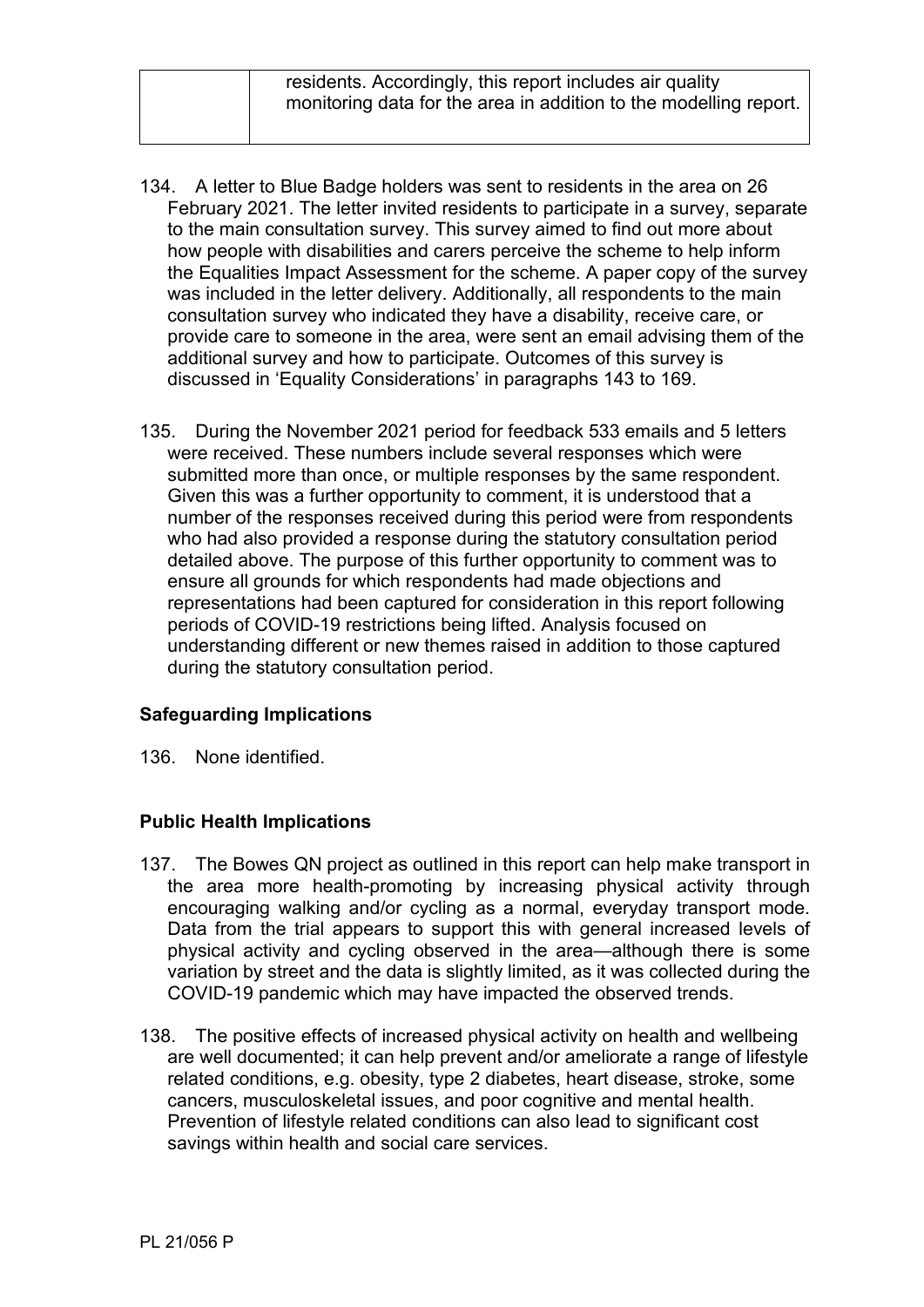- 139. Achieving a modal shift towards active travel can also help reduce the health-damaging effects of motorised transport e.g. road traffic injuries, air pollution, community segregation, noise and other crime or antisocial behaviour.
- 140. Climate change been named as one of greatest threat to human health in the 21st century. Reducing motorised traffic and promoting forms of active travel can help lower local greenhouse gas emissions that contribute to climate change and will lead to improvements in the health of residents and the environment in the long run.
- 141. This report highlights that the Bowes QN project has had limited impacts on the journey times of emergency services. The London Fire Brigade and the Metropolitan Police Services have confirmed that the project has not impacted on their ability to carry out services and responsibilities. The London Ambulance Service indicated that there were three episodes of a delayed ambulance trip during the trial, although the cause of the delays was not clear; this needs to continue to be monitored moving forward to ensure there are no significant impacts on the travel time of ambulances.
- 142. An Equality Impact Assessment was carried out and findings are detailed in the relevant section below. The potentially disproportionate negative impacts of the project on disabled groups, older individuals, and the Asian and Gypsy Roma Traveller Communities, needs to be carefully considered and addressed as per the assessment and recommendations.

## **Equalities Impact of the Proposal**

- 143. The Council is required to abide by the Public Sector Equality Duty under the Equality Act 2010 which states;
	- Eliminate unlawful discrimination, harassment and victimisation and other conduct prohibited by the Act.
	- Advance equality of opportunity between people who share a protected characteristic and those who do not.
	- Foster good relations between people who share a protected characteristic and those who do not.

These can be referred to as the three aims or arms of the general equality duty. The Act explains that having due regard for advancing equality involves:

- Removing or minimising disadvantages suffered by people due to their protected characteristics.
- Taking steps to meet the needs of people from protected groups where these are different from the needs of other people.
- Encouraging people from protected groups to participate in public life or in other activities where their participation is disproportionately low.
- 144. A full Equality Impact Assessment is attached at [Appendix 9](#page-45-3) and the scheme has been presented to the Enfield Council Members Equalities Board. A bespoke survey for blue badge holders was undertaken and focus groups have been run with disabled people to understand their needs better and delve deeper into the consultation responses. Protected characteristic data was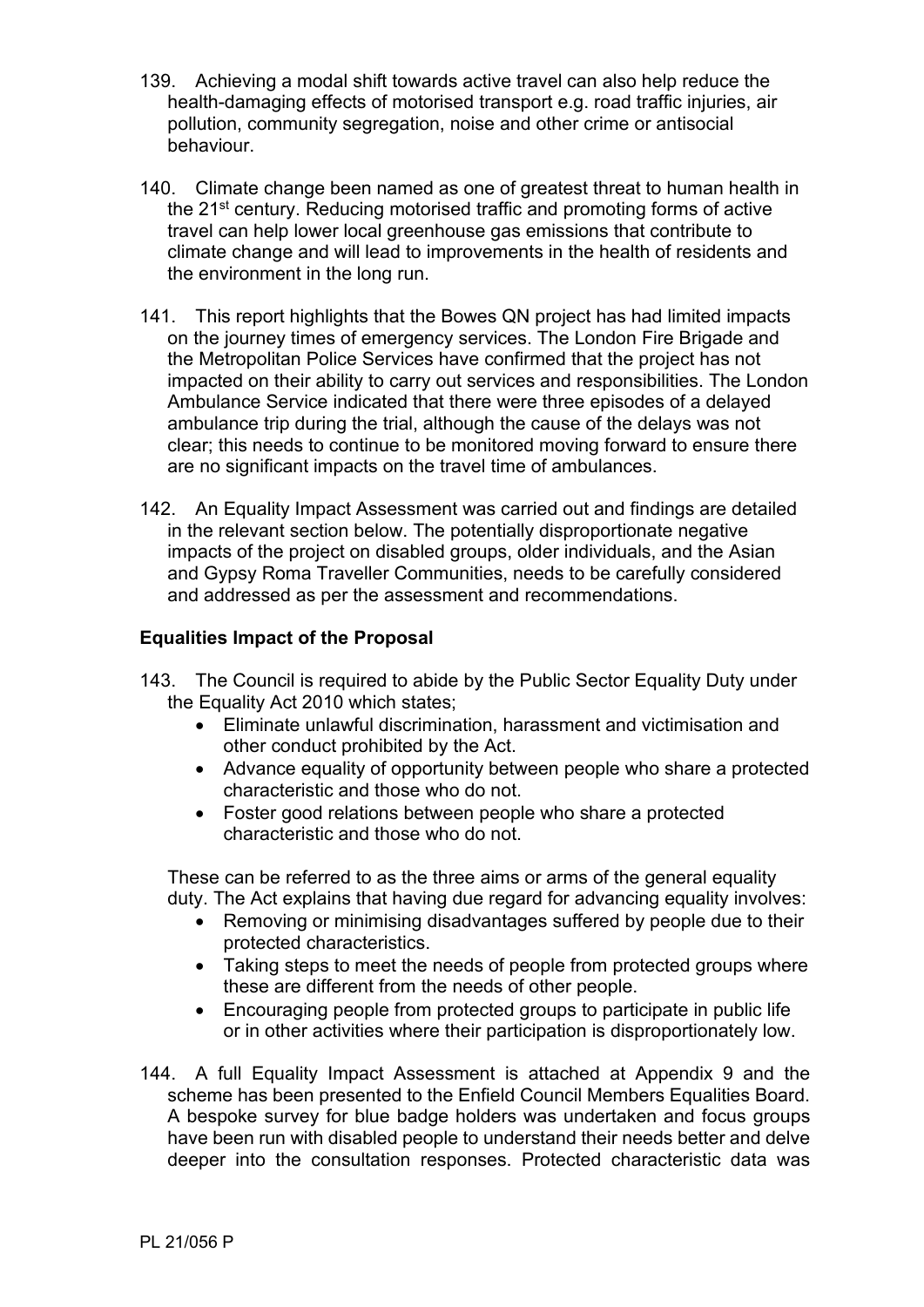collected during the consultation and breakdowns are included in the associated report.

- 145. The Equality Impact Assessment does not consider that there are particular impacts on groups with the following protected characteristics;
	- Gender reassignment
	- Religion and belief
	- Marriage and civil partnership
	- Sexual orientation.
- 146. The predominant theme for other protected characteristic groups is concern around increased journey times. These journey times are particularly relevant to disabled people who may have limited travel choices as a result of their disability.
- 147. It should be noted that the current position in relation to congestion and journey times is not static. In the 12 months before the implementation of the scheme, open source data from Uber shows that journey times had increased by over 3% between the centre of Bowes and Enfield Town Centre. Traffic volumes are growing year on year and the current position will not remain static. Without a significant change in trend, congestion and therefore journey times will increase irrespective of whether the quieter neighbourhood is in place or not. In that respect, some of the matters raised will present themselves over time in both cases.
- 148. Getting a representative sample of all age groups in consultation has proved to be challenging with persons under 29 representing only 4% of the sampled responses against a 2011 Census value that they represent 25% of the population with ages between 40 and 69 having double the volume of responses than the proportion of the population.
- 149. Younger people are more likely to benefit from the scheme long term as they are likely to adopt more active travel behaviours on a long-term basis and less likely to drive.
- 150. Older people are more likely to have age related mobility issues which do not qualify as disability but may result in less likelihood of taking active travel choices owing to the discomfort experienced in extended periods of walking.
- 151. As a group, disabled people felt that the scheme had negatively impacted them significantly more than other protected characteristic groups had indicated. It is also important to note that the scheme was in place during Covid lockdown measures which affected disabled people significantly more than non-disabled people, potentially amplifying feelings of frustration or anxiety. People who were shielding reported that they avoided public transport and had reverted to car journeys in many cases.
- 152. In the survey for disabled residents, respondents reported an increase in journey times, congestion and a difficulty in accessing appointments with healthcare providers.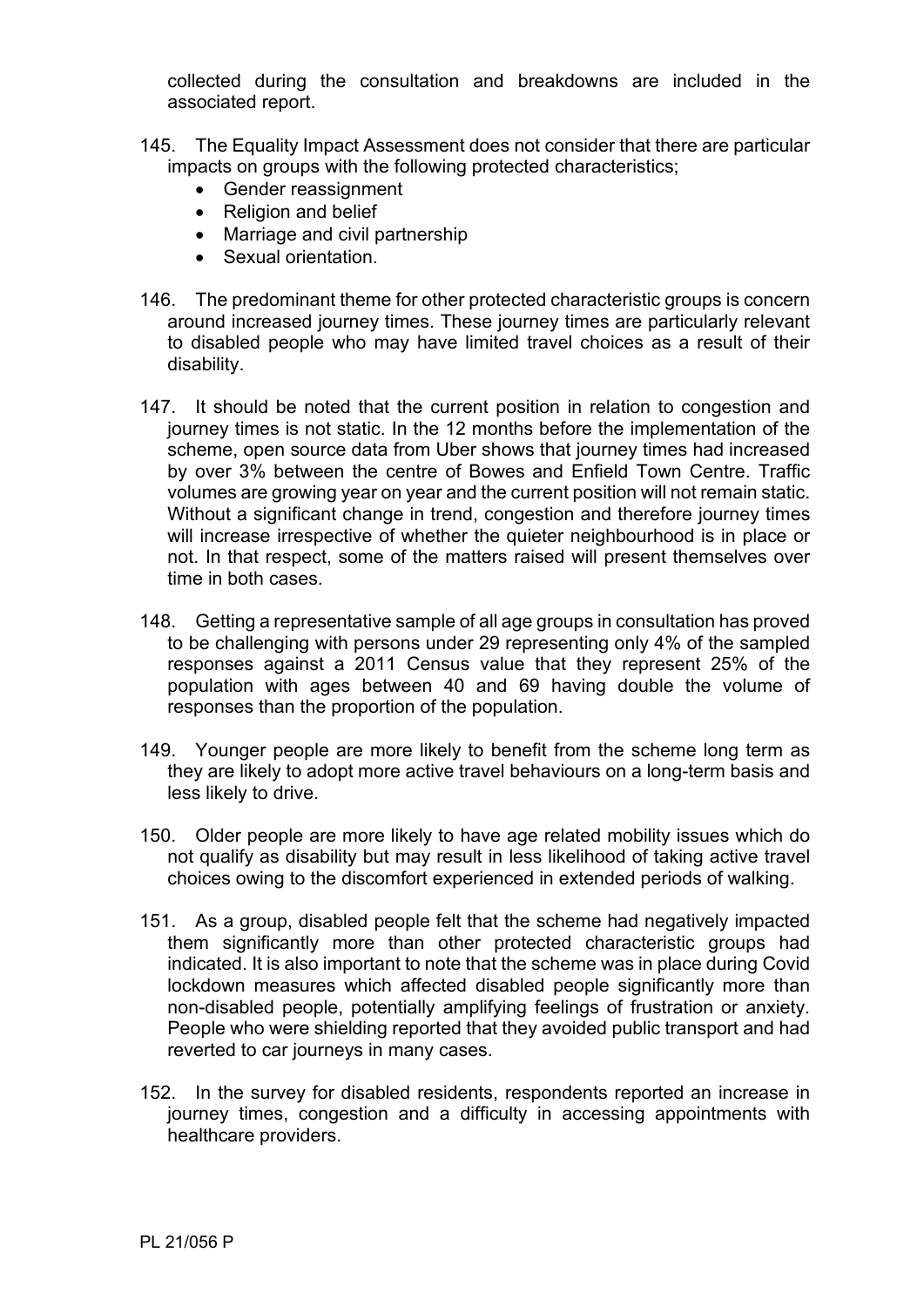- 153. Carers in focus groups indicated that as the people charged with delivering goods or services for the benefit of disabled people, they were concerned about journey times to and from the person they care for. This was particularly true when people had multiple carer responsibilities and other responsibilities such as work or children.
- 154. Disabled people and carers also described difficulties in getting services such as caring services (formal and informal), ride hailing services and social visits to come to them inside the scheme area. In some cases, ride hailing services or taxis cancelled pickups at short notice. Recent articles in London Cab trade publications identified that although a pickup may be a short distance as the crow flies, it could take several minutes to get to the pickup point owing to the route required to be taken. Discussions were held with the local RMT representative for cab drivers who indicated that their members may not understand the exact nature of restrictions and may assume locations to be unreachable.
- 155. Carers reported that commercial care providers were changing a package of care delivered to them by reducing the number of daily visits or reducing the duration of appointments. In many cases, carers pay commercial providers directly and are apportioned a care budget to spend on these services.
- 156. These impacts increased feelings of social isolation, anxiety and increased frustration in that community who were in parallel dealing with the impact of the pandemic.
- 157. Disabled residents and carers living outside the area also reported increased journey times for appointments as a result of increased traffic on roads outside the area. Where respondents had a condition which resulted in discomfort when travelling, they reported experiencing this discomfort for longer which meant some journeys were cancelled rather than taken.
- 158. Some disabled people and by association their carers are uniquely impacted by the scheme and the EQIA has recommended that an exemption system be considered as described in the early part of the report to alleviate the impact on those people and those providing care for them.
- 159. In respect of pregnancy and maternity, expectant mothers and mothers who have recently given birth may have increased numbers of medical appointments. Where this travel is made by car it may take slightly longer, but where the journey is walked or cycled through the experimental area, it is likely to be less polluted and have reduced volumes of traffic. The Royal college of Midwifes recommends exercise such as brisk walking for new and expectant mothers are safer and quieter in the scheme area.
- 160. In respect of race, the consultation analysis showed that responses from people who identified as having an Asian background stated that the scheme affected them 'very negatively' at a rate of 70%, versus an average of 51%. Around half of the Asian respondents were also disabled with an average age of 50 yrs.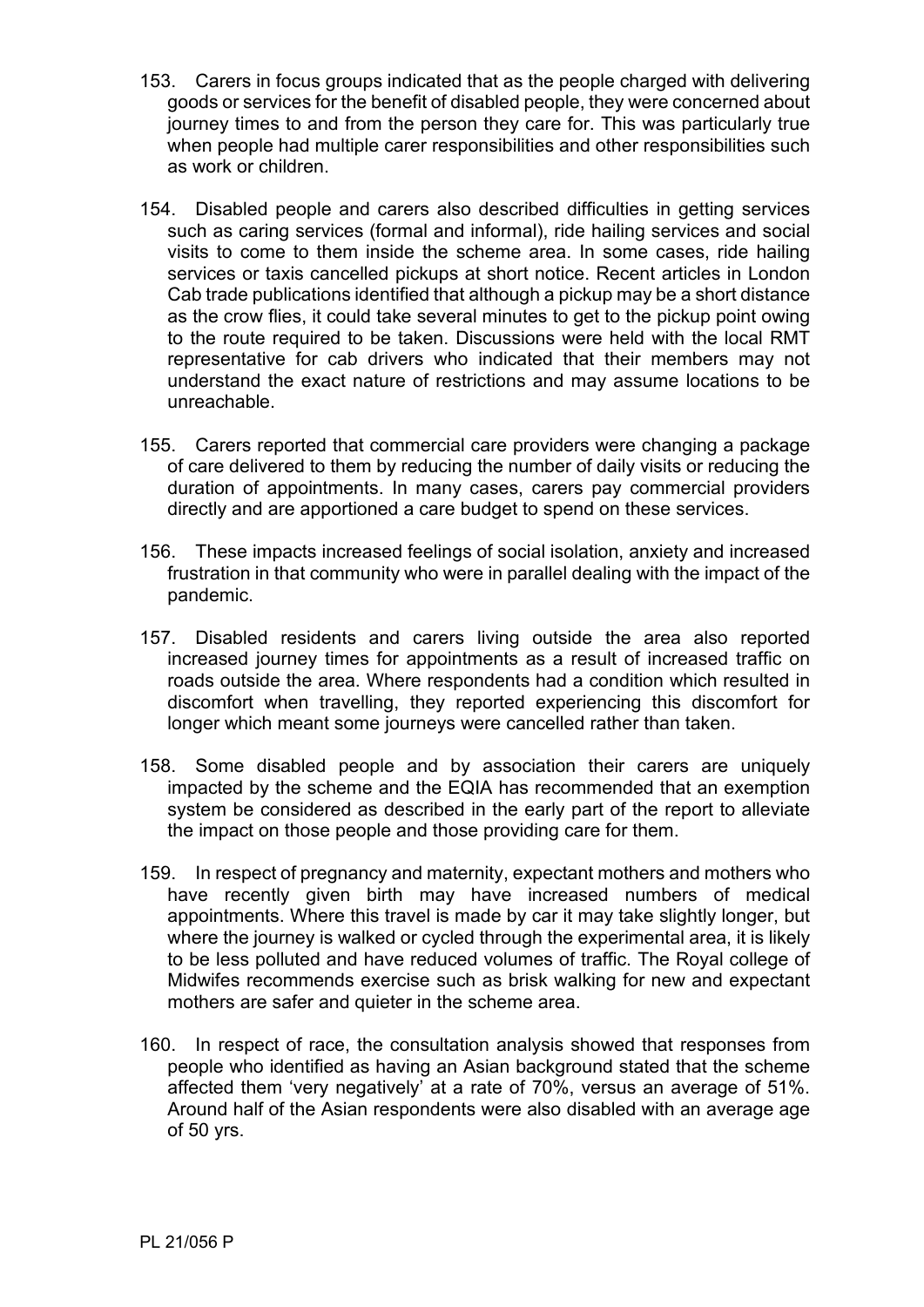- 161. In addition, the number of respondents identifying from black backgrounds was only 1% of the responses against a 2011 census proportion of 14%. The average age of this group was around 53 years with around 10% of that group identifying themselves as disabled. Some comments in the survey related to a fear of using public transport during Covid which disproportionately affects people in this group.
- 162. The scheme will benefit ethnic groups who are disproportionately likely to walk ('Asian or Asian British', 'Mixed or multiple ethnic groups' and 'Other Ethnic Groups'), as well as 'Black and Black British' and 'Other Ethnic Groups' who are disproportionately likely to use public transport (as every public transport journey starts or ends on foot or cycle).
- 163. In respect of gender, females are more likely to use the bus, but less likely to drive or cycle. The scheme will improve access to bus stops on foot by reducing motor vehicle traffic in the area but there will be a slight negative impact in respect of bus journey times which have increased slightly.
- 164. There has been an increase in concern around public safety particularly for women. A study of the impact of Low Traffic Neighbourhoods on crime rates in Waltham Forest over several years indicated a 10% decrease in total street crime with further significant decreases in violent crime and sex offences. The effect increased with the passage of time. Females have reported feeling vulnerable with lower traffic volumes in the scheme area.
- 165. Car usage in Enfield is high, particularly for Gypsy or Irish Travellers. For this reason, the scheme may disproportionately affect this ethnic group – such as causing slightly longer journey times for trips made by car.
- 166. In terms of socio-economic status, over half of respondents did not disclose their income. From that information, we can see that within that cohort people in the lower income brackets also had higher instances of being disabled.
- 167. The equalities impact assessment indicates impacts on several characteristics both positive and negative. Negative impacts are predominantly concerned with increases in journey times by bus or car in and out of the area, which the monitoring report has assessed.
- 168. The positive effects are based around groups who already use active travel more readily. Improved safety for vulnerable people, improved access to public transport
- 169. It is recommended that work be undertaken to implement an exemption system for disabled people. The challenges faced by disabled people travelling are significant and limited travel choices are available for some disabled people.

### **Environmental and Climate Change Considerations**

170. In the longer term, as part of a wider programme to encourage active and sustainable modes of travel, the project is expected to reduce the negative environmental impacts of private motor vehicle use through reduced carbon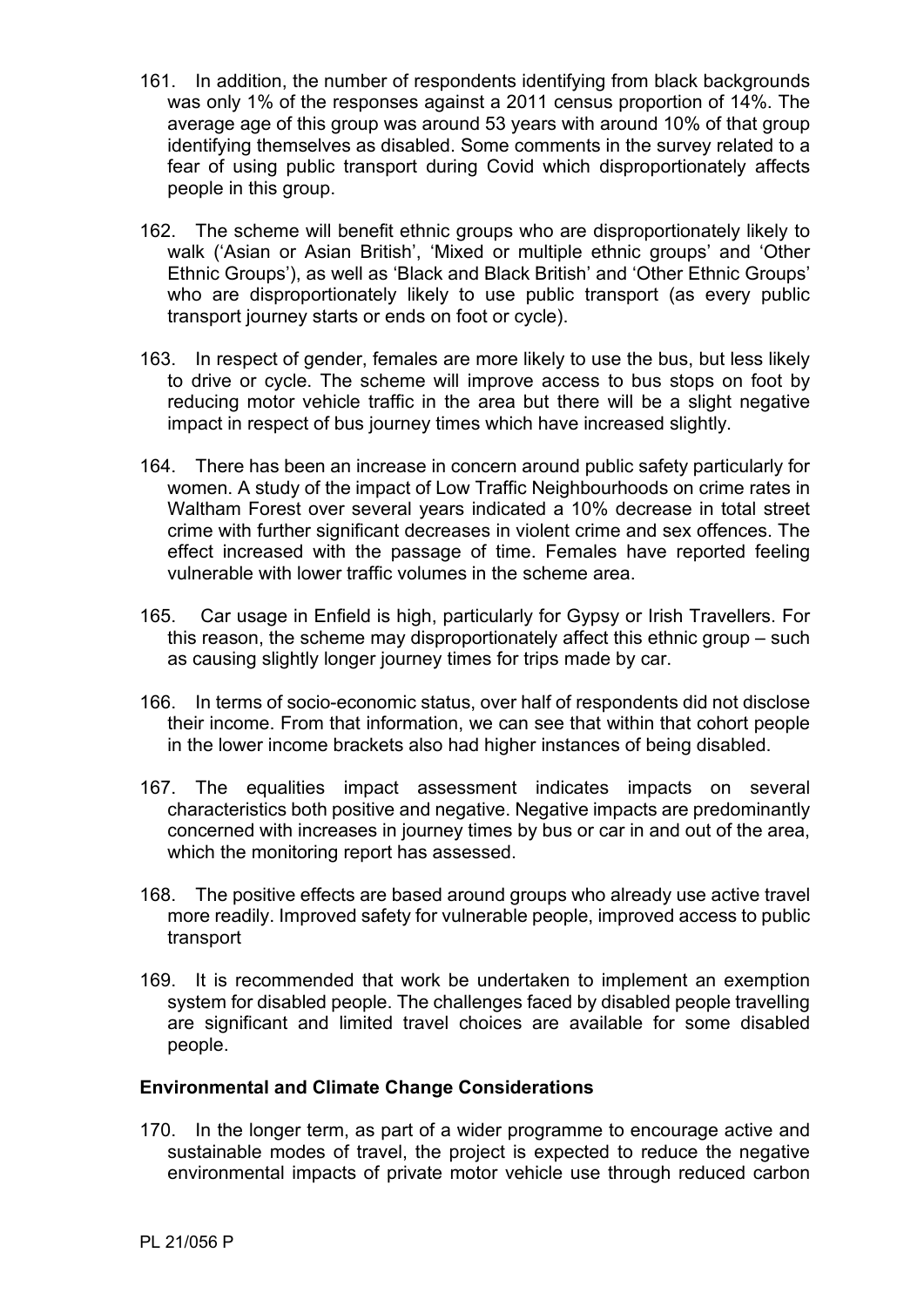emissions, lower rates of road traffic collisions and improved public realm. It should also be noted that the project area is now part of the Ultra Low Emission Zone as of 25 October 2021. It has therefore been identified as a priority for the installation of electric vehicle charging infrastructure, which should further reduce localised emissions.

# **Risks that may arise if the proposed decision and related work is not taken**

171. Several risks have been identified:

|       |  |  | Table 4: Risks that may arise if the proposed decision and related work is not |  |  |  |
|-------|--|--|--------------------------------------------------------------------------------|--|--|--|
| taken |  |  |                                                                                |  |  |  |

| <b>Risk</b>                                                                                                | <b>Risk Description</b>                                                                                                                                                                                                                                                                                                                                                                                                                                                                                                                                                                                                                                                                                                                                                                                     |
|------------------------------------------------------------------------------------------------------------|-------------------------------------------------------------------------------------------------------------------------------------------------------------------------------------------------------------------------------------------------------------------------------------------------------------------------------------------------------------------------------------------------------------------------------------------------------------------------------------------------------------------------------------------------------------------------------------------------------------------------------------------------------------------------------------------------------------------------------------------------------------------------------------------------------------|
| Motor traffic returns to<br>previous volumes on the<br>unclassified/local roads<br>within the project area | Without the protection of the modal filters<br>preventing traffic cutting through this residential<br>area, volumes will return and subject to historic<br>trends of increasing motor vehicles on<br>unclassified/ local roads, traffic volumes are likely<br>to continually increase.                                                                                                                                                                                                                                                                                                                                                                                                                                                                                                                      |
| Reduction in walking and<br>cycling levels                                                                 | With a return to traffic dominated unclassified/<br>local streets, the early indications of uptakes in<br>walking & cycling could stall or be reversed.                                                                                                                                                                                                                                                                                                                                                                                                                                                                                                                                                                                                                                                     |
| Failure to provide a<br>contribution to tackle the<br>climate crisis                                       | Risks associated with this include continued<br>traffic volume increases on unclassified/local<br>roads within the area, restricting the opportunity<br>for mode shift to more sustainable transport<br>options. Transportation emits 39% of<br>the borough's emissions, making it the largest<br>source of emissions of all sectors.                                                                                                                                                                                                                                                                                                                                                                                                                                                                       |
| Reputational damage with<br>regards to project<br>assessment                                               | The Council has committed to considering a<br>series of factors when measuring the impact of<br>the trials. Whilst a number of residents have<br>demonstrated that they do not support the<br>interventions, on balance, the view of the Council<br>is that the benefits outweigh the dis-benefits,<br>particularly when taking a longer-term view.<br>Whilst the views of residents are a key<br>consideration, the views of those participating in<br>the engagement and consultation do not<br>necessarily become a deciding factor. The<br>Council needs to demonstrate that it is able to<br>objectively assess the broad impacts of projects<br>and be willing to make decisions, in the context of<br>a climate crisis and in the interest of public health,<br>that may not be universally popular. |
| Reputational damage with                                                                                   | The public's confidence in Enfield Council's ability                                                                                                                                                                                                                                                                                                                                                                                                                                                                                                                                                                                                                                                                                                                                                        |
| regards to action on the<br>climate emergency                                                              | to deliver on its Climate Action Plan may be<br>reduced.                                                                                                                                                                                                                                                                                                                                                                                                                                                                                                                                                                                                                                                                                                                                                    |
|                                                                                                            |                                                                                                                                                                                                                                                                                                                                                                                                                                                                                                                                                                                                                                                                                                                                                                                                             |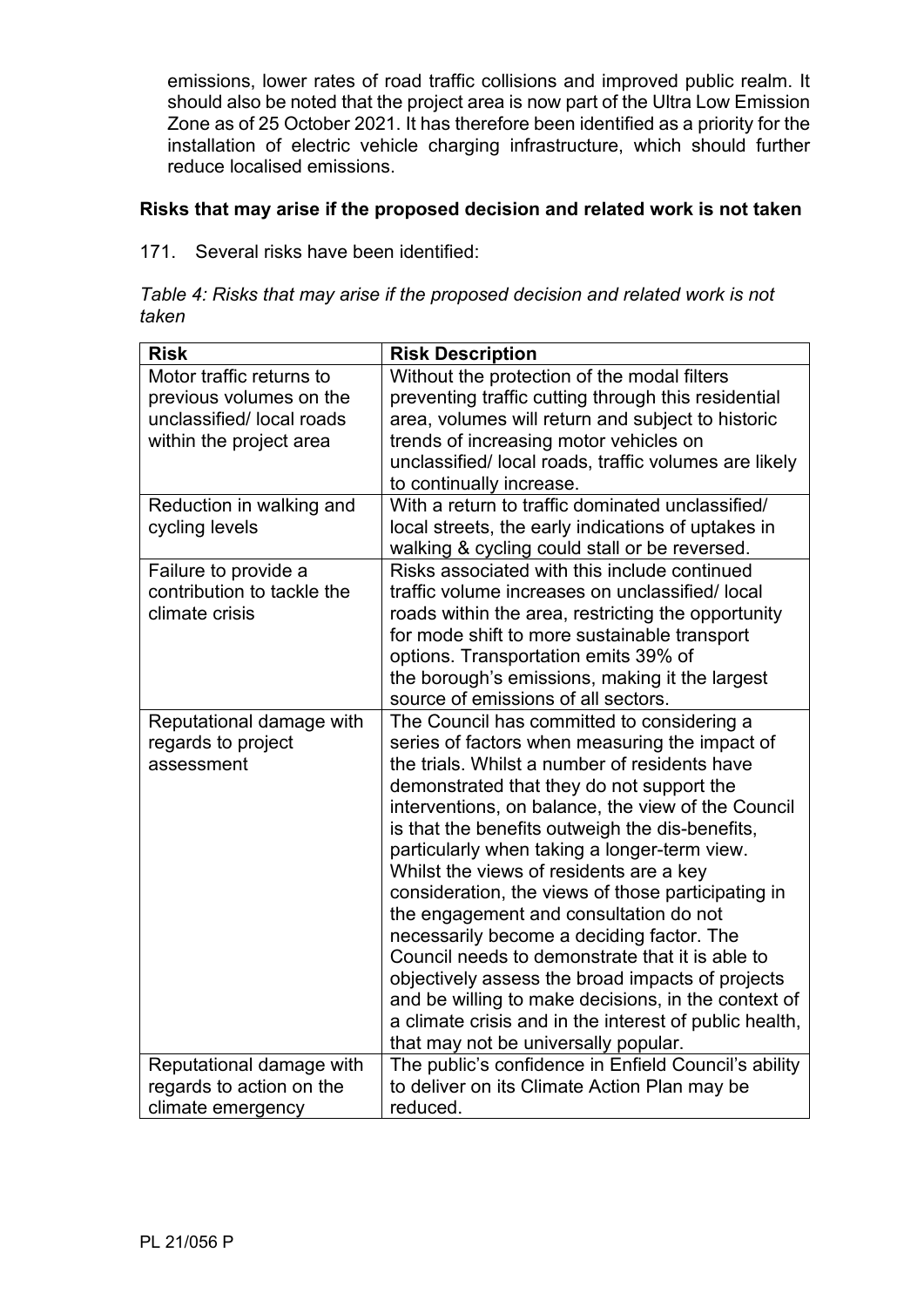**Risks that may arise if the proposed decision is taken and actions that will be taken to manage these risks**

### 172. Several risks have been identified:

| <b>Risk</b>                                                               | <b>Risk Description and mitigating action</b>                                                                                                                                                                                                                                                                                                                                                                                                                                                                                                                                                                                                                                                                                                                                                                                                               |
|---------------------------------------------------------------------------|-------------------------------------------------------------------------------------------------------------------------------------------------------------------------------------------------------------------------------------------------------------------------------------------------------------------------------------------------------------------------------------------------------------------------------------------------------------------------------------------------------------------------------------------------------------------------------------------------------------------------------------------------------------------------------------------------------------------------------------------------------------------------------------------------------------------------------------------------------------|
| Negative impact to<br>some people with<br>disabilities                    | The Council will work with groups to develop options<br>to improve access for residents with disabilities by<br>means of an exemption from the camera enforced<br>filter. In addition, the Council will look to adjust the<br>Maidstone Road filter so that it is camera controlled<br>rather than through the use of a bollard, this will<br>create further options for those with exemptions.                                                                                                                                                                                                                                                                                                                                                                                                                                                             |
| Potential for further<br>incidents of navigational<br>issues with the LAS | Whilst the Council has not received reports from the<br>Police or London Fire Brigade, three reports have<br>been received by the LAS over the trial period from<br>August 2020. Other anecdotal reports from<br>members of the public have been received but are<br>unable to be verified with the LAS. The Council will<br>continue to work with the LAS to gain greater<br>insights into the causes of any delays and will<br>respond to any further measures that are identified,<br>beyond the work already done, to ensure that LAS<br>navigational systems have access to the latest data.<br>Furthermore, the Council will look to adjust the<br>Maidstone Road filter so that it is camera controlled<br>rather than through the use of a bollard, this will<br>increase the permeability of the area for the LAS<br>and other emergency services. |
| <b>Traffic volumes</b><br>significantly increase                          | The 'new normal' of motor traffic volume is currently<br>uncertain. Should the worst case occur and traffic<br>volumes continue to increase then this could lead to<br>more significant impacts than those outlined in this<br>report. The Council will therefore continue with<br>some monitoring activity in the area to be able to<br>identify any significant changes.                                                                                                                                                                                                                                                                                                                                                                                                                                                                                  |
| Active travel trends will<br>not continue to increase                     | A key objective of this project was to enable a<br>longer-term increase in walking & cycling levels.<br>Whilst the early trend indicates an uplift, the Council<br>needs to continue to take a comprehensive<br>approach to enabling a shift to sustainable travel.<br>This will include the continued provision of cycle<br>parking, cycle training, Dr Bikes along with<br>continuing to grow the network of safe cycle routes<br>through a combination of segregated cycling<br>facilities and linking together a network of quiet<br>roads where the volume of motor traffic is not hostile<br>to walking & cycling.                                                                                                                                                                                                                                    |

*Table 5: Risks that may arise if the proposed decision is taken and actions that will be taken to manage these risks*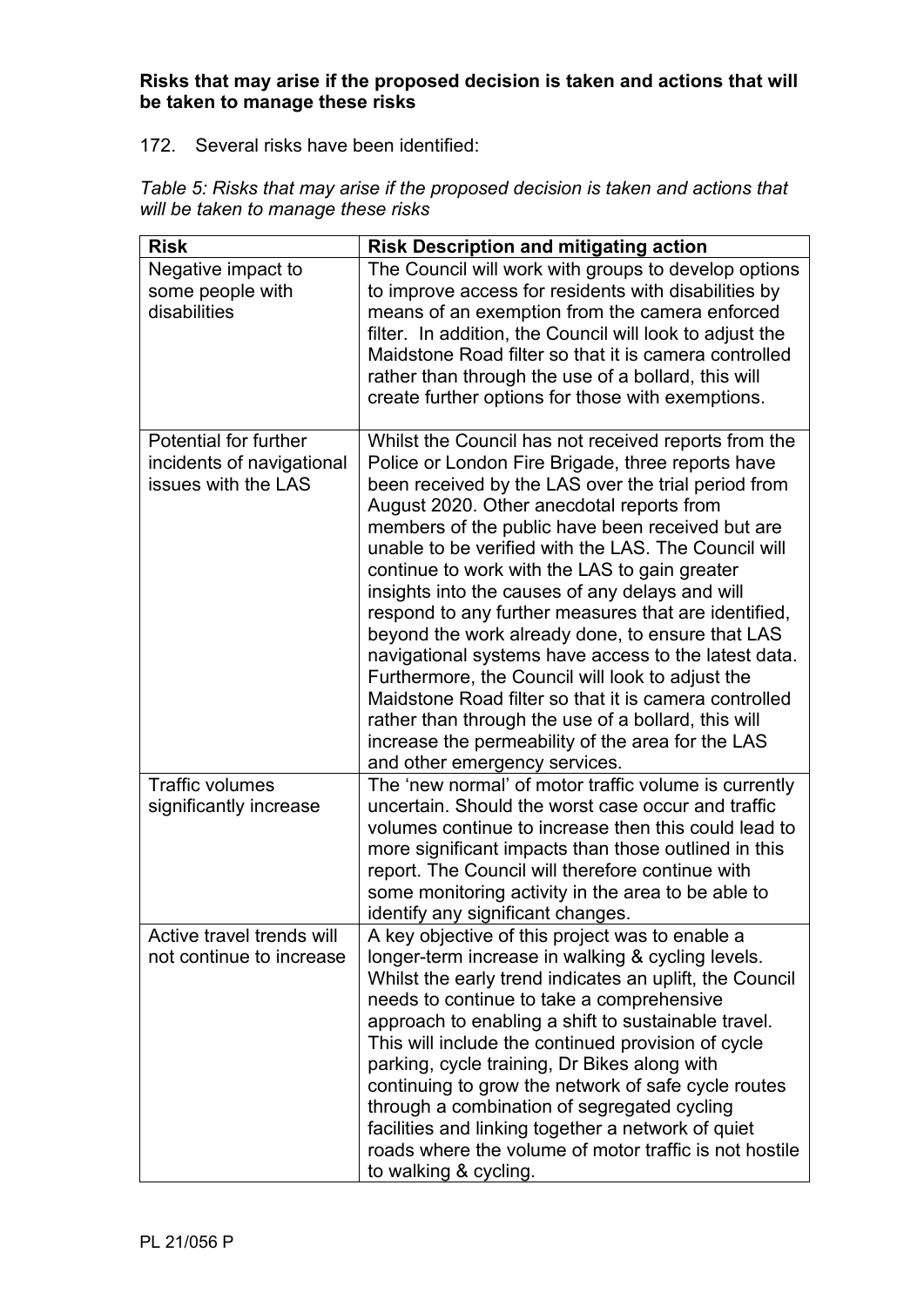| Reputational damage<br>with regards to<br>suggestions that the<br>Council does not listen<br>to residents                                                                           | The Council is often accused of not listening when it<br>makes a decision that may not have universal<br>acceptance. The Council has ensured that<br>consultation feedback has been carefully analysed<br>and collated into a report by an external<br>organisation. This report is fully published in<br>Appendix 8 and the key themes have been<br>discussed. The range of objections have been listed<br>in Annex 5 and a response provided to each,<br>demonstrating that all the issues raised have been<br>considered. The Council has a responsibility to<br>balance up these views with long term benefits to |
|-------------------------------------------------------------------------------------------------------------------------------------------------------------------------------------|-----------------------------------------------------------------------------------------------------------------------------------------------------------------------------------------------------------------------------------------------------------------------------------------------------------------------------------------------------------------------------------------------------------------------------------------------------------------------------------------------------------------------------------------------------------------------------------------------------------------------|
|                                                                                                                                                                                     | the local and regional areas and how these                                                                                                                                                                                                                                                                                                                                                                                                                                                                                                                                                                            |
| Some minor roads<br>continue to see an<br>increase in vehicle<br>volume                                                                                                             | contribute towards national and global challenges.<br>Further investigation of minor roads has been<br>recommended to address the increase in traffic<br>volumes identified on Palmers Road to the west of<br>the QN area. Enfield is continuing to work with<br>Haringey as they consider plans to implement<br>measures on Haringey controlled streets within the<br>QN and adjacent to the area.                                                                                                                                                                                                                   |
| Traffic volumes as a<br>whole increase more<br>than anticipated over<br>the coming months as<br>London continues to<br>move forward following<br>Covid-19 restrictions on<br>travel | Data from TfL indicates that traffic volumes have<br>been relatively consistent since summer 2021. The<br>data shows flows are down an average of 4% in<br>Outer London compared to the same period in 2019.<br>A post-project monitoring plan will be developed to<br>continue to carry out some high-level monitoring in<br>this area of the Borough.                                                                                                                                                                                                                                                               |
| Haringey amend or<br>withdraw their planned<br>scheme                                                                                                                               | Council would work with Haringey to review the<br>outcome of their decision and Enfield's monitoring<br>data to identify next steps.                                                                                                                                                                                                                                                                                                                                                                                                                                                                                  |

# **Financial Implications**

- 173. The cost of implementing initiatives in the Bowes Primary Area Quieter Neighbourhood capital scheme (project code C201710) has been £215,263 in 2020/21 and £121,268 as at 6th December 2021. A further £19,732 is expected to incurred by 31 March 2022. Total cost for 2021/22 is anticipated to be £141,000. This will bring the total cost of implementing the respective initiatives to £356,263, which has been capitalised.
- 174. Costs incurred in 2020/21 were financed by external grants: a £100,000 grant from the Department for Transport (DFT) Emergency Active Travel Fund; and £115,263 was financed from Transport for London grants.
- 175. Costs that have been, and projected to be, incurred in 2021/22 will be financed by a £141,000 grant from Transport for London.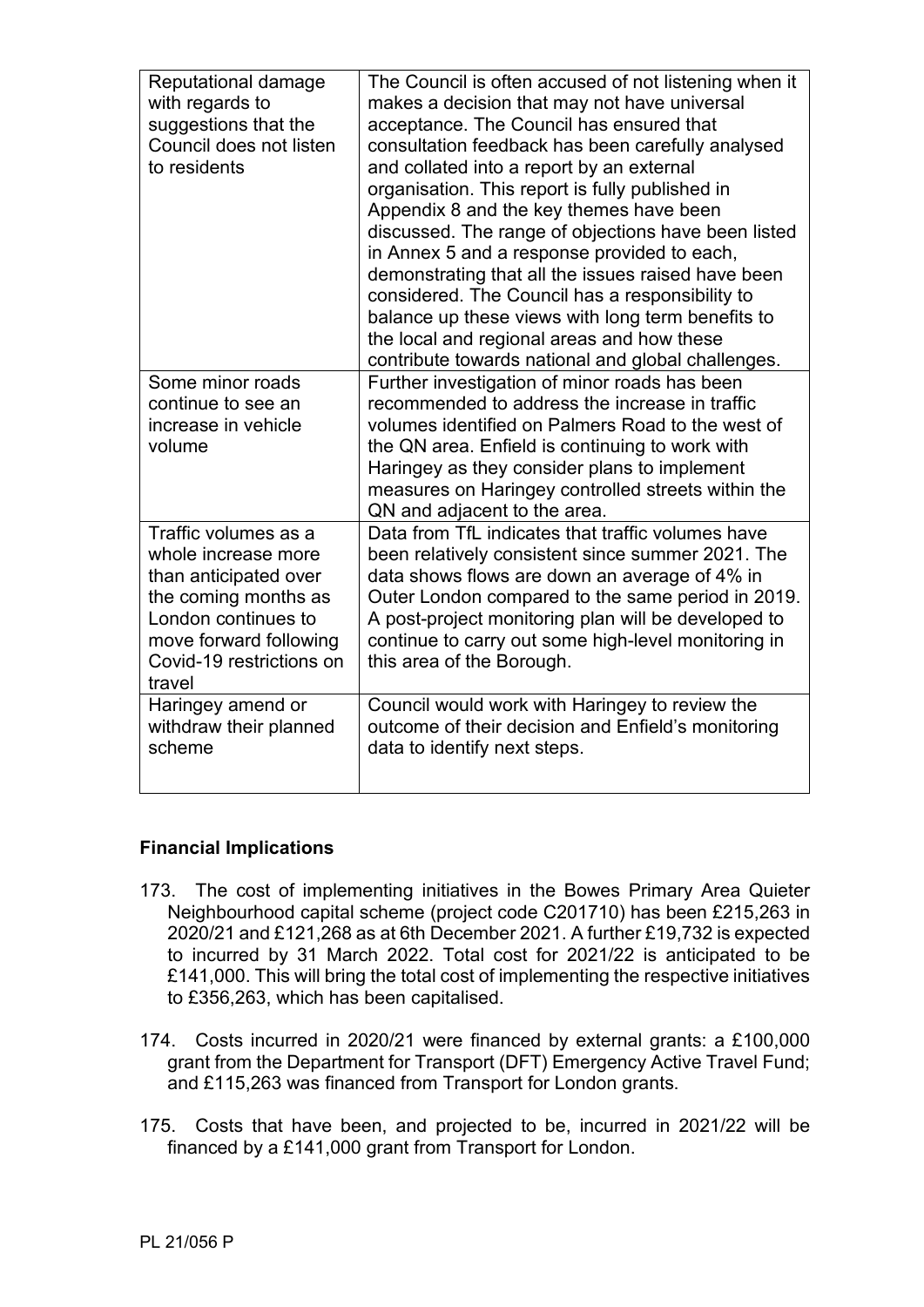## **Legal Implications**

- 176. Section 122 of the Road Traffic Regulation Act (RTRA) 1984 places a duty on the Council to exercise its functions, so far as practicable having regard to certain specified matters, to secure, as far as reasonably practicable, the 'expeditious, convenient and safe movement of vehicular and other traffic (including pedestrians) and the provision of suitable and adequate parking facilities on and off the highway'. The specified matters are Council must also have regard to such matters as the desirability of securing and maintaining reasonable access to premises, and the effect on the amenities of any locality affected, the national air quality strategy, the importance of facilitating the passage of public service vehicles and of securing the safety and convenience of persons using or desiring to use such vehicles, and other relevant matters. In taking a decision as to whether to make the experimental measures permanent, regard needs to be had to this duty.
- 177. Section 6 of the RTRA enables experimental traffic management orders made under section 9 to be made permanent by the Council.
- 178. A decision as to whether to make the trial measures permanent must also be consistent with the Council's network management duty under section 16 of the Traffic Management Act 2004 ("the 2004 Act"). That is, the duty "to manage their road network with a view to achieving, so far as may be reasonably practicable having regard to their other obligations, policies and objectives, the following objectives (a) securing the expeditious movement of traffic on the authority's road network; and (b) facilitating the expeditious movement of traffic on road networks for which another authority is the traffic authority".
- 179. Procedures for making the experimental traffic orders permanent are set out in the Local Authorities' Traffic Orders (Procedure) (England and Wales) Regulations 1996 ("the 1996 Regulations"). Regulation 23 of the 1996 Regulations provides that where the provisions of an experimental order are reproduced and continued in force indefinitely, it is not necessary to carry out further consultation, provide further notice, or allow for further objections.
- 180. Regulation 9 of the 1996 Regulations provides that the Council may cause a Public Inquiry in reaching a decision on whether to make the Orders that are the subject of this report, permanent. This is not mandatory but due consideration has nevertheless been given as to whether or not the Council will hold an Inquiry in the main body of this report.
- 181. Section 149 of the Equality Act 2010 requires the Council to pay due regard to public sector equality considerations in the exercise of its functions. Such due regard should be had when taking the decision as to whether or not to make the experimental traffic orders permanent.
- 182. The recommendations contained within the report are in accordance with the Council's powers and duties as the Highway Authority.
- 183. In arriving at the recommendations set out in this report, Officers have sought advice from Legal Services and Queen's Counsel.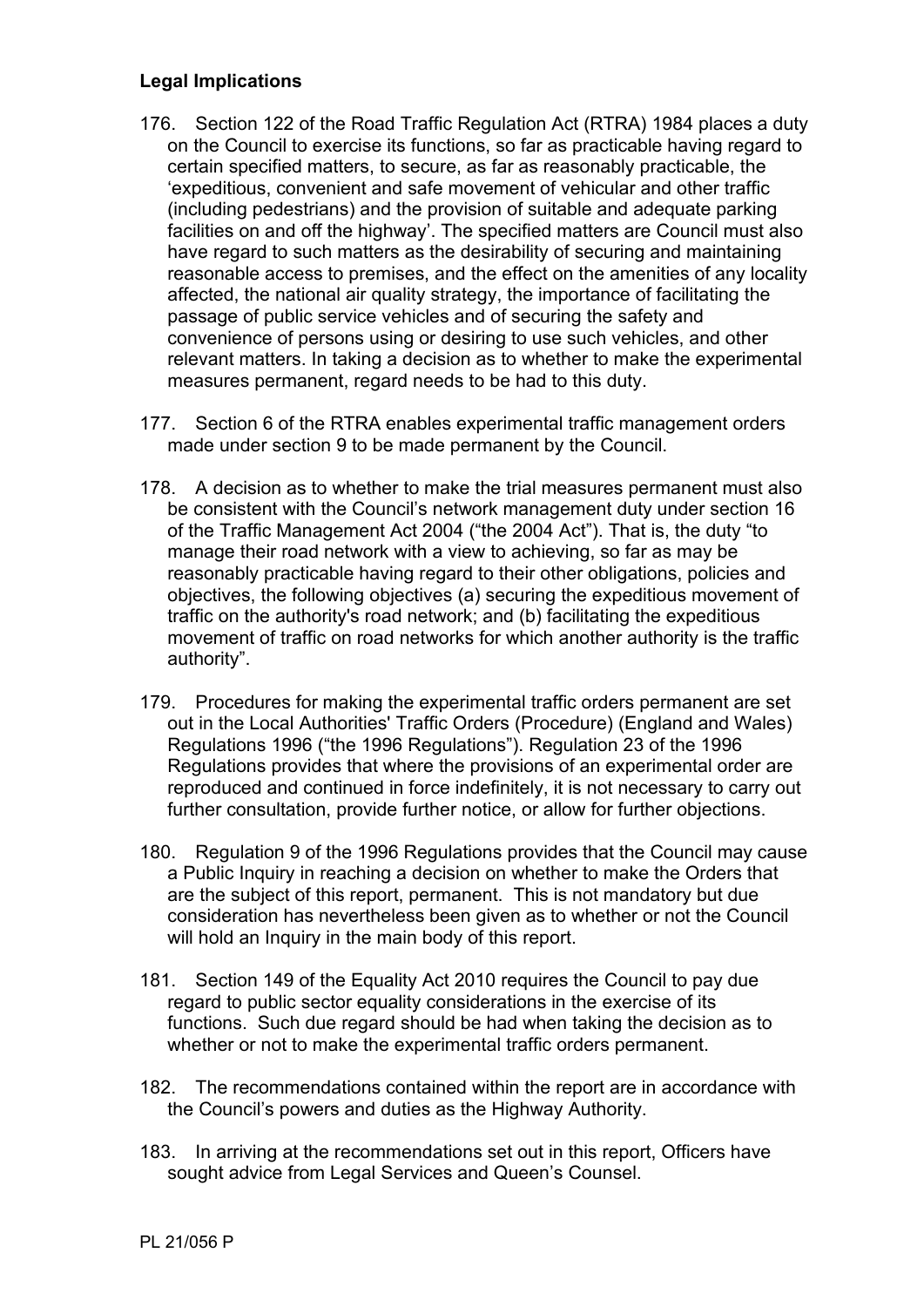## **Workforce Implications**

184. None identified.

### **Property Implications**

185. None identified.

### **Other Implications – Network Management**

186. S122 of the Road Traffic Regulation Act 1984 requires the Council to exercise the powers provided by the Act, so far as reasonably practical, to secure the 'expeditious, convenient and safe movement of vehicular and other traffic (including pedestrians). Section 16 of the Traffic Management Act 2004 also places a specific network management duty on local traffic and highway authorities:

*"It is the duty of a local traffic authority or a strategic highways company ("the network management authority")] to manage their road network with a view to achieving, so far as may be reasonably practicable having regard to their other obligations, policies and objectives, the following objectives:*

- *(a) securing the expeditious movement of traffic on the authority's road network; and*
- *(b) facilitating the expeditious movement of traffic on road networks for which another authority is the traffic authority"*
- 187. Guidance on this duty was originally published in 2004 and has been more recently updated in light of the coronavirus pandemic to place emphasis on active travel and reallocating road space for pedestrians and cyclists.
- 188. The guidance sets out techniques that have proved effective in improving the management of road networks, recognising that not all will be applicable to all local traffic authorities, including:
	- Identifying and managing different road types
	- Monitoring the road network
	- Identifying locations where regular congestion occurs
	- Co-ordination and direction of works
	- Dealing with planned events
	- Management of incidents
	- Making the best use of technology
	- Managing parking and other traffic regulation
	- Enforcing road traffic regulation
	- Accommodating essential service traffic
	- Regular reviews of the network
	- Consultation and engagement with stakeholders
	- Provision of travel information to road users and the community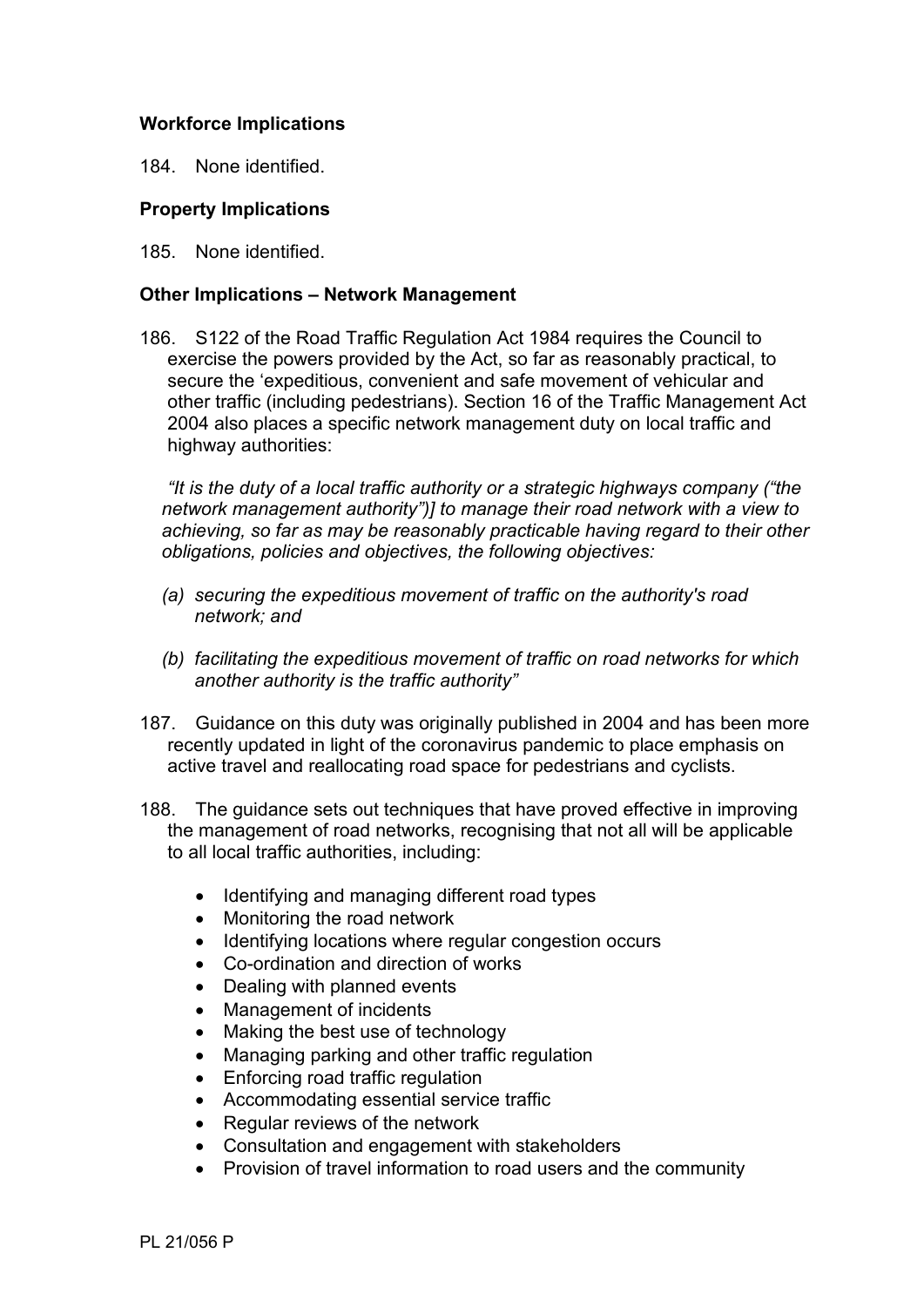189. The guidance acknowledges that management of demand can play a role in helping meet the network management duty. In particular, paragraph 38 states:

*"Government and local authorities have been looking at ways of reducing the demand so as to moderate or stem traffic growth even when the economy is growing. This has resulted in changes to land use plans, the establishment of school and workplace travel plans, and the promotion of tele-working amongst other things. More directly this has led to the desire to make cycling and walking safer and more attractive and the encouragement of public transport through ticketing schemes or better information, bus priority and quality initiatives, and congestion charging. These can all help to secure the more efficient use of the road network and successful measures can have an impact on its operation. They should not be seen as being in conflict with the principles of the duty and it is for the LTA to decide on the most appropriate approach for managing demand on their own network." <sup>25</sup>*

- 190. Further network management guidance was published by the Secretary of State in July 2021 in response to the Coronavirus pandemic. This makes it clear that local authorities should continue to reallocate road space to people walking and cycling. A range of measures are highlighted to maintain this 'green recovery', including:
	- *"modal filters (also known as filtered permeability); closing roads to motor traffic, for example by using planters or large barriers. Often used in residential areas, when designed and delivered well, this can create lowtraffic or traffic-free neighbourhoods, which have been shown to lead to a more pleasant environment that encourages people to walk and cycle, and improved safety" [24](#page-37-0)*
- 191. Table 1 above summarises the results of the monitoring carried out before and after implementation of the scheme, with Appendix 2 and Addendum 1 providing further details. From a network management perspective, some of the key point to note are:
	- TfL are the traffic authority for the North Circular Road and Haringey Council for Bounds Green Road. Both have been closely involved with the scheme and neither have raised objections to the scheme being made permanent.
	- Traffic flows on the strategic roads bounding the QN area have seen a reduction in traffic in 2021 compared to 2020 on Green Lanes and Bounds Green Road, with a slight increase (1% over a 24 hour period) on the A406 Bowes Road. Whilst the long-term impact of the Covid pandemic on traffic patterns may not be known for some time, there is no clear evidence that the QN scheme has had a negative impact on the functioning of these strategic routes.
	- The increase in westbound bus journey times on certain sections of Bounds Green Road roads needs to be considered as this may indicate

<span id="page-37-0"></span><sup>&</sup>lt;sup>24</sup> [https://www.gov.uk/government/publications/reallocating-road-space-in-response-to-covid-19-statutory](https://www.gov.uk/government/publications/reallocating-road-space-in-response-to-covid-19-statutory-guidance-for-local-authorities/traffic-management-act-2004-network-management-in-response-to-covid-19)[guidance-for-local-authorities/traffic-management-act-2004-network-management-in-response-to-covid-19](https://www.gov.uk/government/publications/reallocating-road-space-in-response-to-covid-19-statutory-guidance-for-local-authorities/traffic-management-act-2004-network-management-in-response-to-covid-19)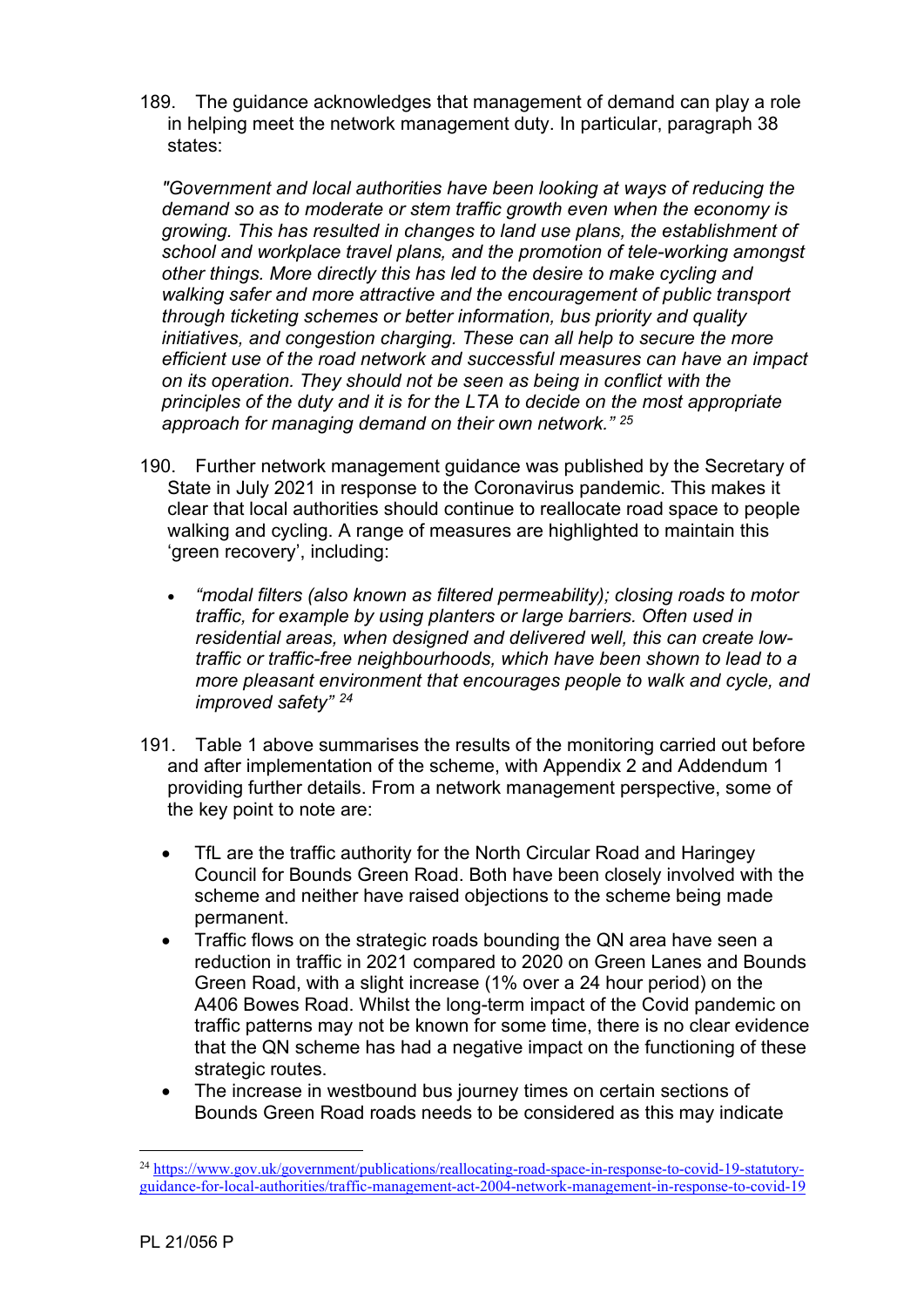additional points of congestion. However, there is likely to be no single cause of these additional bus delays, with some potentially due to other network changes, such as Haringey's upgrade to the cycle lanes in Bounds Green Road.

- Most but not all of the 'internal roads' have seen a reduction in traffic flows. The changes in Brownlow Road are particularly significant from a network management perspective as it is currently classified as a B road, carrying traffic between Bounds Green Road and the North Circular Road. In the northbound direction, bus journey times have increased by 27 seconds on Brownlow Road in the morning peak, suggesting some additional congestion. During the evening peak, flows have not increased on Brownlow Road and bus route journey times appear to have reduced.
- Changes to conditions on the wider network also need to be considered, with particular attention paid to roads with a more strategic function, including Durnsford Road (part of the B106) and Bowes Road (part of the A1110) where flows have increased.
- 192. Weight also needs to be given to the recently published network management duty guidance undated by the Secretary of State for Transport in July 2021. This does not replace the original guidance published in 2004 but provides additional advice that needs to be taken into account. In particular, it helps guide traffic authorities in how to meet the ambitions set out in the Department for Transport's vision for cycling and walking set out in 'Gear Change', published in July 2020. The 2021 guidance stresses the need for local authorities to 'continue to make significant changes to their road layouts to give more space to cyclists and pedestrians and to maintain the changes they have already made'.

# **Options Considered**

193. The following alternative options have been considered:

| Option                                          | <b>Comment</b>                                                                                                                                                                                                                                                                                                                                                                                                                                                  |
|-------------------------------------------------|-----------------------------------------------------------------------------------------------------------------------------------------------------------------------------------------------------------------------------------------------------------------------------------------------------------------------------------------------------------------------------------------------------------------------------------------------------------------|
| Removing the trial                              | Removing the trial would return the network to<br>the situation prior to implementation, seeing the<br>return of through traffic across the unclassified/<br>local streets within the project area and<br>therefore prevent the opportunity to realise the<br>benefits that the project objectives can deliver.<br>There could also be further traffic impacts<br>should Haringey continue with their LTN<br>proposals without the Bowes QN scheme in<br>place. |
| Holding a Public Inquiry prior<br>to a decision | Consideration was given to referring this<br>project to a Public Inquiry however it is<br>recommended that no Public Inquiry into this<br>project takes place on the basis that there has<br>been significant opportunity for all views to be<br>canvassed during an extended consultation                                                                                                                                                                      |

|  |  | Table 6: Options considered |
|--|--|-----------------------------|
|--|--|-----------------------------|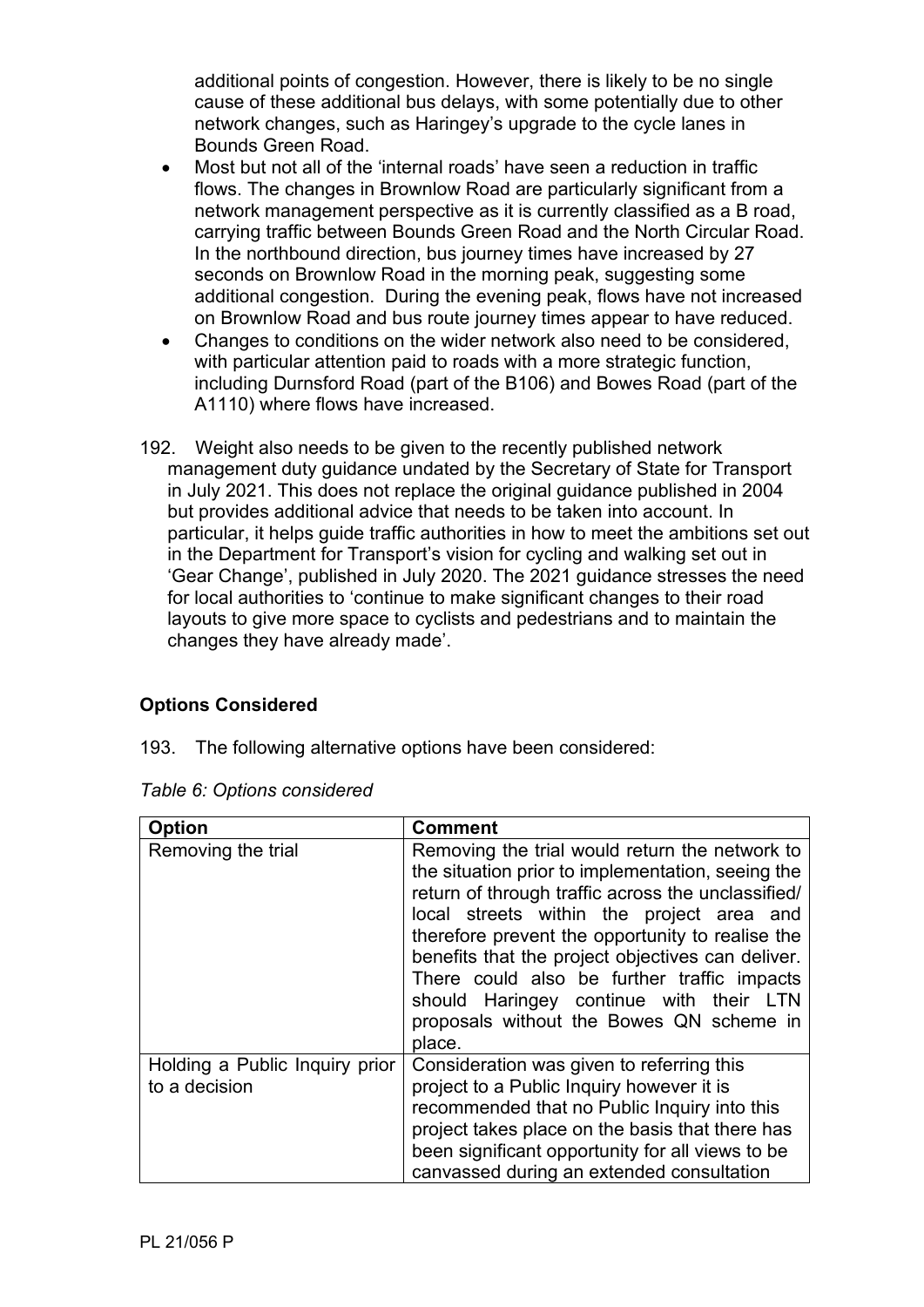|                                                                                                                           | period, including objections to making the<br>orders permanent, and for these views to be<br>presented to the decision-maker for<br>consideration; the proposal does not contain<br>issues which are particularly complex.<br>Therefore, a Public Inquiry, where the decision<br>would ultimately be returned to the Council,<br>would add no further value to the process.                                                                                                                                                                                                                                                                            |
|---------------------------------------------------------------------------------------------------------------------------|--------------------------------------------------------------------------------------------------------------------------------------------------------------------------------------------------------------------------------------------------------------------------------------------------------------------------------------------------------------------------------------------------------------------------------------------------------------------------------------------------------------------------------------------------------------------------------------------------------------------------------------------------------|
| Residents only access, for<br>example via ANPR                                                                            | One of the aims of the project is to enable a<br>longer-term increase in the levels of walking<br>and cycling within and through the scheme<br>area. Allowing residents exemptions from the<br>modal filters, via ANPR or other means, could<br>restrict the level of changes in travel behaviour<br>by those residents who drive and live within the<br>project area. Furthermore, the additional motor<br>traffic within the area from trips made by<br>residents would 'dilute' the benefits to others in<br>the area and potentially limit the potential for<br>growth in walking and cycling in the area.<br>However, the Council is committed to |
|                                                                                                                           | developing an approach to improve access for<br>residents with disabilities by means of an<br>exemption from the camera enforced filter.                                                                                                                                                                                                                                                                                                                                                                                                                                                                                                               |
| Relocating the modal filters<br>from their current location to<br>the junctions at the A406<br><b>North Circular Road</b> | This option was considered in detail. In principle<br>this would involve the relocation of the Warwick<br>Road filter to its junction with the A406, and new<br>filters would be implemented on Ollerton Road,<br>Highworth Road and Natal Roads at their<br>junctions with the A406.                                                                                                                                                                                                                                                                                                                                                                  |
|                                                                                                                           | Figure 5-2 of Appendix 8 shows there is a slight<br>preference for access in and out of the area via<br>Bounds Green Road (81% of respondents<br>considered<br>access 'somewhat'<br>or<br>'very<br>important') over access via the A406 (72% of<br>respondents). Reasoning provided by those<br>who suggested relocating the filters generally<br>provided reasoning that they more regularly<br>access amenities and carry out visits to the<br>south than to the north of the area. Some<br>expressed feeling uncomfortable driving on the<br>A406.                                                                                                  |
|                                                                                                                           | The recommendation in this report to improve<br>access for residents with disabilities by means<br>of an exemption from the camera enforced<br>filters, would enable access for these residents<br>to and from the area from both the A406 and<br>Bounds Green Road.                                                                                                                                                                                                                                                                                                                                                                                   |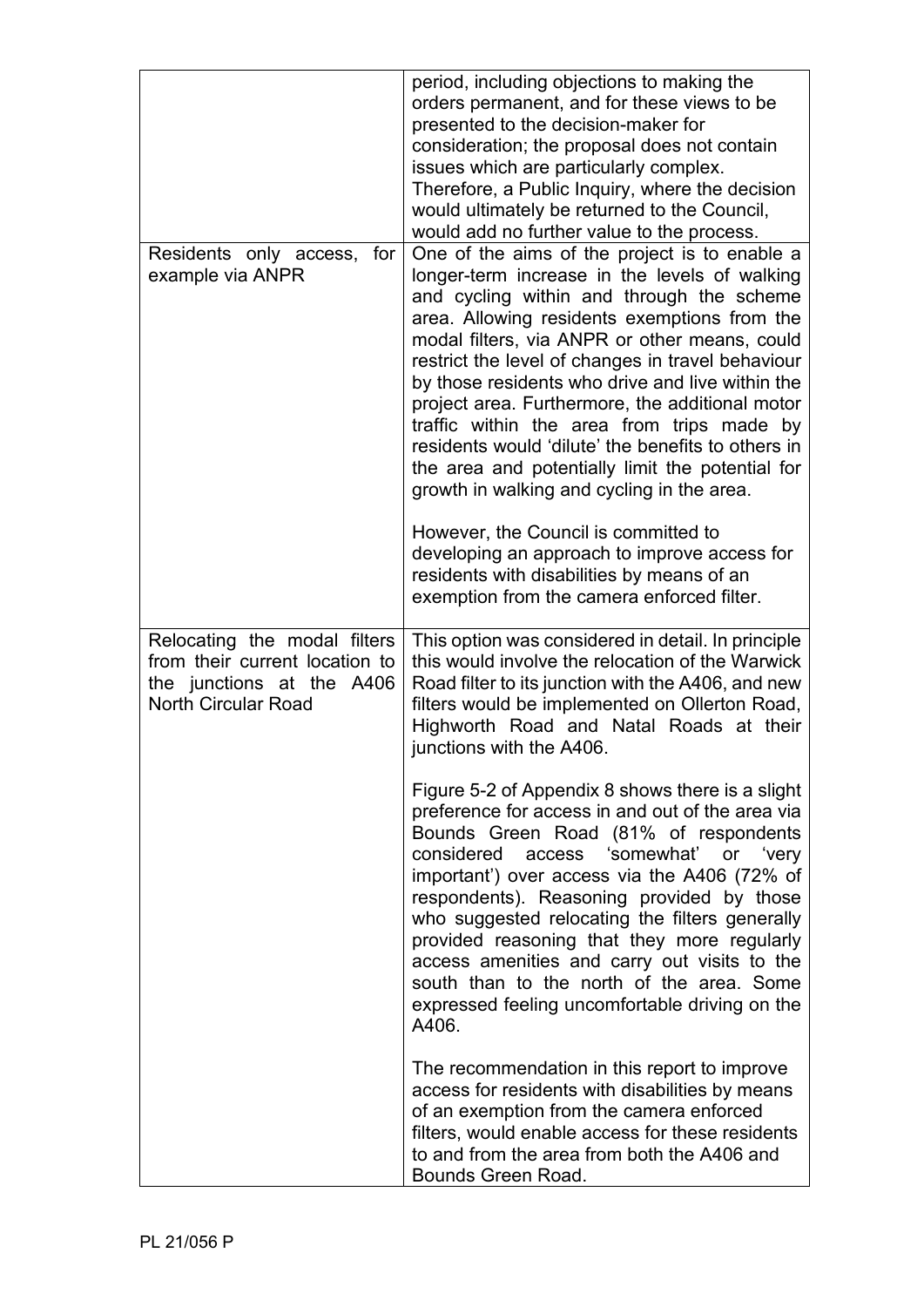|                                                                                                                                                           | current design has the following<br>The<br>advantages over this option:<br>Residents have had time to adjust to the<br>changes implemented.<br>There are currently four entry points to<br>$\bullet$<br>this area within the $QN^{25}$ , (noting the<br>implementation of a School Street on<br>Highworth Road may change this). This<br>disperses the local access traffic across<br>these streets. The relocation of filters to<br>the A406 would reduce the number of<br>access points concentrating traffic<br>entering/exiting the area onto fewer<br>roads.<br>Warwick Road at the A406 is signal<br>controlled, providing a controlled exit<br>from the area, and management of traffic<br>flows at the junction. |
|-----------------------------------------------------------------------------------------------------------------------------------------------------------|--------------------------------------------------------------------------------------------------------------------------------------------------------------------------------------------------------------------------------------------------------------------------------------------------------------------------------------------------------------------------------------------------------------------------------------------------------------------------------------------------------------------------------------------------------------------------------------------------------------------------------------------------------------------------------------------------------------------------|
|                                                                                                                                                           | These advantages are not considered to be<br>fundamental flaws in a design that relocates the<br>filters to the A406. However, following<br>consideration of these factors, the limited<br>preference displayed by respondents, and<br>recommended exemptions for<br>disabled<br>residents, on balance it was considered that the<br>current layout offered the best solution at this<br>time.                                                                                                                                                                                                                                                                                                                           |
| Other changes to the modal<br>filters, such as removing one<br>or more modal filters                                                                      | Removing one of the modal filters, for example<br>York Road or Maidstone Road, would create an<br>additional access point for residents, but it<br>would also create an opening for through traffic<br>to pass, channelling all through traffic onto that<br>particular route. It may also induce traffic<br>demand for through trips, which isn't currently<br>travelling through the area. It has therefore<br>been discounted.                                                                                                                                                                                                                                                                                        |
| the<br>trial<br>Removing<br>and<br>implementing an alternative<br>treatment, such as one-way<br>streets, traffic calming,<br>or<br>more speed enforcement | This would not be in line with the project<br>objective to significantly reduce the volume of<br>through motor traffic on minor roads within the<br>project area, which has been achieved through<br>the trial. York Road, for example, has speed<br>cushions along the street, however traffic<br>volumes remained high prior to the trial. This<br>project is aimed at generating longer-term<br>changes in travel behaviour, rather than simply<br>managing the flow and speed of motor traffic<br>through a particular neighbourhood.                                                                                                                                                                                |

<span id="page-40-0"></span> $25$  This is the area which includes the streets bounded by the A406 and the filters on Warwick, Maidstone and York Roads. Access roads to this area are Natal, Warwick, Highworth and Ollerton Roads.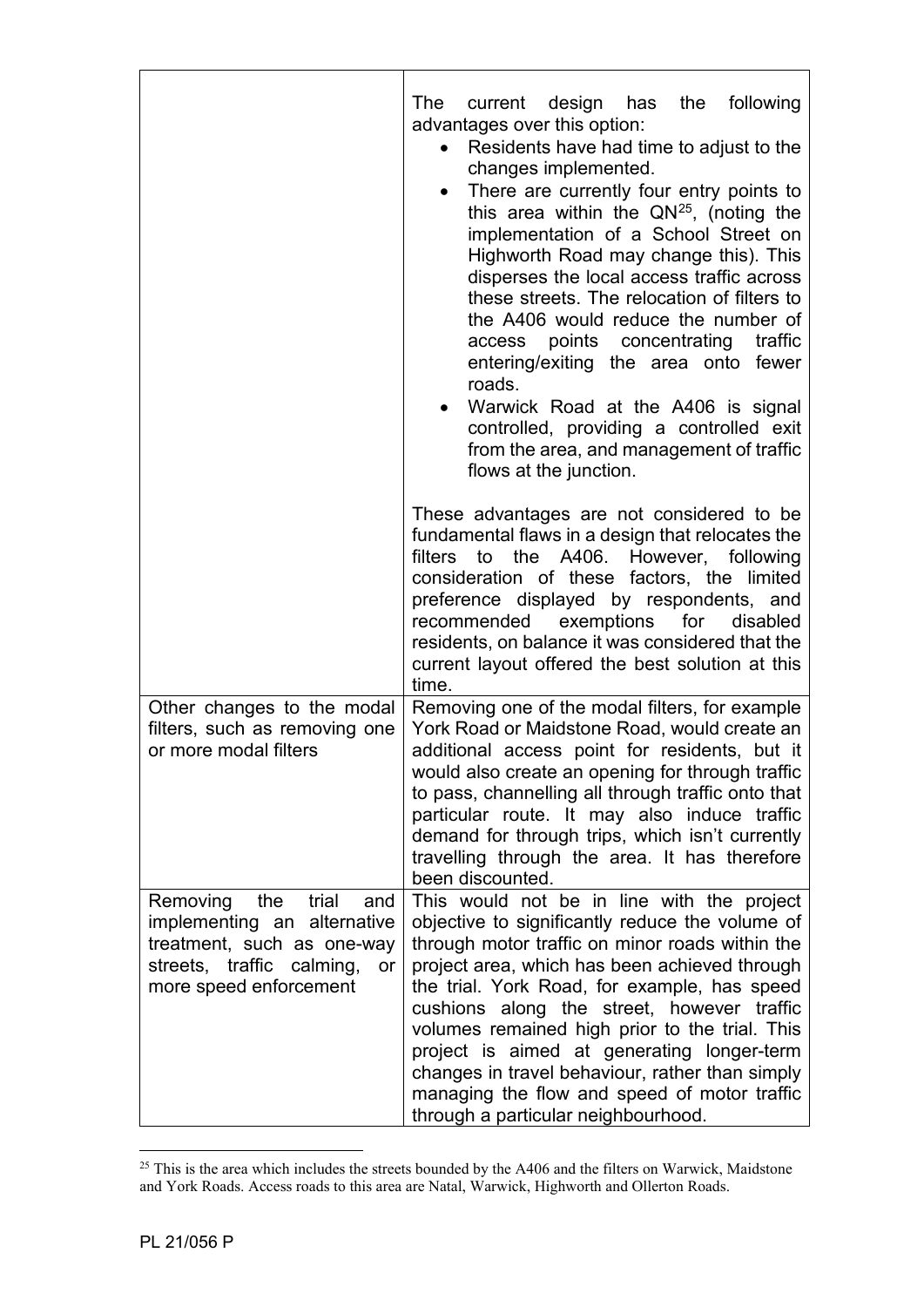| Timed access restrictions                                                                                                                                                                                | Timed access restrictions would have the<br>following benefits:<br>Improved motor vehicle access for<br>journeys outside of camera operating<br>times<br>Improved motor vehicle access for work<br>based trips into the area, such as<br>deliveries                                                                                                                                                                                                                                                                                |
|----------------------------------------------------------------------------------------------------------------------------------------------------------------------------------------------------------|------------------------------------------------------------------------------------------------------------------------------------------------------------------------------------------------------------------------------------------------------------------------------------------------------------------------------------------------------------------------------------------------------------------------------------------------------------------------------------------------------------------------------------|
|                                                                                                                                                                                                          | Changing the camera enforced filter(s) to a<br>timed restriction would however result in<br>through traffic travelling through the area<br>outside of the camera operating hours, which is<br>not in line with the project objectives. There is<br>also potential for vehicles to queue whilst<br>waiting for the end of the restriction time.<br>However, the Council is committed to<br>developing an approach to improve access for<br>residents with disabilities by means of an<br>exemption from the camera enforced filter. |
| the<br>Removing<br>trial<br>and<br>implementing other access<br>restrictions,<br>for example<br>banning the right turn from<br>Warwick Road onto the A406,<br>or various width / weight<br>restrictions. | This project is aimed at generating longer-term<br>changes in travel behaviour, rather than simply<br>managing the flow of motor traffic through a<br>particular neighbourhood.                                                                                                                                                                                                                                                                                                                                                    |
| Remove the trial and rely on<br>the electrification of motor<br>vehicles.                                                                                                                                | Electric vehicles are an important part of<br>Enfield's plan to be a carbon neutral borough<br>by 2040, and efforts are being made in<br>accordance with the Enfield Climate Action<br>Plan 2020 to increase electric vehicle charging<br>provision. They however are not a solution on<br>their own.                                                                                                                                                                                                                              |
|                                                                                                                                                                                                          | As much as 50% of particle pollution from<br>vehicles comes from brake wear, tyre wear<br>and road surface wear <sup>26</sup> . These particles<br>contribute to what is known as 'non-exhaust<br>emissions' particulate matter. Non-exhaust<br>emissions increase with vehicle mass and<br>electric vehicles tend to be heavier than their<br>petrol/diesel counterparts due to the battery<br>mass. An effective way to reduce these<br>emissions is to reduce traffic volumes.                                                  |

<span id="page-41-0"></span><sup>26</sup> [https://uk-](https://uk-air.defra.gov.uk/assets/documents/reports/cat09/1907101151_20190709_Non_Exhaust_Emissions_typeset_Final.pdf)

[air.defra.gov.uk/assets/documents/reports/cat09/1907101151\\_20190709\\_Non\\_Exhaust\\_Emissions\\_typeset](https://uk-air.defra.gov.uk/assets/documents/reports/cat09/1907101151_20190709_Non_Exhaust_Emissions_typeset_Final.pdf) [\\_Final.pdf](https://uk-air.defra.gov.uk/assets/documents/reports/cat09/1907101151_20190709_Non_Exhaust_Emissions_typeset_Final.pdf)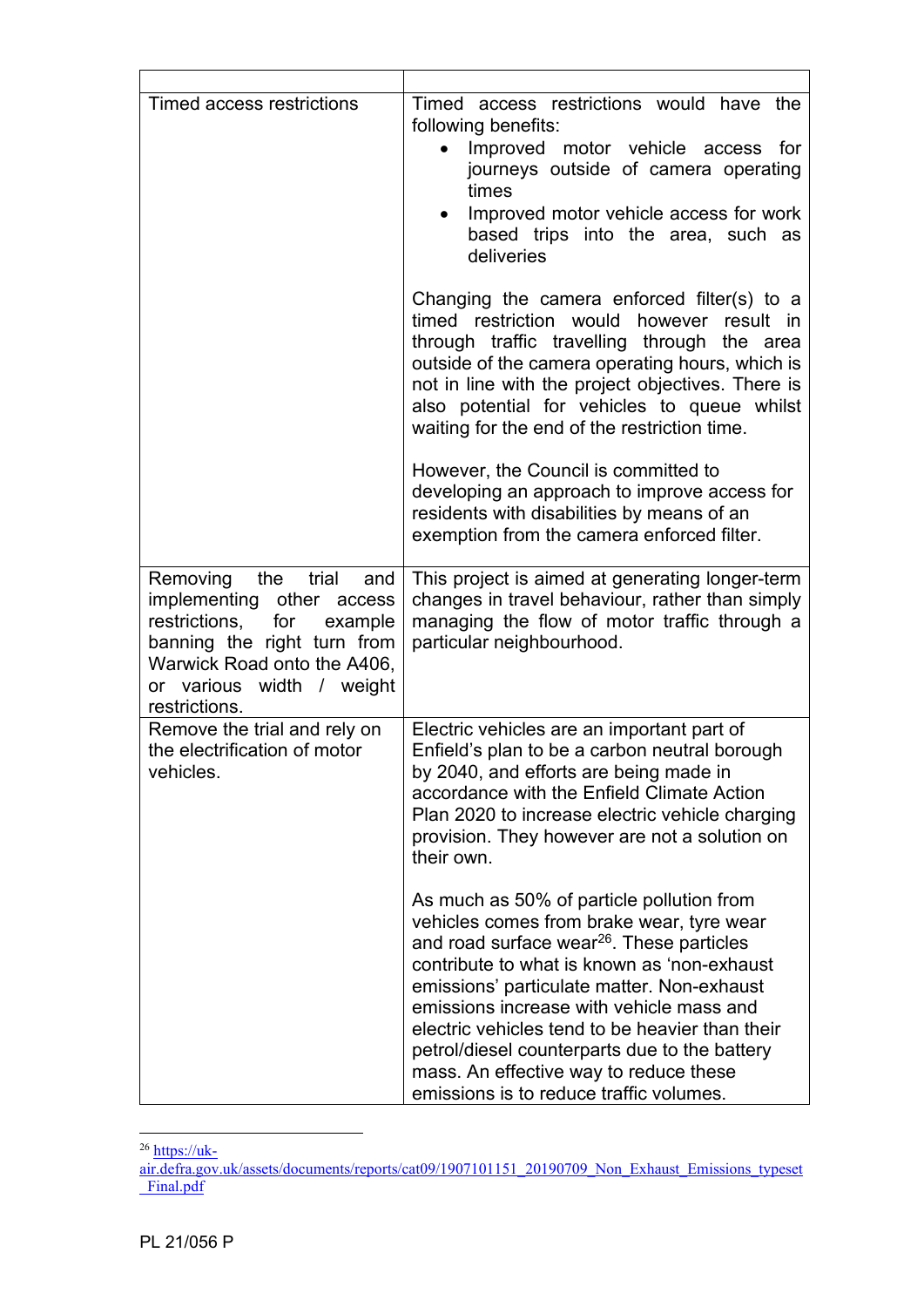|                                                                               | Further, other problems associated with motor<br>vehicle use, for example collisions, congestion<br>and parking availability, will not be solved by a<br>transition to electric vehicles.                                                                                                                                                                                                                                                                                                                                                                                                                                                                                                                                                                                                |
|-------------------------------------------------------------------------------|------------------------------------------------------------------------------------------------------------------------------------------------------------------------------------------------------------------------------------------------------------------------------------------------------------------------------------------------------------------------------------------------------------------------------------------------------------------------------------------------------------------------------------------------------------------------------------------------------------------------------------------------------------------------------------------------------------------------------------------------------------------------------------------|
| Removing the banned right<br>turn at the A406 / Bounds<br>Green Road junction | An external report investigated the feasibility of<br>re-introducing the right turn from Bounds<br>Green Road into the North Circular, which was<br>introduced in 2012 by TfL. The outcome of this<br>study concluded that the junction operates at<br>absolute capacity in both the AM and PM peak<br>periods and has a relatively efficient method of<br>control. Adding a right turn movement could be<br>done in theory but this would reduce the<br>junction capacity, generating significant<br>queuing that would likely result in vehicles re-<br>routing to other local roads and the peak<br>periods would be significantly extended. No<br>feasible physical changes to the junction could<br>be identified and introducing the right turn is<br>not considered to be viable. |

# **Conclusions**

- 194. The Bowes Quieter Neighbourhood project has been delivered against a challenging backdrop. The pandemic has brought its own challenges in which to introduce a comprehensive traffic management scheme. The criteria and pace of delivery, set out by the Department of Transport, led to less community engagement pre-implementation than the Council has delivered for other similar projects. Lockdown and the impacts on travel patterns has created further challenges in measuring the impacts of the project.
- 195. This project has elicited strong views from the community, and this is reflected in similar projects across London. Views are often polarised between those who fundamentally disagree with a Low Traffic Neighbourhood approach and those who are extremely strong advocates. This is not necessarily untypical in active travel projects and this theme can be seen in other projects that are consulted on prior to implementation. In a project that is still at conceptual stage, it can be challenging for decision makers to understand the views of the many people who have not contributed to the consultation process. This is not dissimilar in this project, although here the Experimental Traffic Order process enables the community to provide feedback in light of their actual experiences post implementation. Feedback to this consultation remains low when looking at the overall population, with approximately 4% of residents living within the Bowes QN area making their voices heard through the consultation survey (approx. 1300 responses). Whilst the pandemic has impacted the ability to hold in person events, the level of communication to homes in the area has been high with a series of letters delivered to homes. Community groups with different perspectives on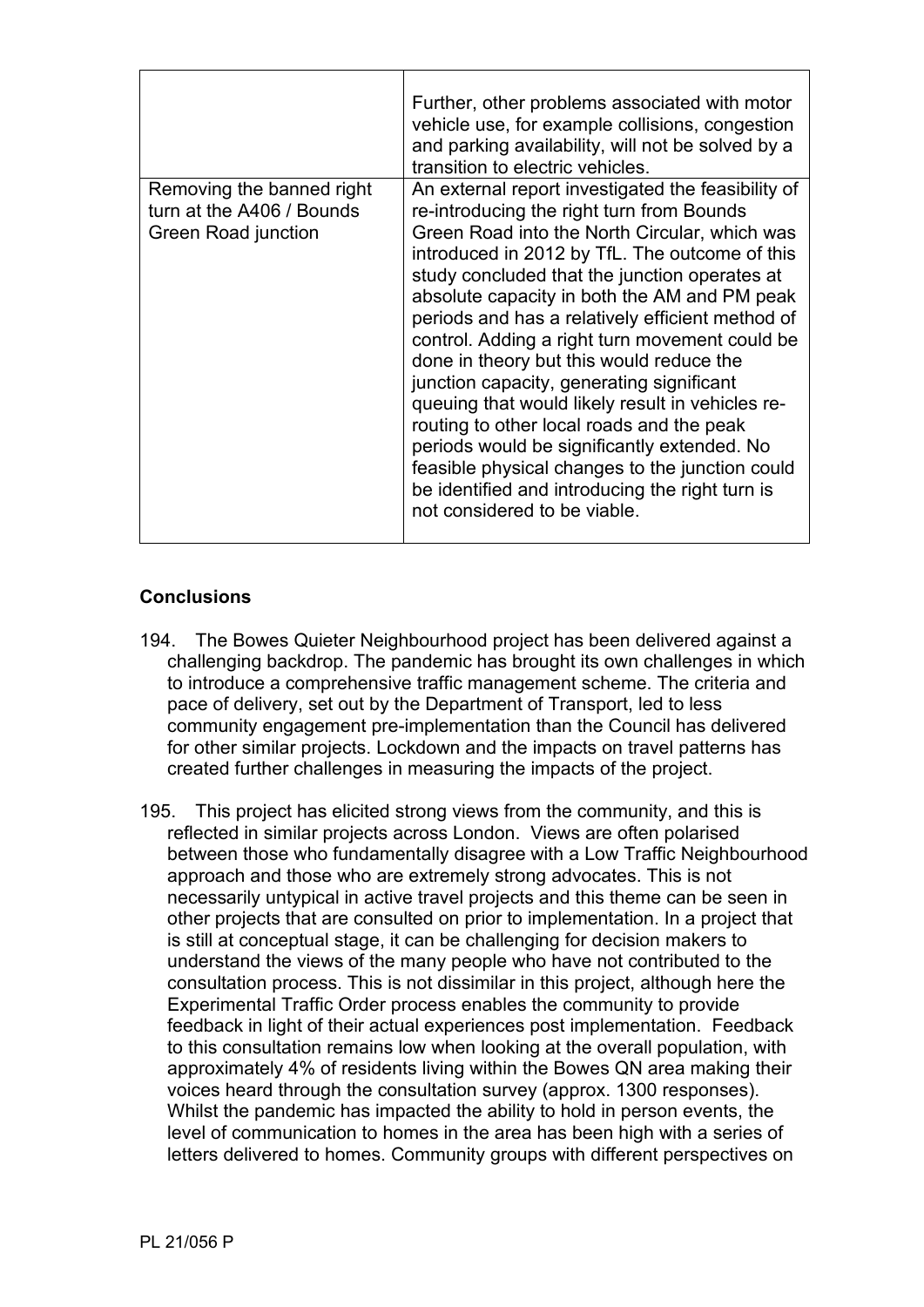the trial have also actively encouraged people to participate in the consultation.

- 196. We have seen strong levels of engagement from an older demographic, suggesting that a digital first approach has not led to under-representation from older people, indeed the opposite is the case. Conversely, the views of younger people have been underrepresented. Naturally views vary between those living inside and outside the area, it is to be expected that those who live outside the area and who now have to take alternative routes during car journeys, are more likely to be unsupportive of the plans. Views from inside the area are more mixed, with resident views dependent upon the balance of benefit vs dis-benefit that they perceive from the project. For example, a car owning resident on an already filtered road within the area is likely to perceive more dis-benefit than a non-car owning resident who lives on a road which was previously carrying lots of through traffic. The core aims of this project are to contribute towards a longer-term shift away from an overreliance on the private motor vehicle and a move towards more active forms of travel. It is inevitable that there will be some resistance to this. Whilst it is crucial to carefully consider the full range of community views, there are also other aspects of the impact assessment that also need to be considered.
- 197. The report sets out a summary of the other monitoring categories, with further detail contained within a series of annexes and appendixes, which form a vital part of the reading when making an overall assessment on this project. The reality is that we remain unclear on what a 'new normal' looks like in terms of motor vehicle volume. With lockdown fully lifted, the volume of motor traffic has returned to a rate of approximately 96% of pre-pandemic levels. Within this context, this report has outlined that there has been limited impact on the emergency services, bus impacts across the routes are not deemed to be significant, noise impacts are mostly positive and there are no significant issues in terms of air quality. Close collaboration continues with the emergency services to ensure that the Council does everything it can do to ensure changes to the network are effectively communicated and that emergency service colleagues are involved in the design process for this and similar projects.
- 198. The primary objectives of the project were to create healthier streets in the project area, significantly reduce the volume of motor traffic and enable a longer-term increase in walking and cycling levels. The Healthy Streets score assessment and the reduction in motor vehicle levels within the area illustrates the improvements on the internal roads, without significant detrimental impacts on the surrounding roads. The early indications of an uptake in cycling and larger increases in people walking provide a foundation upon which levels can increase into the longer-term. The Council should continue to align other services such as continued Dr Bike provision, cycle training and continued delivery of residential cycle hangars along-side the delivery of Quieter Neighbourhood intervention. Building further active travel links in and out of the area, such as a stronger east/west link, will contribute towards the ongoing development of a wider active travel network. Collectively, this approach should help build upon the increased walking and cycling trends identified in this report.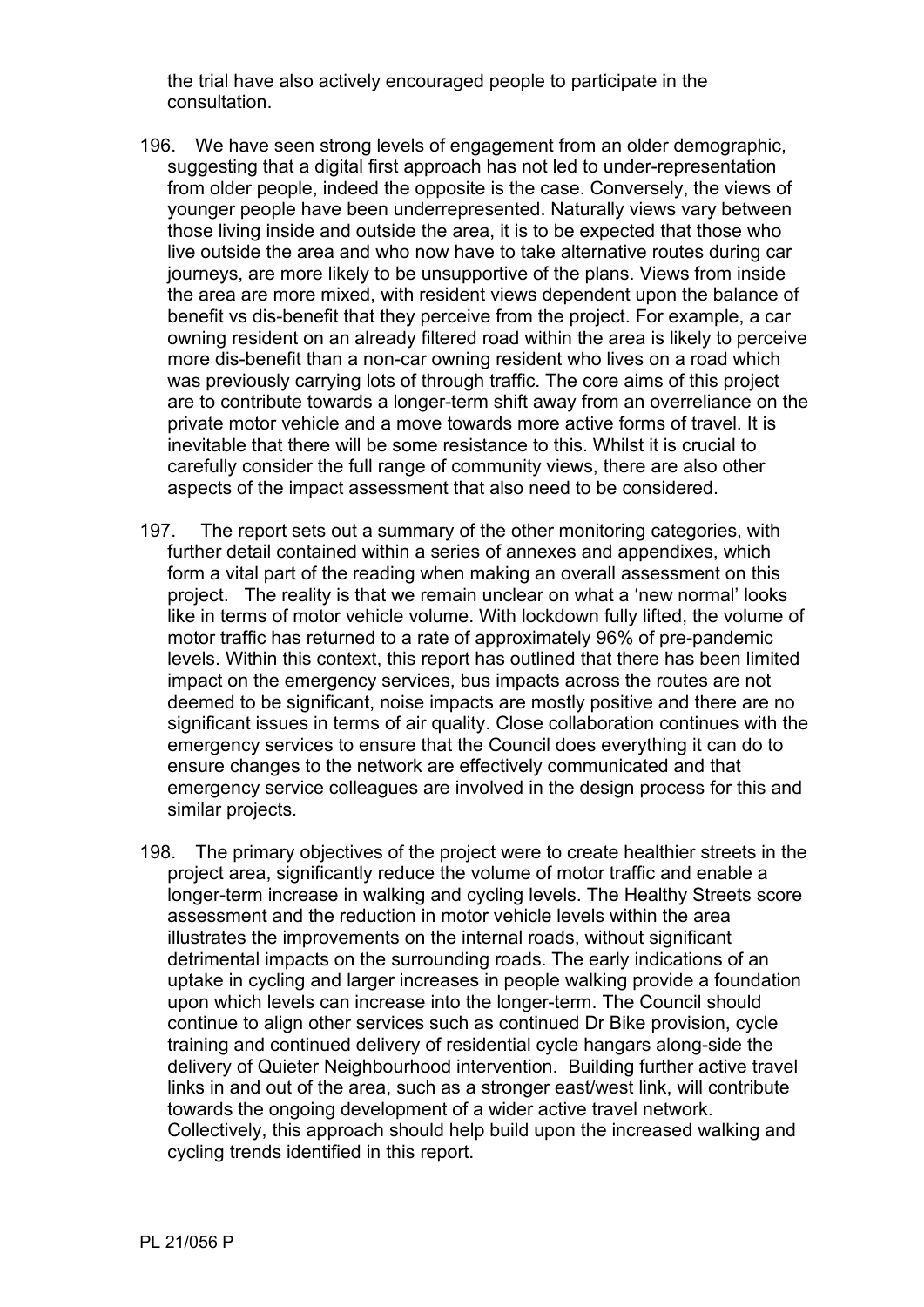- 199. This report and the associated annexes and appendixes set out a wide range of information relevant to this project. It is acknowledged that a number of objections have been raised on making these changes permanent. These objections and the assessment of the wider impacts need to be carefully considered against the context of a climate emergency and ongoing national and international concerns about lack of action. Transportation accounts for 39% of the Borough emissions. In order to enable longer-term change and to create an environment where many more people can walk and cycle, we need to take bold action. Minor local roads cannot continue indefinitely to be used as an overflow for the primary network, encouraging private motor vehicle use to continue to grow unabated. The opposite approach is believed to be necessary, bringing forward projects and services that will enable an increasing number of people from a wide cross section of the community to choose to walk and cycle more of their journeys.
- 200. This report also sets out a number of further measures that should be taken forward as quickly as possible which include increased permeability at Maidstone Road, a School Street on Highworth Road and most importantly exploring mitigation measures for residents with disabilities alongside considering the needs of carers. Furthermore, a series of ongoing monitoring measures should continue to help inform whether any future changes are appropriate. On the basis of these further recommendations and balancing the nature of the objections with the impact assessments from the monitoring of the trial, it is recommended that the Bowes QN traffic orders should be made permanent.

| Report Author: | <b>Richard Eason</b>                      |
|----------------|-------------------------------------------|
|                | <b>Healthy Streets Programme Director</b> |
|                | Richard.eason@enfield.gov.uk              |
|                | 02081320698                               |

Date of report: December 2021

### **Annexes**

<span id="page-44-1"></span>Annex 1 Plan of interventions

<span id="page-44-3"></span>Annex 2 Feedback from London Ambulance Service, November 2021

Annex 3 Response from LBE to London Ambulance November 2021 feedback

<span id="page-44-7"></span>Annex 4 Air quality monitoring data

<span id="page-44-8"></span>Annex 5 Responses to objections

### **Appendices**

<span id="page-44-0"></span>Appendix 1 Department for Transport letter Emergency Active Travel Fund

<span id="page-44-2"></span>Appendix 2 Traffic, bus journey times, pedestrian and cycle analysis

<span id="page-44-4"></span>Appendix 3 Crime analysis

<span id="page-44-5"></span>Appendix 4 Noise assessment

<span id="page-44-6"></span>Appendix 5 Air quality assessment